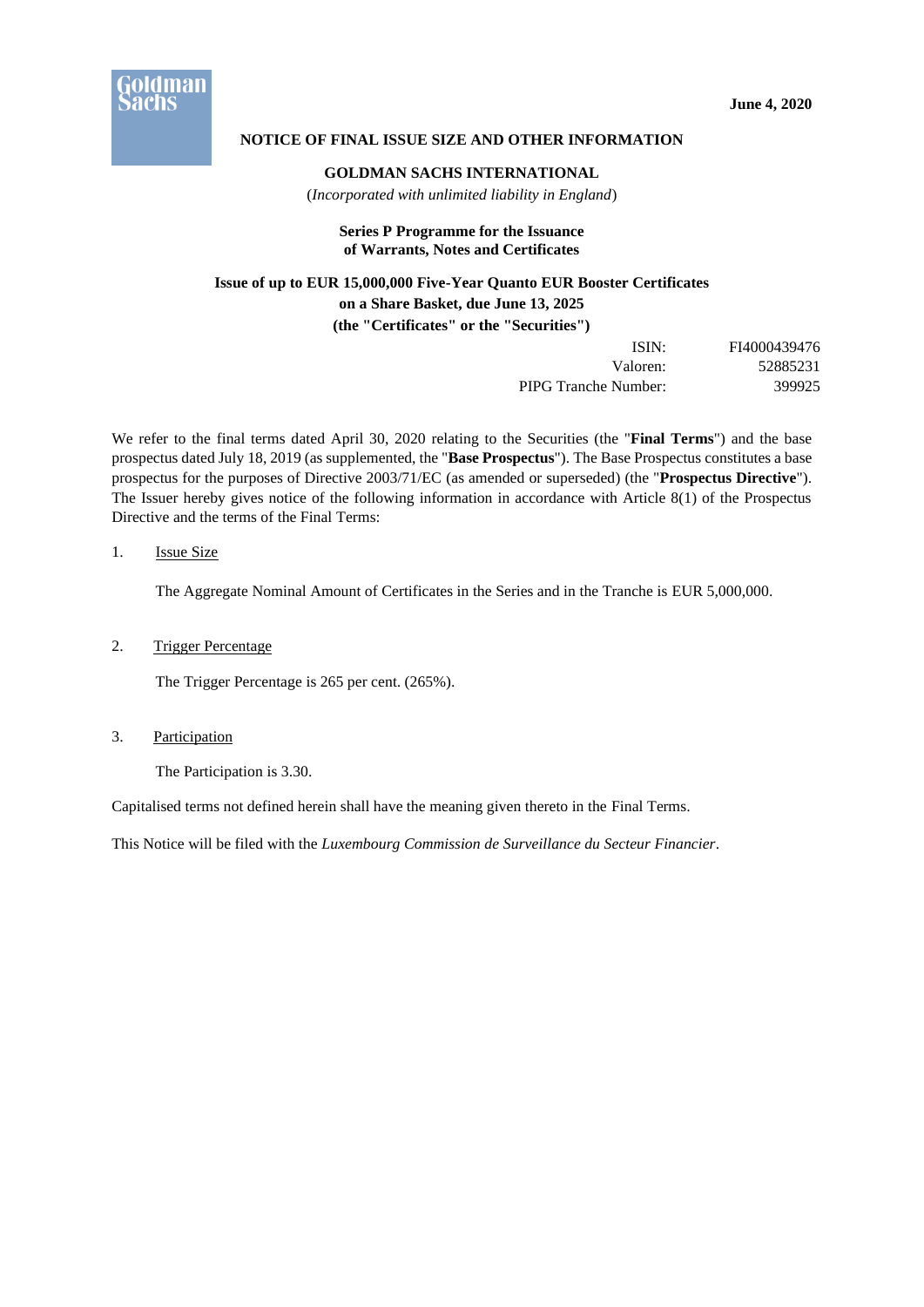

ISIN: FI4000439476

Valoren: 52885231

PIPG Tranche Number: 399925

**Final Terms dated April 30, 2020** 

### **GOLDMAN SACHS INTERNATIONAL**

**Series P Programme for the issuance of Warrants, Notes and Certificates** 

### **Issue of up to EUR 15,000,000 Five-Year Quanto EUR Booster Certificates on a Share Basket, due June 13, 2025 (the "Certificates" or the "Securities")**

#### **CONTRACTUAL TERMS**

Terms used herein shall have the same meaning as in the General Instrument Conditions, the Payout Conditions, and the applicable Underlying Asset Conditions set forth in the base prospectus dated July 18, 2019 (the "**Base Prospectus**") as supplemented by the supplements to the Base Prospectus dated August 14, 2019, September 19, 2019, October 3, 2019, October 22, 2019, November 13, 2019, January 8, 2020, February 10, 2020, March 9, 2020, April 7, 2020 and April 21, 2020, which together constitute a base prospectus for the purposes of Directive 2003/71/EC (as amended or superseded) (the "**Prospectus Directive**"). This document constitutes the Final Terms of the Certificates described herein for the purposes of Article 5.4 of the Prospectus Directive and must be read in conjunction with such Base Prospectus as so supplemented. Full information on the Issuer and the offer of the Certificates is only available on the basis of the combination of these Final Terms and the Base Prospectus as so supplemented. The Base Prospectus and the supplements to the Base Prospectus are available for viewing at www.bourse.lu and during normal business hours at the registered office of the Issuer, and copies may be obtained from the specified office of the Luxembourg Paying Agent. These Final Terms are available for viewing at www.bourse.lu and *www.gspip.info*.

A summary of the Certificates (which comprises the summary in the Base Prospectus as amended to reflect the provisions of these Final Terms) is attached to these Final Terms.

| 1. | <b>Tranche Number:</b>                                            |                                        | One.                  |  |
|----|-------------------------------------------------------------------|----------------------------------------|-----------------------|--|
| 2. | <b>Settlement Currency:</b>                                       |                                        | EUR.                  |  |
| 3. | Aggregate Nominal Amount of Certificates in the<br><b>Series:</b> |                                        |                       |  |
|    | (i)                                                               | Series:                                | Up to EUR 15,000,000. |  |
|    | (ii)                                                              | Tranche:                               | Up to EUR 15,000,000. |  |
|    | (iii)                                                             | Trading in Nominal:                    | Applicable.           |  |
|    | (iv)                                                              | <b>Non-standard Securities Format:</b> | Not Applicable.       |  |
|    | (v)                                                               | <b>Nominal Amount:</b>                 | EUR 1,000.            |  |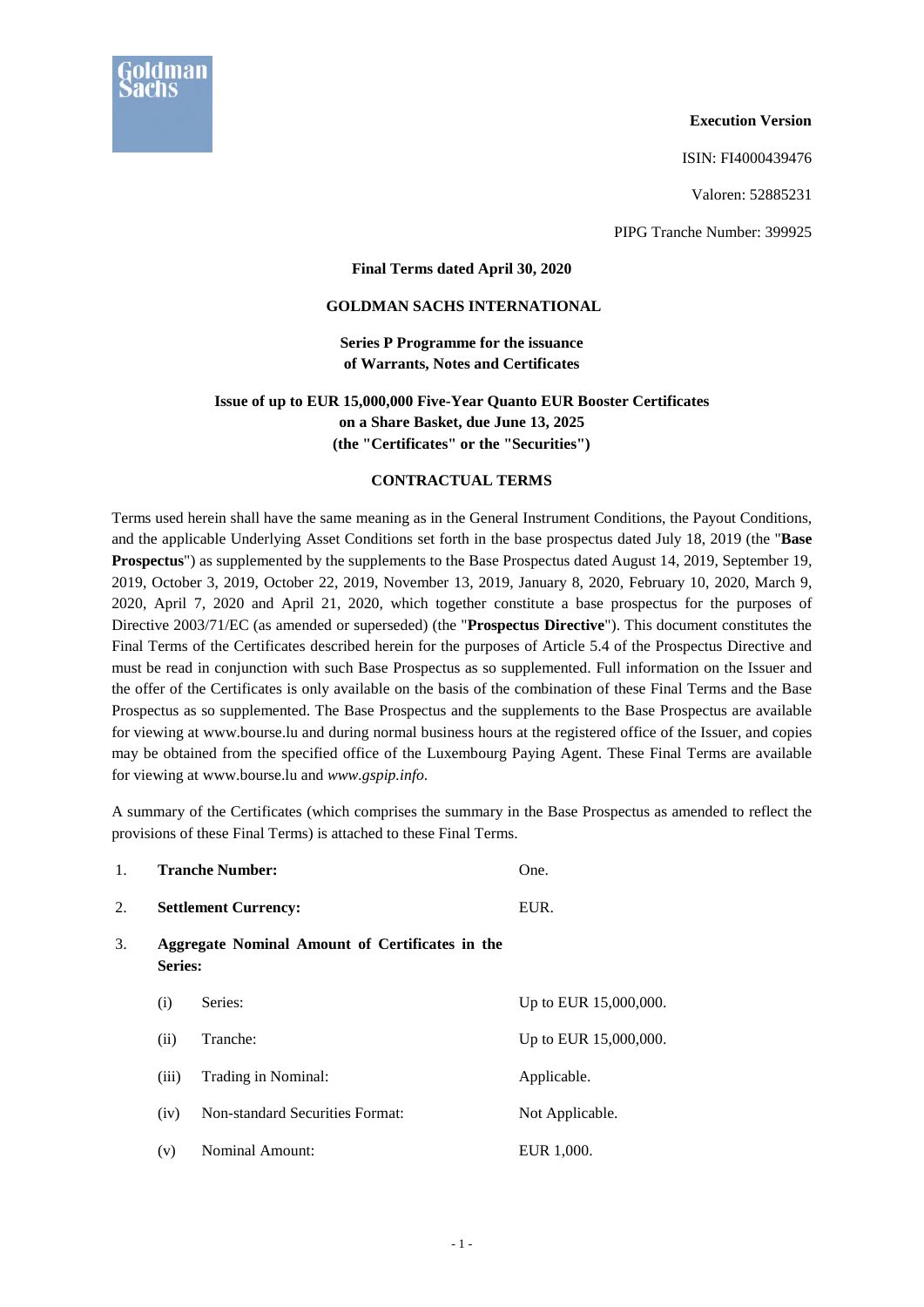| 4.  | <b>Issue Price:</b>                                                                             |                                                                                                             | 100 per cent. (100%) of the Aggregate<br>Nominal Amount.                                    |  |
|-----|-------------------------------------------------------------------------------------------------|-------------------------------------------------------------------------------------------------------------|---------------------------------------------------------------------------------------------|--|
| 5.  | <b>Calculation Amount:</b>                                                                      |                                                                                                             | EUR 1,000.                                                                                  |  |
| 6.  | <b>Issue Date:</b>                                                                              |                                                                                                             | June 5, 2020.                                                                               |  |
| 7.  | <b>Maturity Date:</b>                                                                           |                                                                                                             | Scheduled Maturity Date is June 13, 2025.                                                   |  |
|     | (i)                                                                                             | Strike Date:                                                                                                | Not Applicable.                                                                             |  |
|     | (ii)                                                                                            | Relevant<br>Determination<br>(General<br>Date<br>Instrument Condition $2(a)$ :                              | Latest Reference Date in respect of the Final<br>Reference Date.                            |  |
|     | (iii)                                                                                           | <b>Scheduled Determination Date:</b>                                                                        | Not Applicable.                                                                             |  |
|     | (iv)                                                                                            | First Maturity Date Specific Adjustment:                                                                    | Not Applicable.                                                                             |  |
|     | (v)                                                                                             | Second Maturity Date Specific Adjustment:                                                                   | Applicable.                                                                                 |  |
|     | Specified Day(s) for the purposes of<br>"Second<br>Maturity<br>Date<br>Specific<br>Adjustment": |                                                                                                             | 10 Business Days.                                                                           |  |
|     |                                                                                                 | Maturity Date Business Day Convention<br>for the purposes of "Second Maturity<br>Date Specific Adjustment": | Following Business Day Convention.                                                          |  |
|     | (vi)                                                                                            | <b>Business Day Adjustment:</b>                                                                             | Not Applicable.                                                                             |  |
|     | (vii)                                                                                           | American Style Adjustment:                                                                                  | Not Applicable.                                                                             |  |
|     | (viii)                                                                                          | Maturity Date<br>Roll<br>Payment<br>Date<br>on<br>Adjustment:                                               | Not Applicable.                                                                             |  |
| 8.  |                                                                                                 | <b>Underlying Asset(s):</b>                                                                                 | The Shares (as defined below).                                                              |  |
|     |                                                                                                 | <b>VALUATION PROVISIONS</b>                                                                                 |                                                                                             |  |
| 9.  |                                                                                                 | <b>Valuation Date(s):</b>                                                                                   | May 30, 2025.                                                                               |  |
|     |                                                                                                 | Final Reference Date:                                                                                       | The Valuation Date scheduled to fall on May<br>30, 2025.                                    |  |
| 10. |                                                                                                 | <b>Entry Level Observation Dates:</b>                                                                       | Not Applicable.                                                                             |  |
| 11. | <b>Initial Valuation Date(s):</b>                                                               |                                                                                                             | May 29, 2020.                                                                               |  |
| 12. | Averaging:                                                                                      |                                                                                                             | Not Applicable.                                                                             |  |
| 13. | <b>Asset Initial Price:</b>                                                                     |                                                                                                             | In respect of each Underlying Asset, the Initial<br>Closing Price of such Underlying Asset. |  |
| 14. |                                                                                                 | <b>Adjusted Asset Final Reference Date:</b>                                                                 | Not Applicable.                                                                             |  |
| 15. | <b>Adjusted Asset Initial Reference Date:</b>                                                   |                                                                                                             | Not Applicable.                                                                             |  |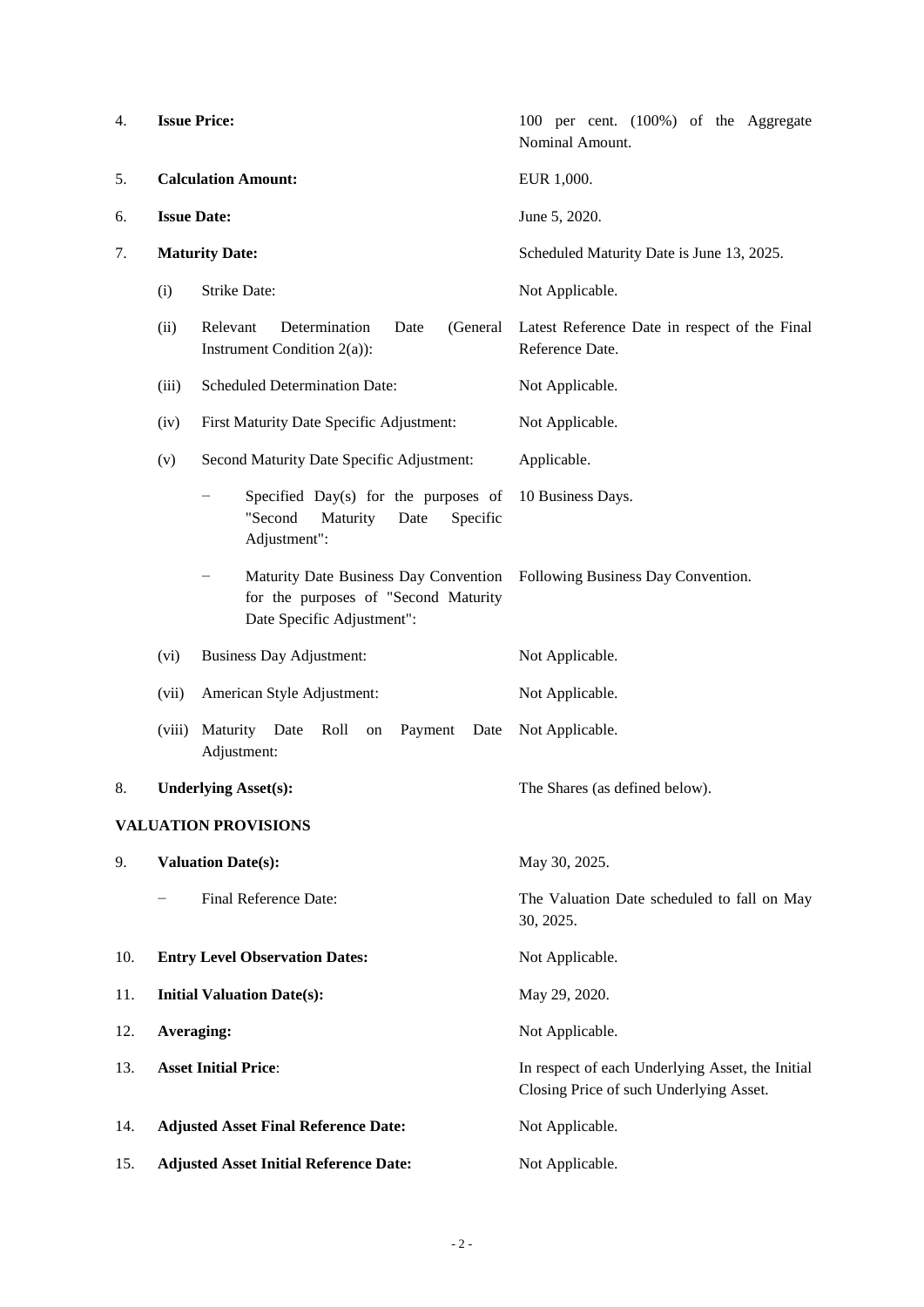| 16. | <b>FX (Final) Valuation Date:</b>                                                                | Not Applicable. |
|-----|--------------------------------------------------------------------------------------------------|-----------------|
| 17. | <b>FX (Initial) Valuation Date:</b>                                                              | Not Applicable. |
| 18. | <b>Final FX Valuation Date:</b>                                                                  | Not Applicable. |
| 19. | <b>Initial FX Valuation Date:</b>                                                                | Not Applicable. |
|     | <b>COUPON PAYOUT CONDITIONS</b>                                                                  |                 |
| 20. | <b>Coupon Payout Conditions:</b>                                                                 | Not Applicable. |
| 21. | <b>Interest Basis:</b>                                                                           | Not Applicable. |
| 22. | <b>Interest Commencement Date:</b>                                                               | Not Applicable. |
| 23. | <b>Instrument Conditions (General</b><br>Fixed<br>Rate<br><b>Instrument Condition 11):</b>       | Not Applicable. |
| 24. | BRL FX Conditions (Coupon Payout Condition Not Applicable.<br>$1.1(c)$ :                         |                 |
| 25. | FX Security Conditions (Coupon Payout Condition Not Applicable.<br>$1.1(d)$ :                    |                 |
| 26. | Floating Rate Instrument Conditions (General Not Applicable.<br><b>Instrument Condition 12):</b> |                 |
| 27. | Change of Interest Basis (General Instrument<br><b>Condition 13):</b>                            | Not Applicable. |
| 28. | Alternative Fixed Coupon Amount (Coupon Payout Not Applicable.<br>Condition 1.1):                |                 |
| 29. | Conditional Coupon (Coupon Payout Condition Not Applicable.<br>$1.3)$ :                          |                 |
| 30. | Range Accrual Coupon (Coupon Payout Condition Not Applicable.<br>$1.4$ :                         |                 |
| 31. | Performance Coupon (Coupon Payout Condition Not Applicable.<br>$1.5$ :                           |                 |
| 32. | Dual Currency Coupon (Coupon Payout Condition Not Applicable.<br>1.6):                           |                 |
|     | <b>AUTOCALL PAYOUT CONDITIONS</b>                                                                |                 |
| 33. | Automatic Early Exercise (General Instrument Not Applicable.<br><b>Condition 15):</b>            |                 |
| 34. | <b>Autocall Payout Conditions:</b>                                                               | Not Applicable. |

# **SETTLEMENT AMOUNT AND PAYOUT CONDITIONS**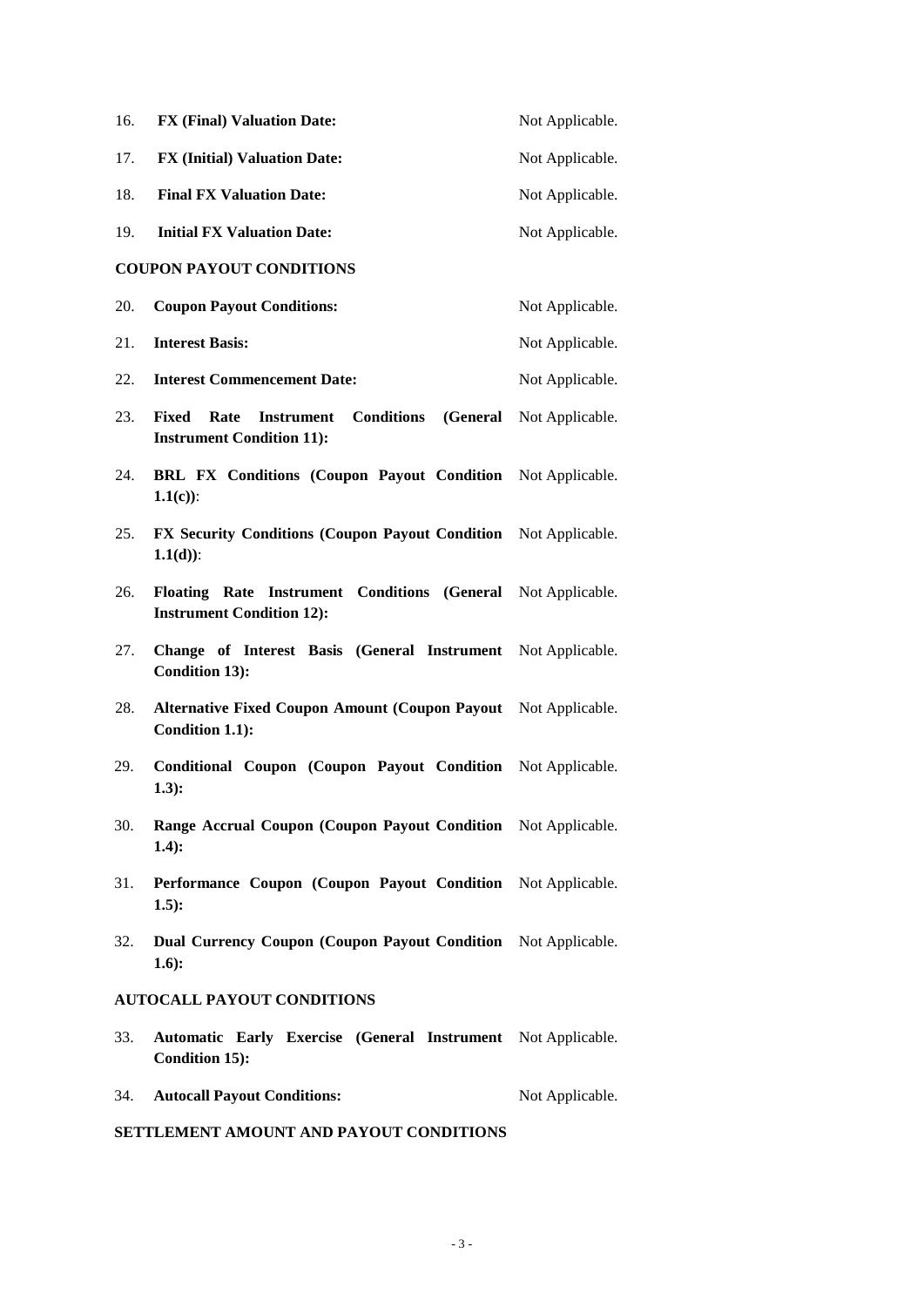| 35. | Settlement:                                         |                                             |                                           | Cash Settlement is applicable.                                                                                                                                                                                                                                                                                                                                                                                                                     |  |
|-----|-----------------------------------------------------|---------------------------------------------|-------------------------------------------|----------------------------------------------------------------------------------------------------------------------------------------------------------------------------------------------------------------------------------------------------------------------------------------------------------------------------------------------------------------------------------------------------------------------------------------------------|--|
| 36. | <b>Single Limb Payout (Payout Condition 1.1):</b>   |                                             |                                           | Not Applicable.                                                                                                                                                                                                                                                                                                                                                                                                                                    |  |
| 37. | <b>Multiple Limb Payout (Payout Condition 1.2):</b> |                                             |                                           | Applicable.                                                                                                                                                                                                                                                                                                                                                                                                                                        |  |
|     | (i)                                                 | Trigger Event (Payout Condition 1.2(a)(i)): |                                           | Applicable.                                                                                                                                                                                                                                                                                                                                                                                                                                        |  |
|     |                                                     | (a)                                         | Trigger Payout 1:                         | Applicable.                                                                                                                                                                                                                                                                                                                                                                                                                                        |  |
|     |                                                     |                                             | Trigger Percentage:                       | A percentage as determined by the Calculation<br>Agent on or around May 29, 2020 based on<br>market conditions and which will be specified<br>in a notice published by the Issuer on or<br>around the Issue Date. As of the date of these<br>Final Terms, the Trigger Percentage is<br>indicatively set at 275 per cent. (275%), but<br>which may be a lesser or greater amount<br>provided that it will not be less than 225 per<br>cent. (225%). |  |
|     |                                                     | (b)                                         | Trigger Payout 2:                         | Not Applicable.                                                                                                                                                                                                                                                                                                                                                                                                                                    |  |
|     |                                                     | (c)                                         | Trigger Payout 3:                         | Not Applicable.                                                                                                                                                                                                                                                                                                                                                                                                                                    |  |
|     |                                                     | (d)                                         | Trigger Cap:                              | Not Applicable.                                                                                                                                                                                                                                                                                                                                                                                                                                    |  |
|     |                                                     | (e)                                         | Trigger Floor:                            | Not Applicable.                                                                                                                                                                                                                                                                                                                                                                                                                                    |  |
|     | (ii)                                                |                                             | Payout 1 (Payout Condition 1.2(b)(i)(A)): | Not Applicable.                                                                                                                                                                                                                                                                                                                                                                                                                                    |  |
|     | (iii)                                               | Payout 2 (Payout Condition 1.2(b)(i)(B)):   |                                           | Not Applicable.                                                                                                                                                                                                                                                                                                                                                                                                                                    |  |
|     | (iv)                                                |                                             | Payout 3 (Payout Condition 1.2(b)(i)(C)): | Not Applicable.                                                                                                                                                                                                                                                                                                                                                                                                                                    |  |
|     | (v)                                                 |                                             | Payout 4 (Payout Condition 1.2(b)(i)(D)): | Not Applicable.                                                                                                                                                                                                                                                                                                                                                                                                                                    |  |
|     | (vi)                                                |                                             | Payout 5 (Payout Condition 1.2(b)(i)(E)): | Not Applicable.                                                                                                                                                                                                                                                                                                                                                                                                                                    |  |
|     | (vii)                                               | Payout 6 (Payout Condition 1.2(b)(i)(F)):   |                                           | Applicable.                                                                                                                                                                                                                                                                                                                                                                                                                                        |  |
|     |                                                     | (a)                                         | Protection Level:                         | 1.00.                                                                                                                                                                                                                                                                                                                                                                                                                                              |  |
|     |                                                     | (b)                                         | Perf:                                     | Basket Performance.                                                                                                                                                                                                                                                                                                                                                                                                                                |  |
|     |                                                     | —                                           | Final/Initial (FX):                       | Not Applicable.                                                                                                                                                                                                                                                                                                                                                                                                                                    |  |
|     |                                                     | -                                           | Asset FX                                  | Not Applicable.                                                                                                                                                                                                                                                                                                                                                                                                                                    |  |
|     |                                                     |                                             | Reference Price (Final):                  | Final Closing Price.                                                                                                                                                                                                                                                                                                                                                                                                                               |  |
|     |                                                     |                                             | Reference Price (Initial):                | 100 per cent. (100%) of the Initial Closing<br>Price.                                                                                                                                                                                                                                                                                                                                                                                              |  |
|     |                                                     |                                             | $j$ :                                     | Not Applicable.                                                                                                                                                                                                                                                                                                                                                                                                                                    |  |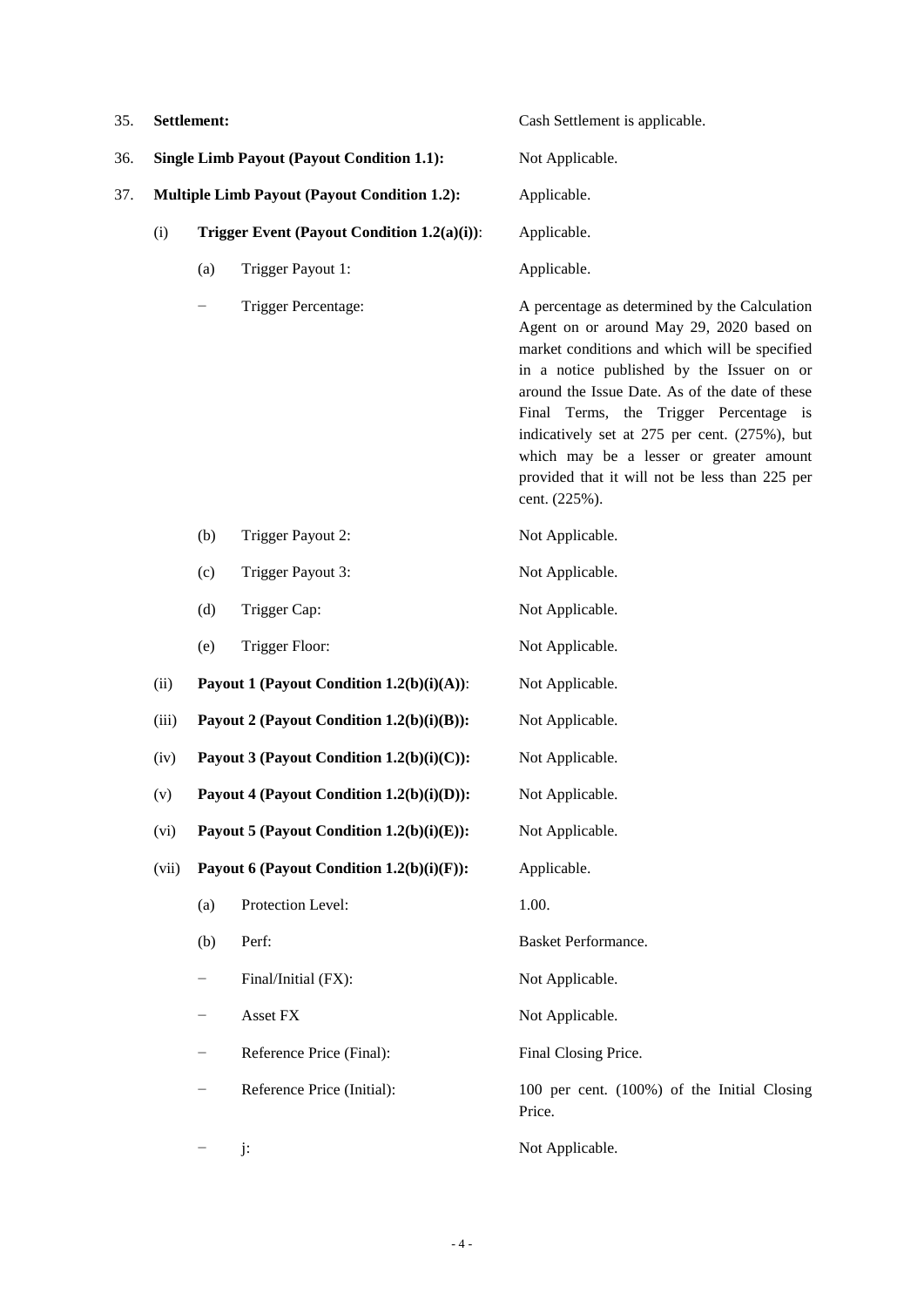|        | —                                          | Replacement Performance:                                               | Not Applicable.                                                                                                                                                                                                                                                                                                                                                                                         |  |
|--------|--------------------------------------------|------------------------------------------------------------------------|---------------------------------------------------------------------------------------------------------------------------------------------------------------------------------------------------------------------------------------------------------------------------------------------------------------------------------------------------------------------------------------------------------|--|
|        | -                                          | Local Cap:                                                             | Not Applicable.                                                                                                                                                                                                                                                                                                                                                                                         |  |
|        | -                                          | Local Floor:                                                           | Not Applicable.                                                                                                                                                                                                                                                                                                                                                                                         |  |
|        | Participation:<br>(c)                      |                                                                        | An amount as determined by the Calculation<br>Agent on or around May 29, 2020 based on<br>market conditions and which will be specified<br>in a notice published by the Issuer on or<br>around the Issue Date. As of the date of these<br>Final Terms, the Participation is indicatively<br>set at 3.50, but which may be a lesser or<br>greater amount provided that it will not be less<br>than 2.50. |  |
|        | (d)                                        | Strike:                                                                | 1.00.                                                                                                                                                                                                                                                                                                                                                                                                   |  |
|        | (e)                                        | Cap:                                                                   | Not Applicable.                                                                                                                                                                                                                                                                                                                                                                                         |  |
|        | (f)                                        | Floor:                                                                 | Not Applicable.                                                                                                                                                                                                                                                                                                                                                                                         |  |
| (viii) |                                            | Payout 7 (Payout Condition 1.2(b)(i)(G)):                              | Not Applicable.                                                                                                                                                                                                                                                                                                                                                                                         |  |
| (ix)   | Payout 8 (Payout Condition 1.2(b)(i)(H)):  |                                                                        | Not Applicable.                                                                                                                                                                                                                                                                                                                                                                                         |  |
| (x)    | Payout 9 (Payout Condition 1.2(b)(i)(I)):  |                                                                        | Not Applicable.                                                                                                                                                                                                                                                                                                                                                                                         |  |
| (xi)   | Payout 10 (Payout Condition 1.2(b)(i)(J)): |                                                                        | Not Applicable.                                                                                                                                                                                                                                                                                                                                                                                         |  |
| (xii)  |                                            | Payout 11 (Payout Condition 1.2(b)(i)(K)):                             | Not Applicable.                                                                                                                                                                                                                                                                                                                                                                                         |  |
| (xiii) |                                            | <b>Downside Cash Settlement (Payout Condition</b><br>$1.2(c)(i)(A))$ : | for the<br>Applicable,<br>purpose<br>of Payout<br>Condition 1.2(c)(i)(A), Weighted Basket is<br>applicable.                                                                                                                                                                                                                                                                                             |  |
|        | (a)                                        | Minimum Percentage:                                                    | Not Applicable.                                                                                                                                                                                                                                                                                                                                                                                         |  |
|        | (b)                                        | Final Value:                                                           | Not Applicable.                                                                                                                                                                                                                                                                                                                                                                                         |  |
|        | (c)                                        | Initial Value:                                                         | Not Applicable.                                                                                                                                                                                                                                                                                                                                                                                         |  |
|        | (d)                                        | Downside Cap:                                                          | Not Applicable.                                                                                                                                                                                                                                                                                                                                                                                         |  |
|        | (e)                                        | Downside Floor:                                                        | Not Applicable.                                                                                                                                                                                                                                                                                                                                                                                         |  |
|        | (f)                                        | Final/Initial (FX):                                                    | Not Applicable.                                                                                                                                                                                                                                                                                                                                                                                         |  |
|        | (g)                                        | Asset FX:                                                              | Not Applicable.                                                                                                                                                                                                                                                                                                                                                                                         |  |
|        | (h)                                        | <b>Buffer Level:</b>                                                   | Not Applicable.                                                                                                                                                                                                                                                                                                                                                                                         |  |
|        | (i)                                        | Reference Price (Final):                                               | Condition<br>For<br>the<br>purpose<br>of Payout<br>1.2(c)(i)(A), Not Applicable.                                                                                                                                                                                                                                                                                                                        |  |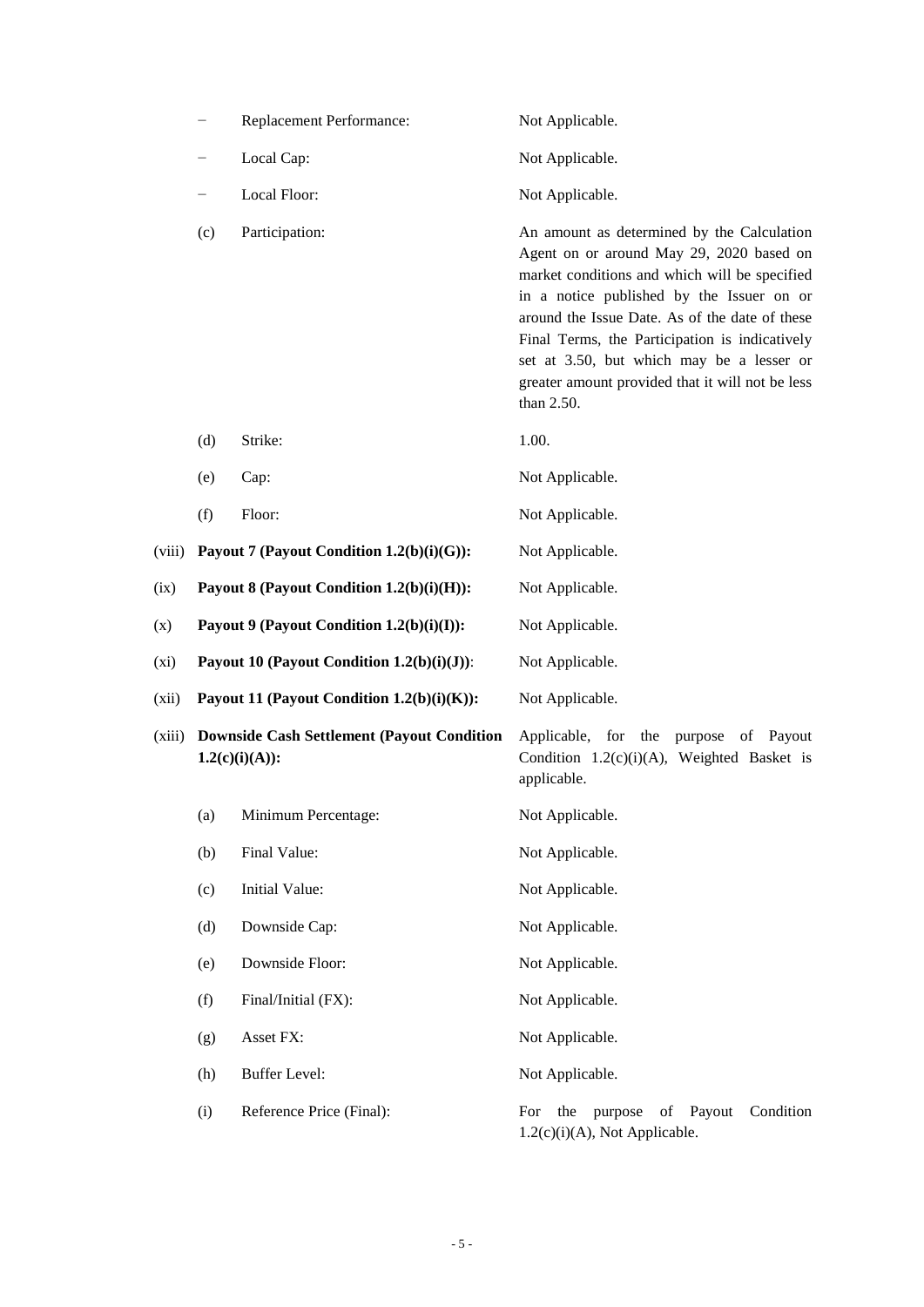|     |                                                       | (j)                                            | Reference Price (Initial):                                                  | the purpose of Payout<br>Condition<br>For<br>$1.2(c)(i)(A)$ , Not Applicable.                                                                                                  |  |
|-----|-------------------------------------------------------|------------------------------------------------|-----------------------------------------------------------------------------|--------------------------------------------------------------------------------------------------------------------------------------------------------------------------------|--|
|     |                                                       | (k)                                            | Perf:                                                                       | For the purpose of Payout Condition<br>$1.2(c)(i)(A)$ , Not Applicable.                                                                                                        |  |
|     |                                                       | (1)                                            | Strike:                                                                     | For the purpose of Payout Condition<br>$1.2(c)(i)(A)$ , Not Applicable.                                                                                                        |  |
|     |                                                       | (m)                                            | Participation:                                                              | purpose of Payout<br>Condition<br>For<br>the<br>1.2(c)(i)(A), Not Applicable.                                                                                                  |  |
|     |                                                       | (n)                                            | FXR:                                                                        | the purpose of Payout<br>Condition<br>For<br>$1.2(c)(i)(A)$ , Not Applicable.                                                                                                  |  |
|     |                                                       | (0)                                            | Reference Value (Final Value):                                              | Final Closing Price.                                                                                                                                                           |  |
|     |                                                       | (p)                                            | Reference Value (Initial Value):                                            | 100 per cent. of the Initial Closing Price.                                                                                                                                    |  |
|     | (xiv)                                                 | <b>Downside</b>                                | <b>Settlement</b><br><b>Physical</b><br>(Payout<br>Condition $1.2(c)(ii)$ : | Not Applicable.                                                                                                                                                                |  |
| 38. |                                                       |                                                | <b>Dual Currency Payout (Payout Condition 1.4):</b>                         | Not Applicable.                                                                                                                                                                |  |
| 39. |                                                       | <b>Warrants Payout (Payout Condition 1.3):</b> |                                                                             | Not Applicable.                                                                                                                                                                |  |
| 40. |                                                       |                                                | <b>Barrier Event Conditions (Payout Condition 2):</b>                       | Applicable.                                                                                                                                                                    |  |
|     | (i)                                                   |                                                | <b>Barrier Event:</b>                                                       | Applicable, for the purposes of the definition<br>of "Barrier Event" in the Payout Conditions,<br>Barrier Reference Value less than the Barrier<br>Level is applicable.        |  |
|     | (ii)                                                  |                                                | Barrier Reference Value:                                                    | Barrier Basket Value is applicable.                                                                                                                                            |  |
|     |                                                       | (a)                                            | <b>Barrier Asset Price:</b>                                                 | Final Closing Price.                                                                                                                                                           |  |
|     |                                                       | (b)                                            | Weight (i):                                                                 | In respect of each Underlying Asset, as set<br>forth in the Underlying Asset Table in the<br>column entitled "Weighting" in the row<br>corresponding to such Underlying Asset. |  |
|     | (iii)                                                 |                                                | <b>Barrier Level:</b>                                                       | 0.70.                                                                                                                                                                          |  |
|     |                                                       | (a)                                            | Barrier Level 1:                                                            | Not Applicable.                                                                                                                                                                |  |
|     |                                                       | (b)                                            | <b>Barrier Level 2:</b>                                                     | Not Applicable.                                                                                                                                                                |  |
|     | (iv)                                                  |                                                | <b>Barrier Observation Period:</b>                                          | Not Applicable.                                                                                                                                                                |  |
|     | (v)                                                   |                                                | Lock-In Event Condition:                                                    | Not Applicable.                                                                                                                                                                |  |
|     | (vi)                                                  | <b>Star Event:</b>                             |                                                                             | Not Applicable.                                                                                                                                                                |  |
| 41. | <b>Trigger Event Conditions (Payout Condition 3):</b> |                                                |                                                                             | Applicable.                                                                                                                                                                    |  |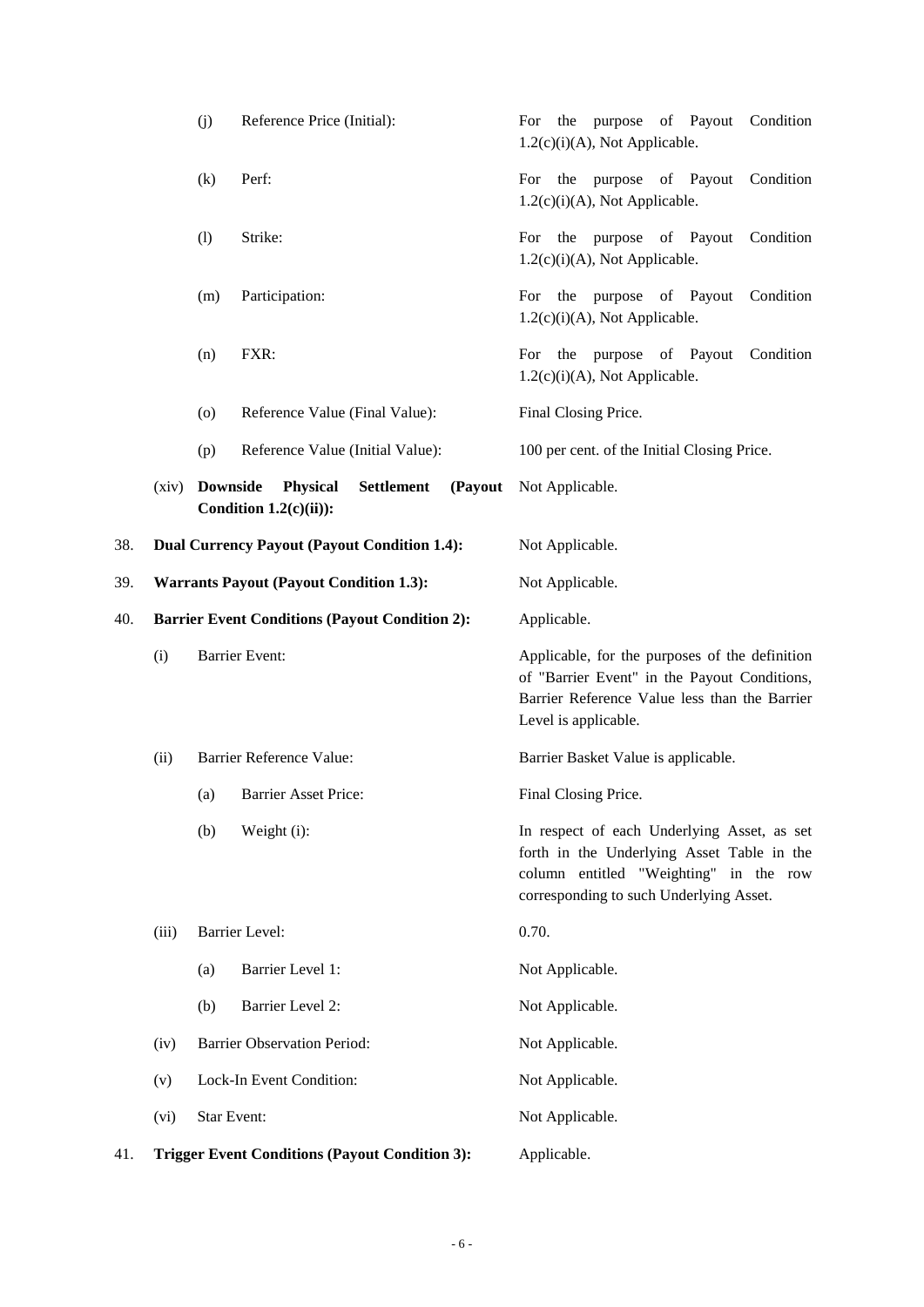|     | (i)       | Trigger Event:                                                                      | Applicable, for the purposes of the definition<br>of "Trigger Event" in the Payout Conditions,<br>Trigger Reference Value less than or equal to<br>the Trigger Level is applicable. |
|-----|-----------|-------------------------------------------------------------------------------------|-------------------------------------------------------------------------------------------------------------------------------------------------------------------------------------|
|     | (ii)      | Trigger Reference Value:                                                            | Trigger Basket Value.                                                                                                                                                               |
|     |           | Trigger Asset Price:<br>(a)                                                         | Trigger Closing Price.                                                                                                                                                              |
|     |           | Weighting:<br>(b)                                                                   | In respect of each Underlying Asset, as set<br>forth in the Underlying Asset Table in the<br>column entitled "Weighting" in the row<br>corresponding to such Underlying Asset.      |
|     | (iii)     | Trigger Level:                                                                      | 1.50.                                                                                                                                                                               |
|     | (iv)      | Trigger Observation Period:                                                         | Not Applicable.                                                                                                                                                                     |
| 42. |           | <b>Currency Conversion:</b>                                                         | Not Applicable.                                                                                                                                                                     |
| 43. | $7(e)$ :  | <b>Physical Settlement (General Instrument Condition</b>                            | Not Applicable.                                                                                                                                                                     |
| 44. |           | <b>Non-scheduled Early Repayment Amount:</b>                                        | Fair Market Value.                                                                                                                                                                  |
|     |           | Adjusted for Issuer Expenses and Costs:                                             | Applicable.                                                                                                                                                                         |
|     |           | <b>EXERCISE PROVISIONS</b>                                                          |                                                                                                                                                                                     |
| 45. |           | <b>Exercise Style of Certificates (General Instrument</b><br><b>Condition 7):</b>   | Certificates<br>The<br>Style<br>European<br>are<br>Instruments. General Instrument Condition<br>7(b) is applicable.                                                                 |
| 46. |           | <b>Exercise Period:</b>                                                             | Not Applicable.                                                                                                                                                                     |
| 47. |           | <b>Specified Exercise Dates:</b>                                                    | Not Applicable.                                                                                                                                                                     |
| 48. |           | <b>Expiration Date:</b>                                                             | The Latest Reference Date in respect of the<br>Final Reference Date.                                                                                                                |
|     |           | Expiration Date is Business Day Adjusted:                                           | Not Applicable.                                                                                                                                                                     |
| 49. |           | Redemption at the option of the Issuer (General<br><b>Instrument Condition 16):</b> | Not Applicable.                                                                                                                                                                     |
| 50. | $8(e)$ :  | <b>Automatic Exercise (General Instrument Condition</b>                             | Certificates<br>The<br>are<br>Automatic Exercise<br>Instruments - General Instrument Condition<br>8(e) is applicable.                                                               |
| 51. |           | Minimum Exercise Number (General Instrument<br>Condition $10(a)$ :                  | Not Applicable.                                                                                                                                                                     |
| 52. | $10(a)$ : | Permitted Multiple (General Instrument Condition Not Applicable.                    |                                                                                                                                                                                     |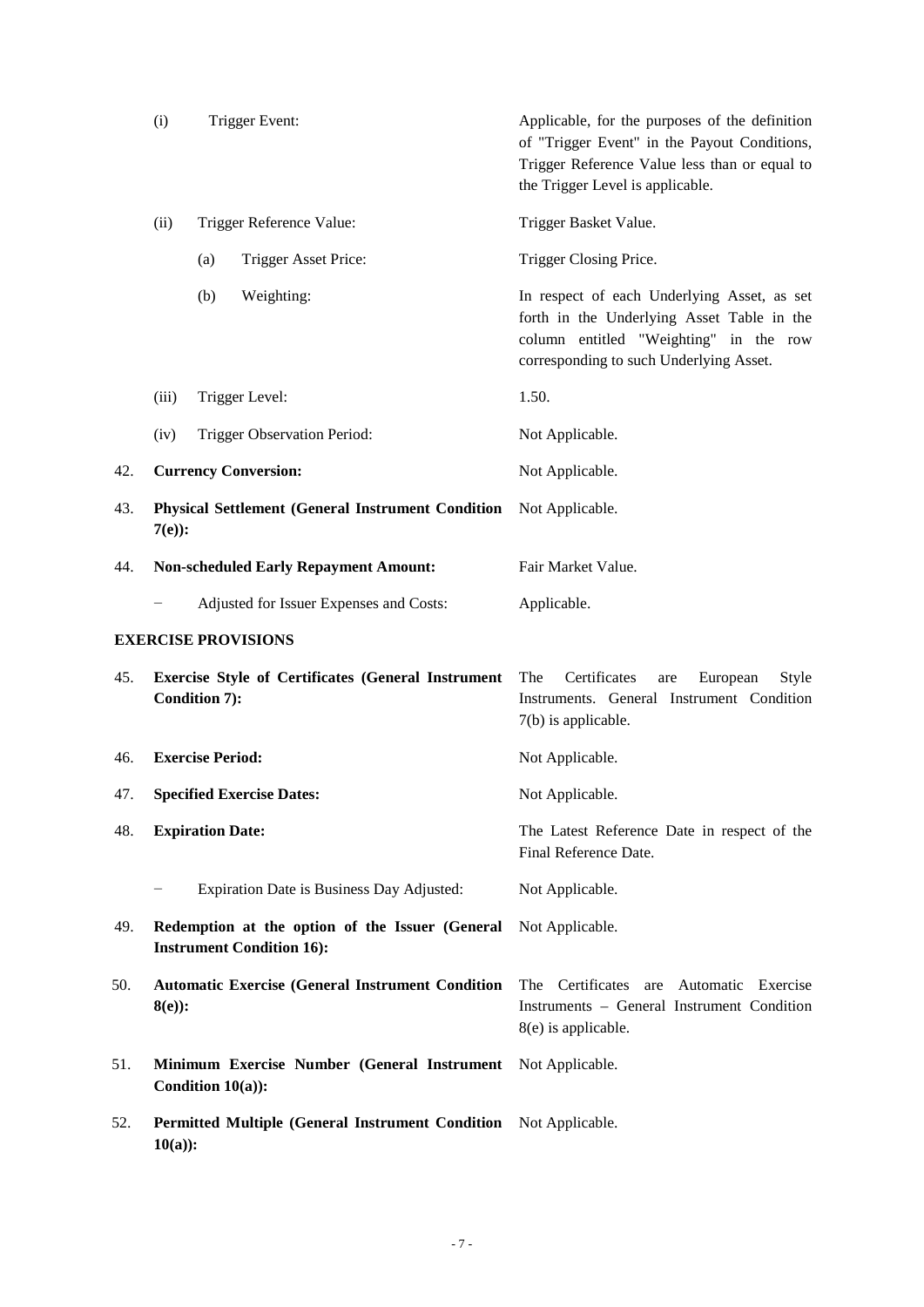| 53.  | <b>Maximum Exercise Number:</b> | Not Applicable. |
|------|---------------------------------|-----------------|
| .54. | <b>Strike Price:</b>            | Not Applicable. |
| 55.  | <b>Closing Value:</b>           | Not Applicable. |

## **SHARE LINKED INSTRUMENT / INDEX LINKED INSTRUMENT / COMMODITY LINKED INSTRUMENT / FX LINKED INSTRUMENT / INFLATION LINKED INSTRUMENT / FUND-LINKED INSTRUMENT / MULTI-ASSET BASKET LINKED INSTRUMENT**

56. **Type of Certificates:** The Certificates are Share Linked Instruments – the Share Linked Conditions are applicable.

| UNDERLYING ASSET TABLE                             |                                                                   |              |                  |           |
|----------------------------------------------------|-------------------------------------------------------------------|--------------|------------------|-----------|
| <b>Underlying Asset</b>                            | <b>Bloomberg</b> /<br><b>Reuters</b>                              | <b>ISIN</b>  | <b>Exchange</b>  | Weighting |
| The ordinary shares<br>of Telia Company<br>AB      | <b>TELIA SS</b><br>$<$ Equity> /<br><b>TELIA.ST</b>               | SE0000667925 | Nasdaq Stockholm | 1/5       |
| The ordinary shares<br>of Stora Enso Oyj-<br>R SHS | <b>STERV FH</b><br>$<$ Equity> /<br><b>STERV.HE</b>               | FI0009005961 | Nasdaq Helsinki  | 1/5       |
| The ordinary shares<br>of Fortum OYJ               | <b>FORTUM FH</b><br>$<$ Equity> /<br><b>FORTUM.HE</b>             | FI0009007132 | Nasdaq Helsinki  | 1/5       |
| The ordinary shares<br>of Sampo Oyj                | <b>SAMPO FH</b><br>$<$ Equity> /<br>SAMPO.HE                      | FI0009003305 | Nasdaq Helsinki  | 1/5       |
| The ordinary shares<br>of Metso OYJ                | <b>METSO FH</b><br>$\langle$ Equity> $\rangle$<br><b>METSO.HE</b> | FI0009007835 | Nasdaq Helsinki  | 1/5       |

### 57. **Share Linked Instruments:** Applicable.

- (i) Single Share or Share Basket or Multi-Asset Share Basket. Basket:
- (ii) Name of Share(s): As specified in the column entitled "Underlying Asset" in the Underlying Asset Table. (iii) Exchange(s): In respect of each Share, as specified in the
	- column entitled "Exchange" in the Underlying Asset Table.

(iv) Related Exchange(s): In respect of each Share, All Exchanges.

(v) Options Exchange: In respect of each Share, Related Exchange.

(vi) Valuation Time: Default Valuation Time.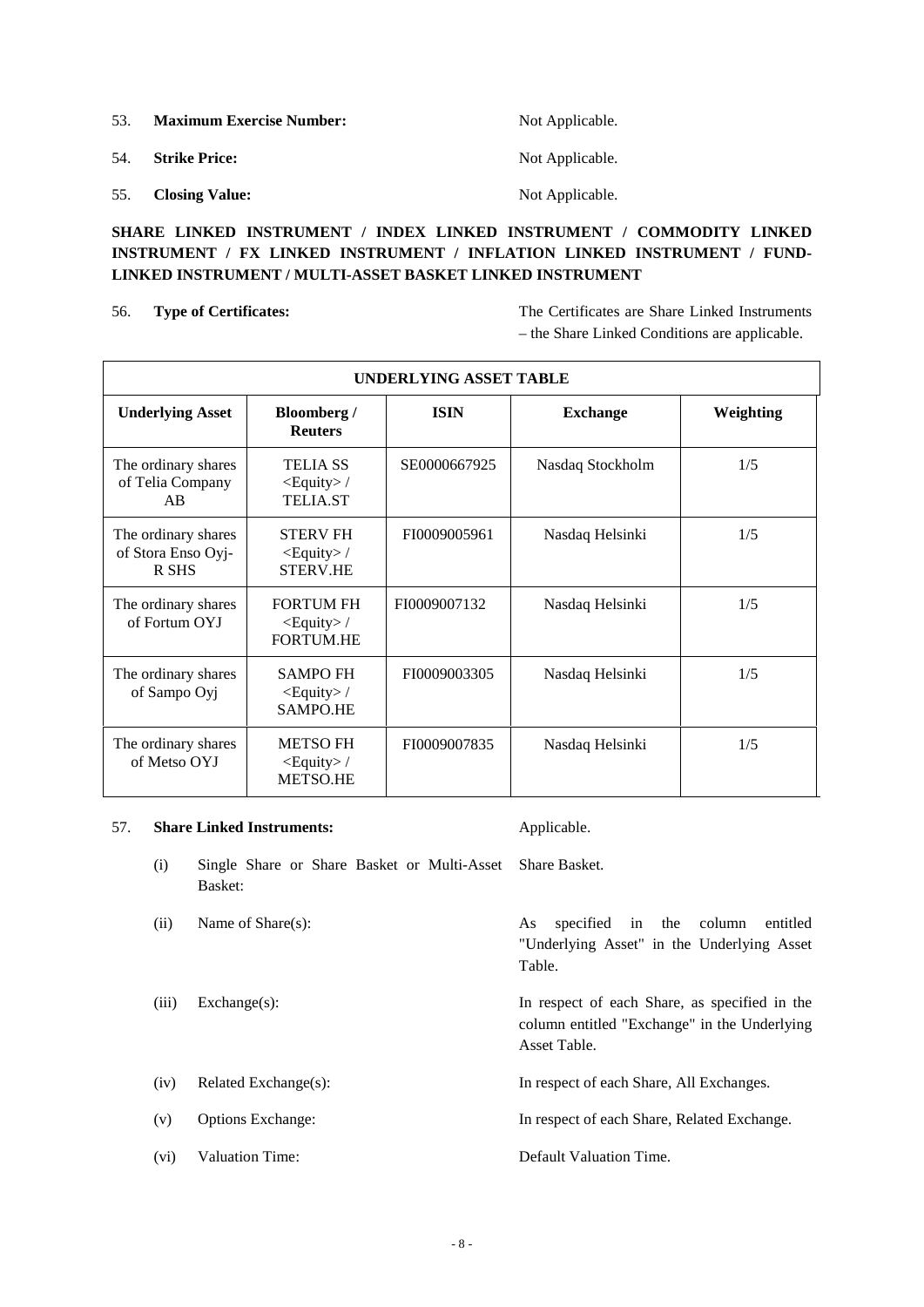|     | (vii)                    | Reference<br>Single<br>Share<br>Dates<br>and<br>$ \,$<br>Consequences of Disrupted Days:                                                   | Not Applicable.                                                                               |
|-----|--------------------------|--------------------------------------------------------------------------------------------------------------------------------------------|-----------------------------------------------------------------------------------------------|
|     | (viii)                   | Single Share and Averaging Reference Dates - Not Applicable.<br>Consequences of Disrupted Days:                                            |                                                                                               |
|     | (ix)                     | Share Basket and Reference Dates - Basket Not Applicable.<br>Valuation (Individual Scheduled Trading Day<br>and Individual Disrupted Day): |                                                                                               |
|     | (x)                      | Share Basket and Averaging Reference Dates -<br>Basket Valuation (Individual Scheduled Trading<br>Day and Individual Disrupted Day):       | Not Applicable.                                                                               |
|     | (xi)                     | Share Basket and Reference Dates - Basket<br>Valuation (Common Scheduled Trading Day but<br>Individual Disrupted Day):                     | Applicable in respect of each Reference Date -<br>as specified in Share Linked Condition 1.5. |
|     |                          | Maximum Days of Disruption:<br>(a)                                                                                                         | As specified in Share Linked Condition 7.                                                     |
|     |                          | No Adjustment:<br>(b)                                                                                                                      | Not Applicable.                                                                               |
|     | (xii)                    | Share Basket and Averaging Reference Dates -<br>Basket Valuation (Common Scheduled Trading<br>Day but Individual Disrupted Day):           | Not Applicable.                                                                               |
|     | (xiii)                   | Share Basket and Reference Dates - Basket Not Applicable.<br>Valuation (Common Scheduled Trading Day<br>and Common Disrupted Day):         |                                                                                               |
|     | (xiv)                    | Share Basket and Averaging Reference Dates -<br>Basket Valuation (Common Scheduled Trading<br>Day and Common Disrupted Day):               | Not Applicable.                                                                               |
|     | $\left( xy\right)$       | <b>Fallback Valuation Date:</b>                                                                                                            | Not Applicable.                                                                               |
|     | (xvi)                    | Change in Law:                                                                                                                             | Applicable.                                                                                   |
|     |                          | (xvii) Extraordinary Event - Share Substitution:                                                                                           | Applicable.                                                                                   |
|     |                          | (xviii) Correction of Share Price:                                                                                                         | Applicable.                                                                                   |
|     | (xix)                    | <b>Correction Cut-off Date:</b>                                                                                                            | Default Correction Cut-off Date is applicable<br>in respect of: each Reference Date.          |
|     | $(\mathbf{X}\mathbf{X})$ | Depositary Receipts Provisions:                                                                                                            | Not Applicable.                                                                               |
| 58. |                          | <b>Index Linked Instruments:</b>                                                                                                           | Not Applicable.                                                                               |
| 59. |                          | <b>Commodity Linked Instruments (Single Commodity</b><br>or Commodity Basket):                                                             | Not Applicable.                                                                               |
| 60. |                          | <b>Commodity Linked Instruments (Single Commodity</b><br><b>Index or Commodity Index Basket):</b>                                          | Not Applicable.                                                                               |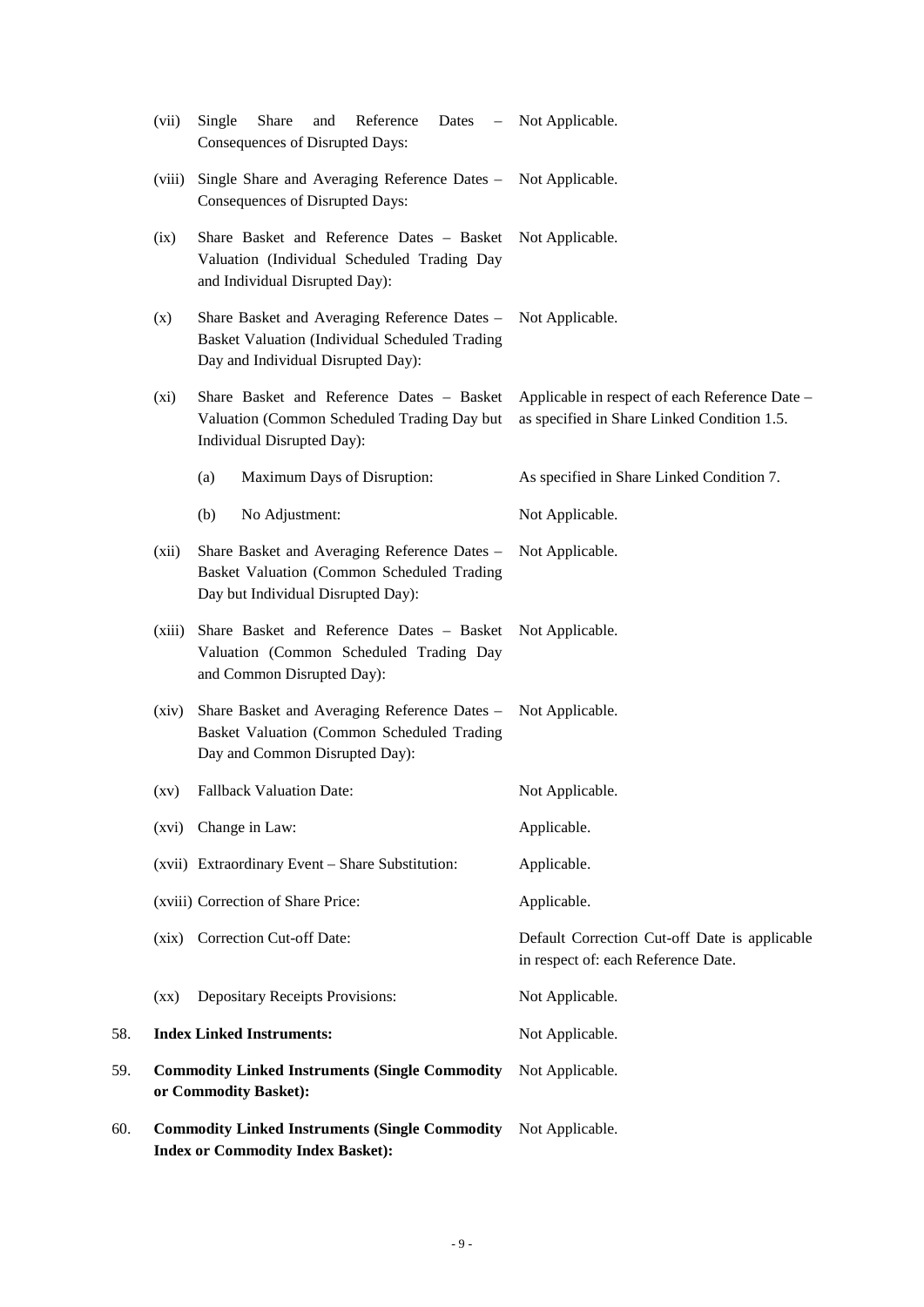| 61. | <b>FX Linked Instruments:</b>                 | Not Applicable. |
|-----|-----------------------------------------------|-----------------|
| 62. | <b>Inflation Linked Instruments:</b>          | Not Applicable. |
| 63. | <b>Fund-Linked Instruments:</b>               | Not Applicable. |
| 64. | <b>Multi-Asset Basket Linked Instruments:</b> | Not Applicable. |

### **GENERAL PROVISIONS APPLICABLE TO THE CERTIFICATES**

| 65. | FX Disruption Event/CNY FX Disruption<br><b>Event/Currency Conversion</b><br><b>Disruption</b><br><b>Event (General Instrument Condition 14):</b> |                      |                                                                                     | FX Disruption Event is applicable to the Instruments,<br>General Instrument Condition 14 and FX Linked<br>Condition 4 shall apply. |
|-----|---------------------------------------------------------------------------------------------------------------------------------------------------|----------------------|-------------------------------------------------------------------------------------|------------------------------------------------------------------------------------------------------------------------------------|
|     | (i)                                                                                                                                               |                      | <b>Base Currency:</b>                                                               | Settlement Currency.                                                                                                               |
|     | (ii)                                                                                                                                              |                      | Reference Currency:                                                                 | USD.                                                                                                                               |
|     | (iii)                                                                                                                                             |                      | Reference Country:                                                                  | The United States of America, the United Kingdom<br>and the Euro-zone.                                                             |
|     | (iv)                                                                                                                                              |                      | CNY Financial Centre(s):                                                            | Not Applicable.                                                                                                                    |
|     | (v)                                                                                                                                               |                      | USD/CNY Exchange Rate:                                                              | Not Applicable.                                                                                                                    |
|     | (vi)                                                                                                                                              | Currency<br>Country: | Conversion<br>Reference                                                             | Not Applicable.                                                                                                                    |
|     | (vii)                                                                                                                                             |                      | USD/Affected Currency FX Rate:                                                      | Applicable – as specified in FX Linked Condition 4.                                                                                |
|     |                                                                                                                                                   | (a)                  | Affected Currency:                                                                  | Settlement Currency.                                                                                                               |
|     |                                                                                                                                                   | (b)                  | FX Disruption Event Cut-off<br>(General<br>Date<br>Instrument<br>Condition $2(a)$ : | Default FX Disruption Event Cut-off Date.                                                                                          |
|     |                                                                                                                                                   | (c)                  | Adjusted Affected Payment Date<br>(General Instrument Condition<br>$2(a)$ :         | Default Adjusted Affected Payment Date.                                                                                            |
|     |                                                                                                                                                   | (d)                  | Affected Payment Cut-off Date<br>(General Instrument Condition<br>$2(a)$ :          | Default Affected Payment Cut-off Date.                                                                                             |
|     |                                                                                                                                                   | (e)                  | USD/Affected Currency FX Rate<br>Price<br>Fixing<br>Sponsor<br>Determination:       | Applicable.                                                                                                                        |
|     |                                                                                                                                                   | (f)                  | <b>Fixing Price Sponsor:</b>                                                        | Refinitiv Benchmark Services Limited.                                                                                              |
|     |                                                                                                                                                   | (g)                  | Valuation Time:                                                                     | At or around 4:00 p.m., London time.                                                                                               |
|     | (viii)                                                                                                                                            |                      | Trade Date:                                                                         | Not Applicable.                                                                                                                    |
|     |                                                                                                                                                   |                      |                                                                                     |                                                                                                                                    |

66. **Rounding (General Instrument Condition**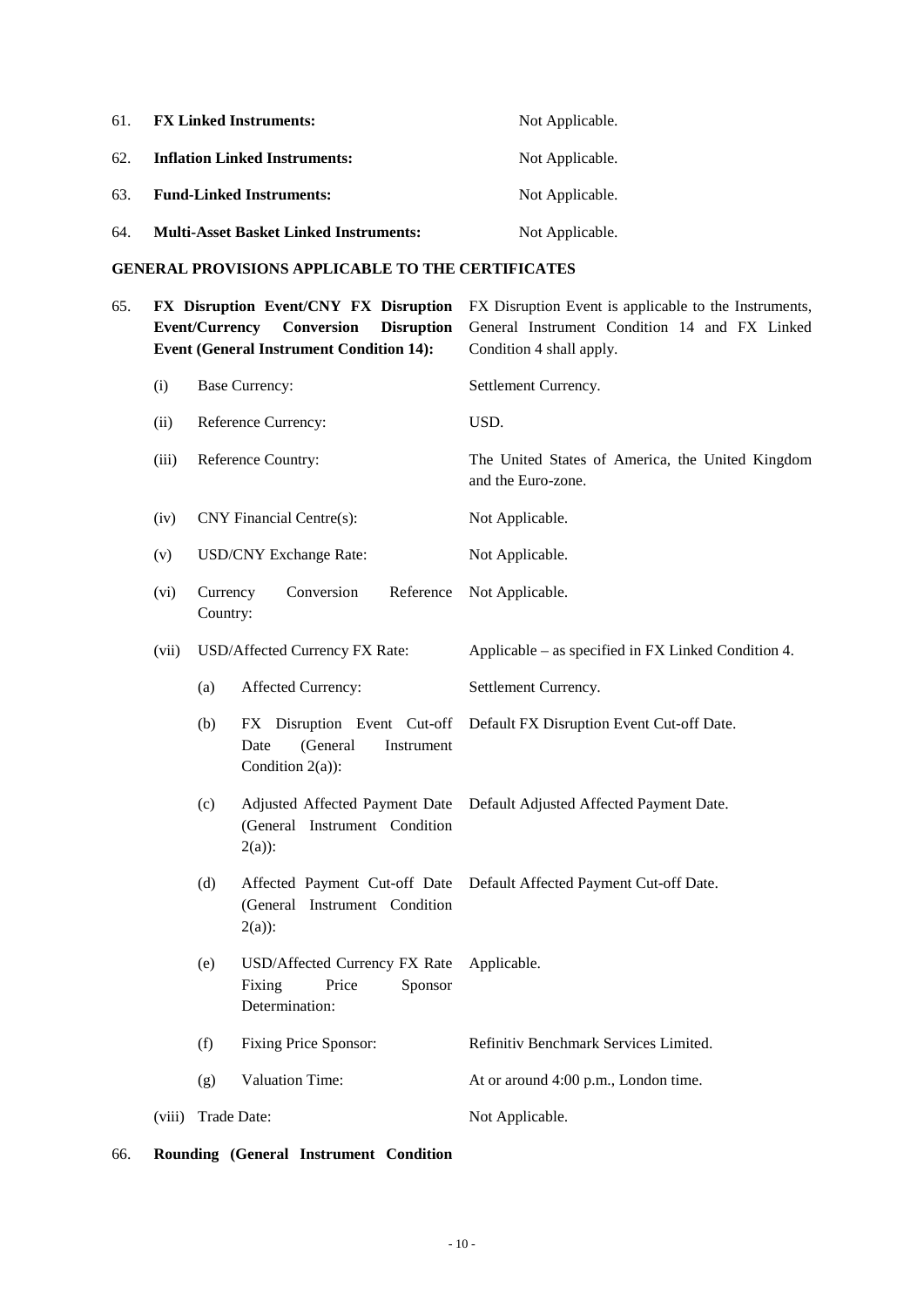|     | (i)<br>Non-Default Rounding - calculation Not Applicable.<br>values and percentages:                                                   |                                                                                                                                                                                                                                                                                                                             |
|-----|----------------------------------------------------------------------------------------------------------------------------------------|-----------------------------------------------------------------------------------------------------------------------------------------------------------------------------------------------------------------------------------------------------------------------------------------------------------------------------|
|     | (ii)<br>Non-Default Rounding - amounts due<br>and payable:                                                                             | Not Applicable.                                                                                                                                                                                                                                                                                                             |
|     | (iii)<br>Other Rounding Convention:                                                                                                    | Not Applicable.                                                                                                                                                                                                                                                                                                             |
| 67. | <b>Additional Business Centre(s):</b>                                                                                                  | TARGET and Helsinki.                                                                                                                                                                                                                                                                                                        |
|     | Non-Default Business Day:                                                                                                              | Applicable.                                                                                                                                                                                                                                                                                                                 |
| 68. | <b>Principal Financial Centre:</b>                                                                                                     | Not Applicable.                                                                                                                                                                                                                                                                                                             |
| 69. | <b>Form of Certificates:</b>                                                                                                           | Euroclear Finland Registered Instruments.                                                                                                                                                                                                                                                                                   |
| 70. | <b>Representation of Holders:</b>                                                                                                      | Not Applicable.                                                                                                                                                                                                                                                                                                             |
| 71. | Identification information of Holders in<br>relation<br>to<br>French Law<br><b>Instruments</b><br>(General Instrument Condition 3(c)): | Not Applicable.                                                                                                                                                                                                                                                                                                             |
| 72. | <b>Minimum</b><br><b>Trading</b><br><b>Number</b><br><b>Instrument Condition 5(c)):</b>                                                | (General Five Certificates (corresponding to an aggregate<br>nominal amount of EUR 5,000).                                                                                                                                                                                                                                  |
| 73. | Permitted<br><b>Trading</b><br><b>Multiple</b><br>(General<br><b>Instrument Condition 5(c)):</b>                                       | One Certificate (corresponding to a nominal amount of<br>EUR 1,000).                                                                                                                                                                                                                                                        |
| 74. | Calculation Agent (General Instrument Goldman Sachs International.<br><b>Condition 20):</b>                                            |                                                                                                                                                                                                                                                                                                                             |
|     | <b>DISTRIBUTION</b>                                                                                                                    |                                                                                                                                                                                                                                                                                                                             |
| 75. | <b>Method of distribution:</b>                                                                                                         | Non-syndicated.                                                                                                                                                                                                                                                                                                             |
|     | (i) If syndicated, names and addresses of Not Applicable.<br>underwriting<br>Managers<br>and<br>commitments:                           |                                                                                                                                                                                                                                                                                                                             |
|     | Date of Subscription Agreement:<br>(ii)                                                                                                | Not Applicable.                                                                                                                                                                                                                                                                                                             |
|     | If non-syndicated, name and address of<br>(iii)<br>Dealer:                                                                             | Goldman Sachs International, Plumtree Court, 25 Shoe<br>Lane, London EC4A 4AU, England.                                                                                                                                                                                                                                     |
| 76. | <b>Non-exempt Offer:</b>                                                                                                               | An offer of the Certificates may be made by the<br>placers other than pursuant to Article $3(2)$ of the<br>Prospectus Directive in the Republic of Finland (the<br>"Public Offer Jurisdiction") during the period<br>commencing on (and including) April 30, 2020 and<br>ending on (and including) May 22, 2020 (the "Offer |

**25):** 

Period"). See further paragraph entitled "Terms and

Conditions of the Offer" below.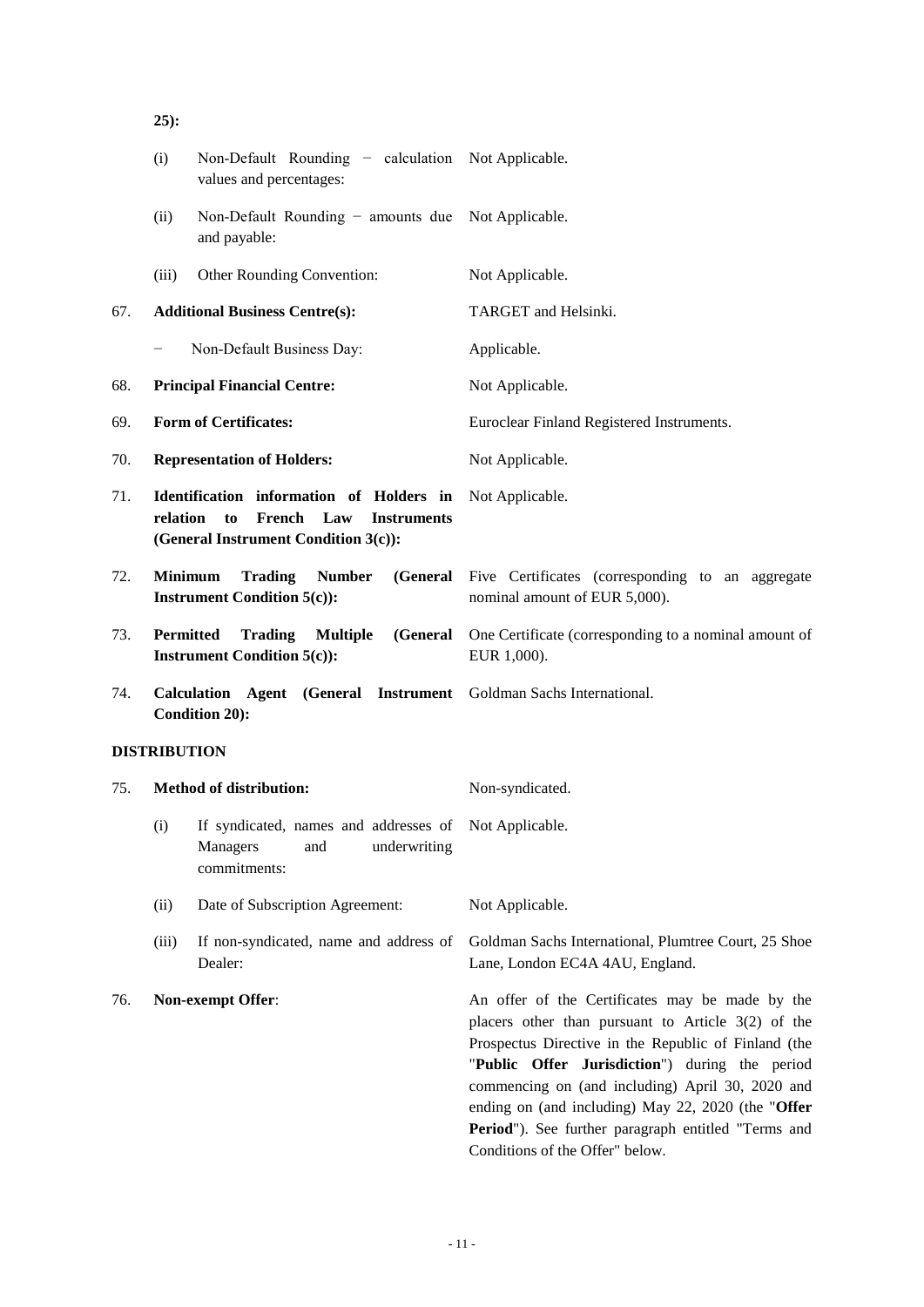- 77. **Prohibition of Sales to EEA and UK Retail**  Not Applicable. **Investors:**
- 78. **Prohibition of Offer to Private Clients in**  Applicable. **Switzerland:**
- 79. **Supplementary Provisions for Belgian**  Not Applicable. **Securities:**

Signed on behalf of Goldman Sachs International:

By: ................................................

Duly authorised

352401918(Ver5)/Ashurst(CZT/STEPNG)/ABG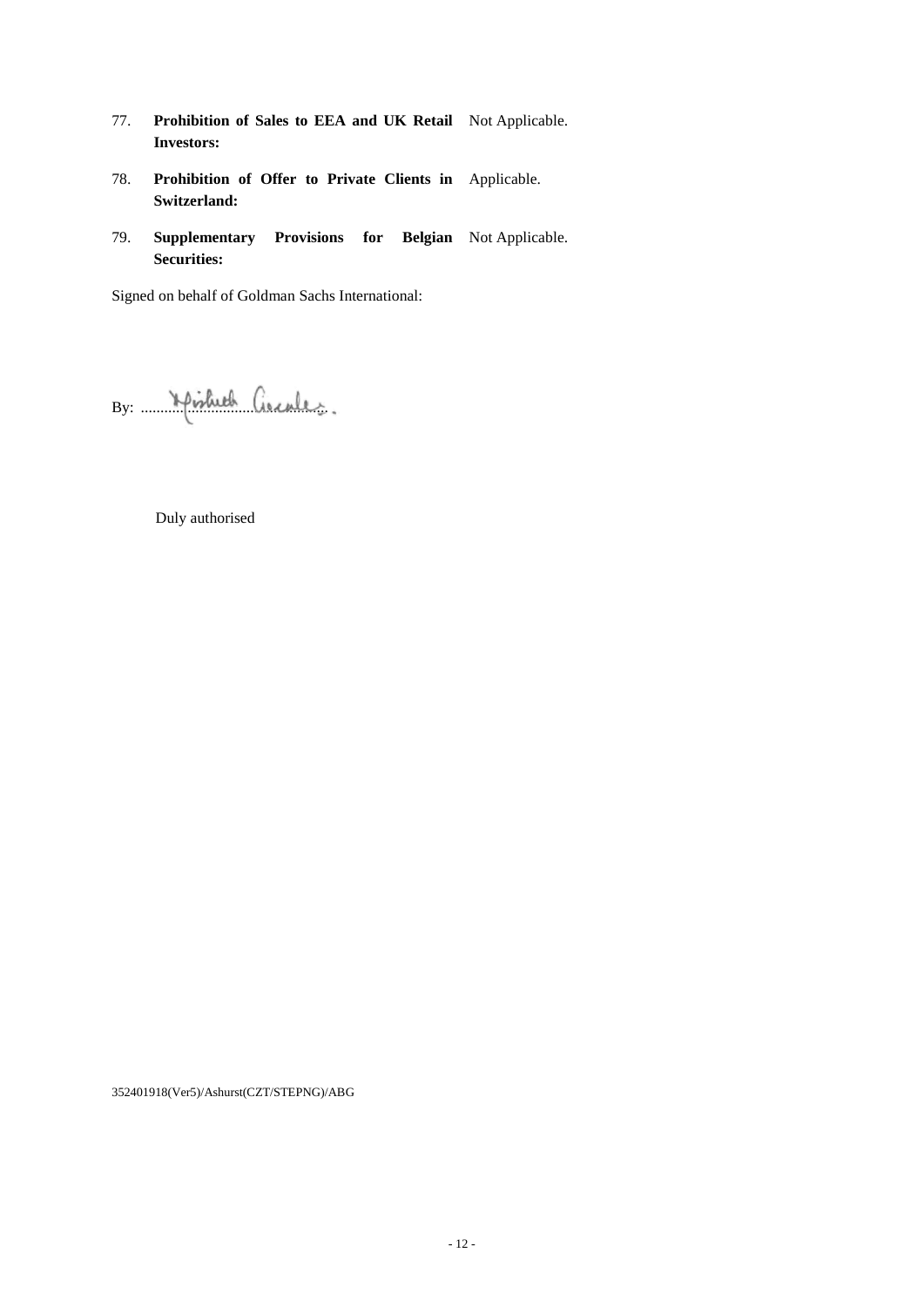### **OTHER INFORMATION**

1. **LISTING AND ADMISSION TO TRADING**  Application will be made by the Issuer (or on its behalf) for the Certificates to be listed on the Official List and admitted to trading on the regulated market of the Luxembourg Stock Exchange with effect from, at the earliest, the Issue Date. No assurances can be given that such application for listing and admission to trading will be granted (or, if granted, will be granted by the Issue Date). The Issuer has no duty to maintain the listing (if any) of the Certificates on the relevant stock exchange(s) over their entire lifetime. The Certificates may be suspended from trading and/or de-listed at any time in accordance with applicable rules and regulations of the relevant stock exchange(s).

#### 2. **LIQUIDITY ENHANCEMENT AGREEMENTS**  Not Applicable.

3. **RATINGS** Not Applicable.

### 4. **INTERESTS OF NATURAL AND LEGAL PERSONS INVOLVED IN THE OFFER**

The Issue Price of 100 per cent. (100%) of the Aggregate Nominal Amount includes a selling commission of up to 5.00 per cent. (5.00%) of the Aggregate Nominal Amount which has been paid by the Issuer.

### 5. **REASONS FOR THE OFFER, ESTIMATED NET PROCEEDS AND TOTAL EXPENSES**

| (i)   | Reasons for the offer:    | Not Applicable. |
|-------|---------------------------|-----------------|
| (ii)  | Estimated net proceeds:   | Not Applicable. |
| (iii) | Estimated total expenses: | Not Applicable. |

#### 6. **PERFORMANCE AND VOLATILITY OF THE UNDERLYING ASSETS**

Details of the past and further performance and volatility of each Underlying Asset may be obtained from Bloomberg and Reuters. However, past performance is not indicative of future performance.

See the section entitled "Examples" below for examples of the potential return on the Securities in various hypothetical scenarios.

### 7. **OPERATIONAL INFORMATION**

Any Clearing System(s) other than Euroclear Euroclear Finland. Bank S.A./N.V. and Clearstream Banking, S.A. and the relevant identification number(s):

Delivery: Delivery: Delivery against payment.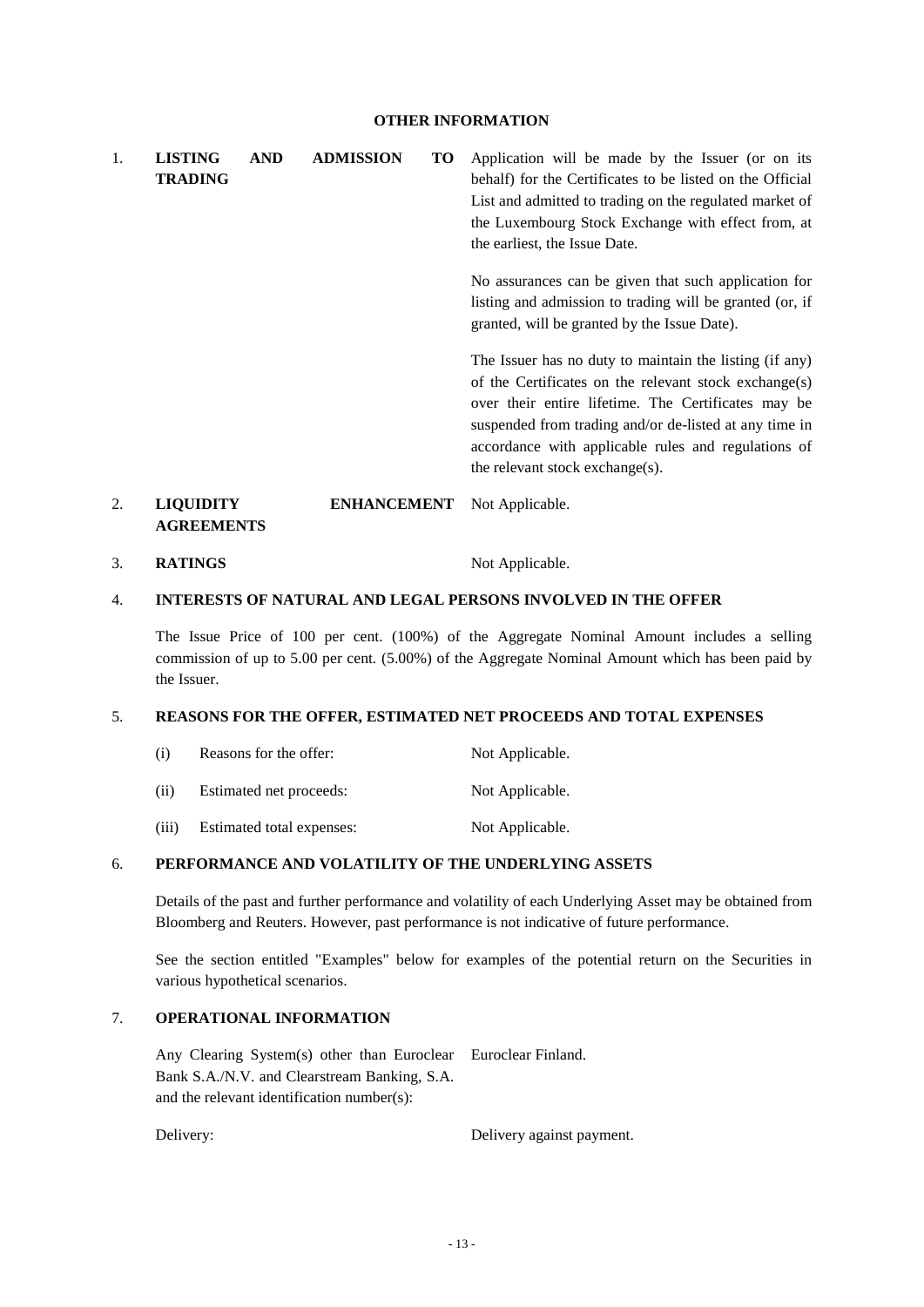Names and addresses of additional Paying Not Applicable. Agent(s) (if any):

Operational contact(s) for Principal Programme eq-sd-operations@gs.com. Agent:

### 8. **TERMS AND CONDITIONS OF THE OFFER**

| Offer Period:                                                                                                                   | An offer of the Certificates may be made by the<br>placers other than pursuant to Article $3(2)$ of the<br>Prospectus Directive in the Public Offer Jurisdiction<br>during the period commencing on (and including)<br>April 30, 2020 and ending on (and including) May 22,<br>2020. |
|---------------------------------------------------------------------------------------------------------------------------------|--------------------------------------------------------------------------------------------------------------------------------------------------------------------------------------------------------------------------------------------------------------------------------------|
| Offer Price:                                                                                                                    | Issue Price.                                                                                                                                                                                                                                                                         |
|                                                                                                                                 | The Issue Price of $100$ per cent. $(100%)$ of the<br>Aggregate Nominal Amount includes a selling<br>commission of up to $5.00$ per cent. $(5.00\%)$ of the<br>Aggregate Nominal Amount which has been paid by<br>the Issuer.                                                        |
| Conditions to which the offer is subject:                                                                                       | The offer of the Certificates for sale to the public in<br>the Public Offer Jurisdiction is subject to the relevant<br>regulatory approvals having been granted, and the<br>Certificates being issued.                                                                               |
|                                                                                                                                 | The Offer Period is subject to adjustment by or on<br>behalf of the Issuer in accordance with the applicable<br>regulations and any adjustments to such period will be<br>published by way of notice which will be available on<br>the website of the Issuer (www.gspip.info).       |
|                                                                                                                                 | The offer of the Certificates may be withdrawn in<br>whole or in part at any time before the Issue Date at<br>the discretion of the Issuer.                                                                                                                                          |
| Description of the application process:                                                                                         | The subscription forms will be collected by the<br>distributor either directly from end investors or via<br>brokers who are allowed to collect forms on behalf of<br>the distributor. There is no preferential subscription<br>right for this offer.                                 |
| Description<br>of<br>possibility<br>reduce<br>to<br>subscriptions and manner for refunding excess<br>amount paid by applicants: | Not Applicable.                                                                                                                                                                                                                                                                      |
| Details of the minimum and/or maximum<br>amount of application:                                                                 | The minimum amount of application per investor will<br>be EUR 5,000 in nominal amount of the Securities.                                                                                                                                                                             |
|                                                                                                                                 | The maximum amount of application will be subject<br>only to availability at the time of application.                                                                                                                                                                                |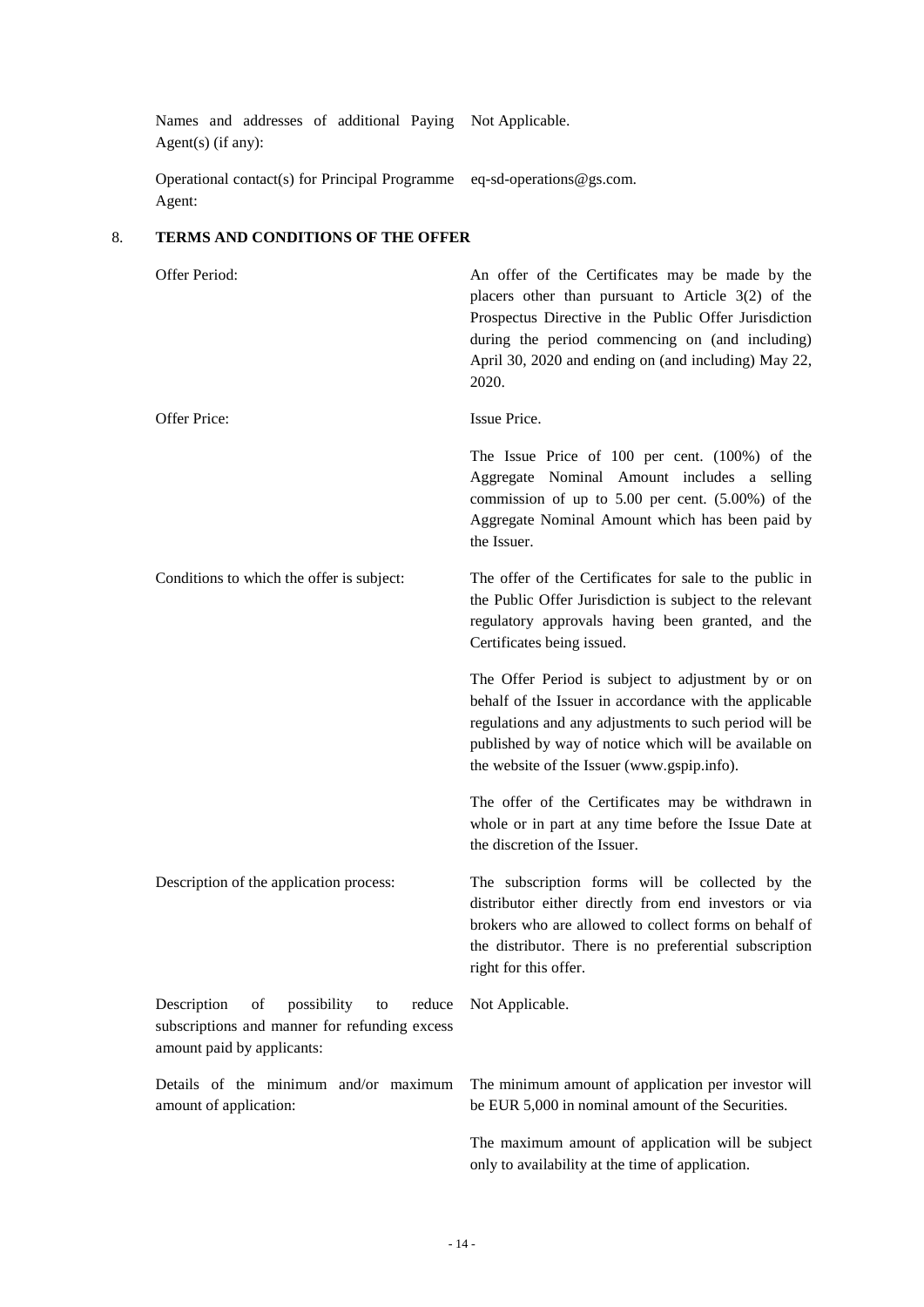| Details of the method and time limits for<br>paying up and delivering the Certificates:                                                                | Each subscriber shall pay the Issue Price to the<br>relevant distributor who shall pay the Issue Price<br>reduced by the selling commission to the Issuer.                                                                                                                                                                                                                    |
|--------------------------------------------------------------------------------------------------------------------------------------------------------|-------------------------------------------------------------------------------------------------------------------------------------------------------------------------------------------------------------------------------------------------------------------------------------------------------------------------------------------------------------------------------|
|                                                                                                                                                        | The Issuer shall pay commissions to the relevant<br>Authorised Offeror at a later time upon invoice.                                                                                                                                                                                                                                                                          |
|                                                                                                                                                        | The delivery of the subscribed Securities will be made<br>after the Offer Period on the Issue Date.                                                                                                                                                                                                                                                                           |
| Manner in and date on which results of the<br>offer are to be made public:                                                                             | The results of the offer will be filed with the<br>Commission de Surveillance du Secteur Financier<br>(CSSF) and published on the website of the Issuer<br>(www.gspip.info) on or around the Issue Date.                                                                                                                                                                      |
| Procedure for exercise of any right of pre-<br>emption, negotiability of subscription rights<br>and treatment of subscription rights not<br>exercised: | Not Applicable.                                                                                                                                                                                                                                                                                                                                                               |
| Whether tranche(s) have been reserved for<br>certain countries:                                                                                        | The Certificates will be offered to the public in the<br>Public Offer Jurisdiction.                                                                                                                                                                                                                                                                                           |
|                                                                                                                                                        | Offers may only be made by offerors authorised to do<br>so in the Public Offer Jurisdiction. Neither the Issuer<br>nor the Dealer has taken or will take any action<br>specifically in relation to the Certificates referred to<br>herein to permit a public offering of such Certificates<br>in any jurisdiction other than the Public Offer<br>Jurisdiction.                |
|                                                                                                                                                        | In other EEA countries, offers will only be made<br>pursuant to an exemption from the obligation under<br>the Prospectus Directive as implemented in such<br>countries to publish a prospectus.                                                                                                                                                                               |
|                                                                                                                                                        | Notwithstanding anything else in the Base Prospectus,<br>the Issuer will not accept responsibility for the<br>information given in the Base Prospectus or these<br>Final Terms in relation to offers of Certificates made<br>by an offeror not authorised by the Issuer to make<br>such offers.                                                                               |
| Process for notification to applicants of the<br>amount allotted and the indication whether<br>dealing may begin before notification is made:          | Allocation of Securities is simultaneous with the<br>acceptance of the offer by each individual investor and<br>subject to (i) the availability of funds in his or her<br>account for the total amount invested and (ii) the total<br>amount for which acceptances have been received not<br>exceeding the maximum Aggregate Nominal Amount<br>of Certificates in the Series. |
| Amount of any expenses and taxes specifically                                                                                                          | There are no expenses specifically charged to the<br>subscriber or purchaser other than that specified in the                                                                                                                                                                                                                                                                 |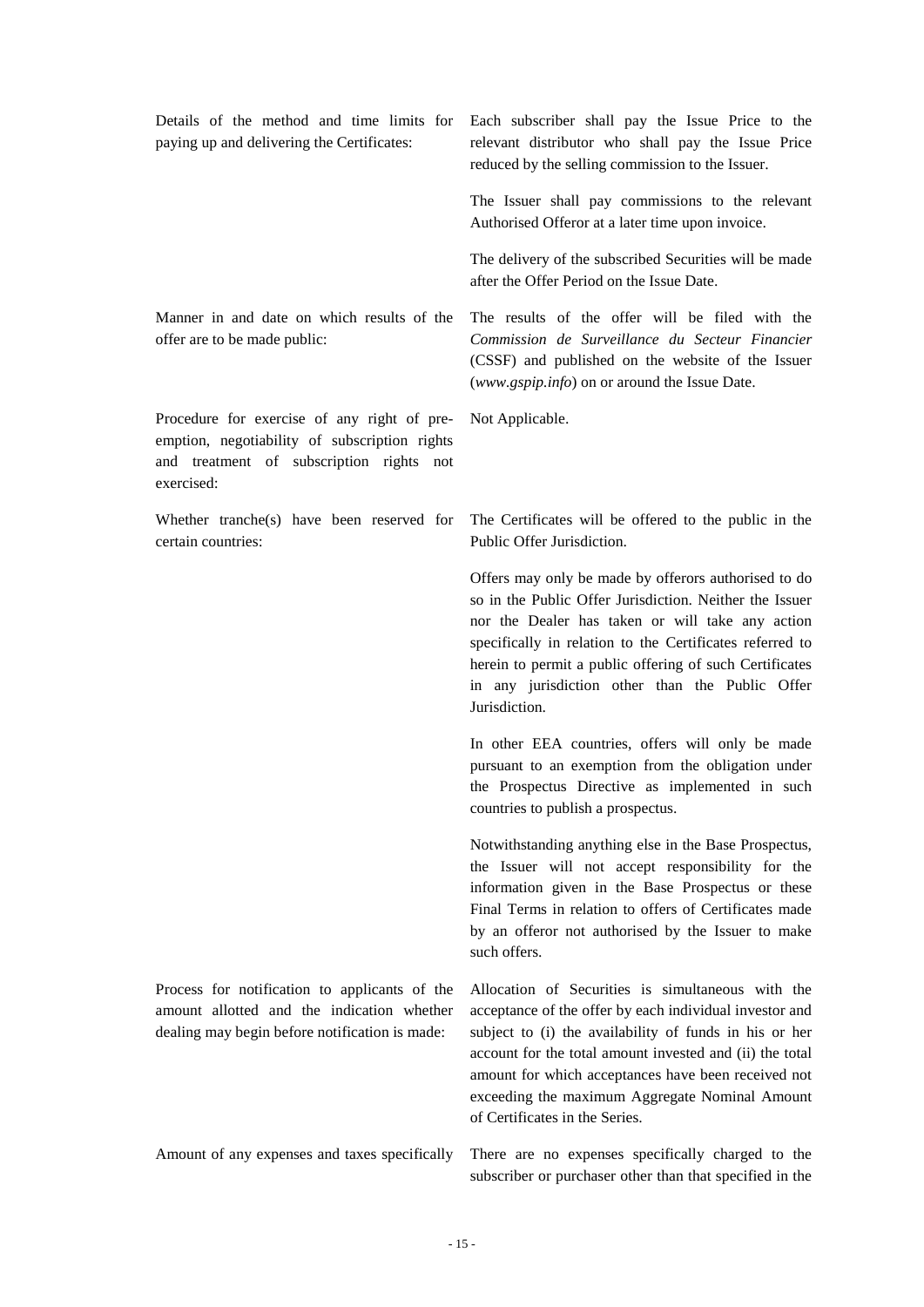| charged to the subscriber or purchaser:                                                                                                | following paragraph.                                                                                                                                                                                                                                                                                                                                                                                                                                                                                                                                                            |
|----------------------------------------------------------------------------------------------------------------------------------------|---------------------------------------------------------------------------------------------------------------------------------------------------------------------------------------------------------------------------------------------------------------------------------------------------------------------------------------------------------------------------------------------------------------------------------------------------------------------------------------------------------------------------------------------------------------------------------|
|                                                                                                                                        | The Issue Price of 100 per cent. (100%) of the<br>Aggregate Nominal Amount includes a selling<br>commission of up to $5.00$ per cent. $(5.00\%)$ of the<br>Aggregate Nominal Amount which has been paid by<br>the Issuer.                                                                                                                                                                                                                                                                                                                                                       |
|                                                                                                                                        | Please refer to "Finnish Tax Considerations" and<br>"Luxembourg Tax Considerations" in the section<br>entitled "Taxation" in the Base Prospectus.                                                                                                                                                                                                                                                                                                                                                                                                                               |
| Name(s) and address(es), to the extent known<br>to the Issuer, of the placers in the various<br>countries where the offer takes place: | Alexandria Markets Oy and Alexandria Pankkiiriliike<br>Oy, Eteläesplanadi 22A, 4 <sup>th</sup> Floor, 00130 Helsinki,<br>Finland, and such other placers as may be notified to<br>potential investors from time to time by publication on<br>the Issuer's website (www.gspip.info) in accordance<br>with the applicable laws and regulations of the Public<br>Offer Jurisdiction.                                                                                                                                                                                               |
| <b>Consent to use the Base Prospectus</b>                                                                                              |                                                                                                                                                                                                                                                                                                                                                                                                                                                                                                                                                                                 |
| Identity of financial intermediary (ies) that are<br>allowed to use the Base Prospectus:                                               | Alexandria Markets Oy and Alexandria Pankkiiriliike<br>Oy, Eteläesplanadi 22A, 4 <sup>th</sup> Floor, 00130 Helsinki,<br>Finland, and such other placers as may be notified to<br>potential investors from time to time by publication on<br>the Issuer's website (www.gspip.info) in accordance<br>with the applicable laws and regulations of the Public<br>Offer Jurisdiction.                                                                                                                                                                                               |
| Offer period during which subsequent resale or<br>final placement of Instruments by financial<br>intermediaries can be made:           | The Offer Period.                                                                                                                                                                                                                                                                                                                                                                                                                                                                                                                                                               |
| Conditions attached to the consent:                                                                                                    | The Issuer consents to the use of the Base Prospectus<br>in connection with the making of an offer of the<br>Securities to the public requiring the prior publication<br>of a prospectus under the Prospectus Directive (a<br>Offer")<br>by<br>"Non-exempt<br>the<br>financial<br>intermediary/ies (each, an "Authorised Offeror") in<br>the Public Offer Jurisdiction.                                                                                                                                                                                                         |
|                                                                                                                                        | Each Authorised Offeror (i) has the Issuer's consent to<br>use the Base Prospectus in respect of offers of the<br>Securities made in the Public Offer Jurisdiction<br>provided that it complies with all applicable laws and<br>regulations, and (ii) has the Issuer's consent to use the<br>Base Prospectus in respect of private placements of<br>the Securities that do not subject the Issuer or any<br>affiliate of the Issuer to any additional obligation to<br>make any filing, registration, reporting or similar<br>requirement with any financial regulator or other |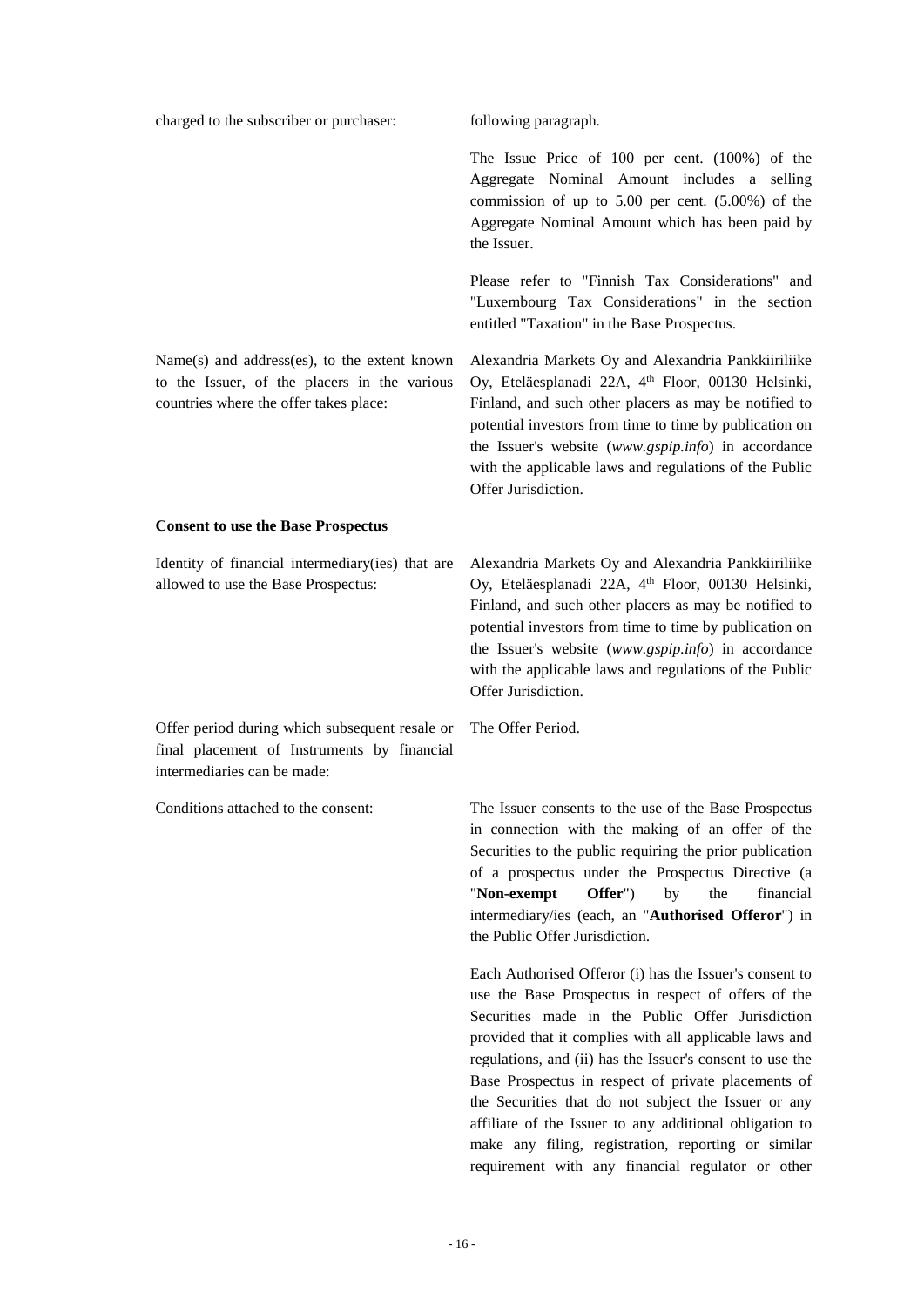governmental or quasi-governmental authority or body or securities exchange, or subject any officer, director or employee of the Issuer or any affiliate of the Issuer to personal liability, where such private placements are conducted in compliance with the applicable laws of the relevant jurisdictions thereof.

If prior to the listing of the Securities on the Luxembourg Stock Exchange any of the conditions attached to the consent are amended, any such information will be the subject of a supplement to the Final Terms read in conjunction with the Base Prospectus under Article 16 of the Prospectus Directive.

### 9. **UNITED STATES TAX CONSIDERATIONS**

### **Section 871(m) Withholding Tax**

The U.S. Treasury Department has issued regulations under which amounts paid or deemed paid on certain financial instruments that are treated as attributable to U.S.-source dividends could be treated, in whole or in part depending on the circumstances, as a "dividend equivalent" payment that is subject to tax at a rate of 30 per cent. (or a lower rate under an applicable treaty). We have determined that, as of the issue date of the Certificates, the Certificates will not be subject to withholding under these rules. In certain limited circumstances, however, it is possible for United States alien holders to be liable for tax under these rules with respect to a combination of transactions treated as having been entered into in connection with each other even when no withholding is required. United States alien holders should consult their tax advisor concerning these regulations, subsequent official guidance and regarding any other possible alternative characterisations of their Certificates for United States federal income tax purposes. See "*United States Tax Considerations – Dividend Equivalent Payments*" in the Base Prospectus for a more comprehensive discussion of the application of Section 871(m) to the Certificates.

### 10. **BENCHMARKS REGULATION**

Not Applicable.

### 11. **INDEX DISCLAIMER**

Not Applicable.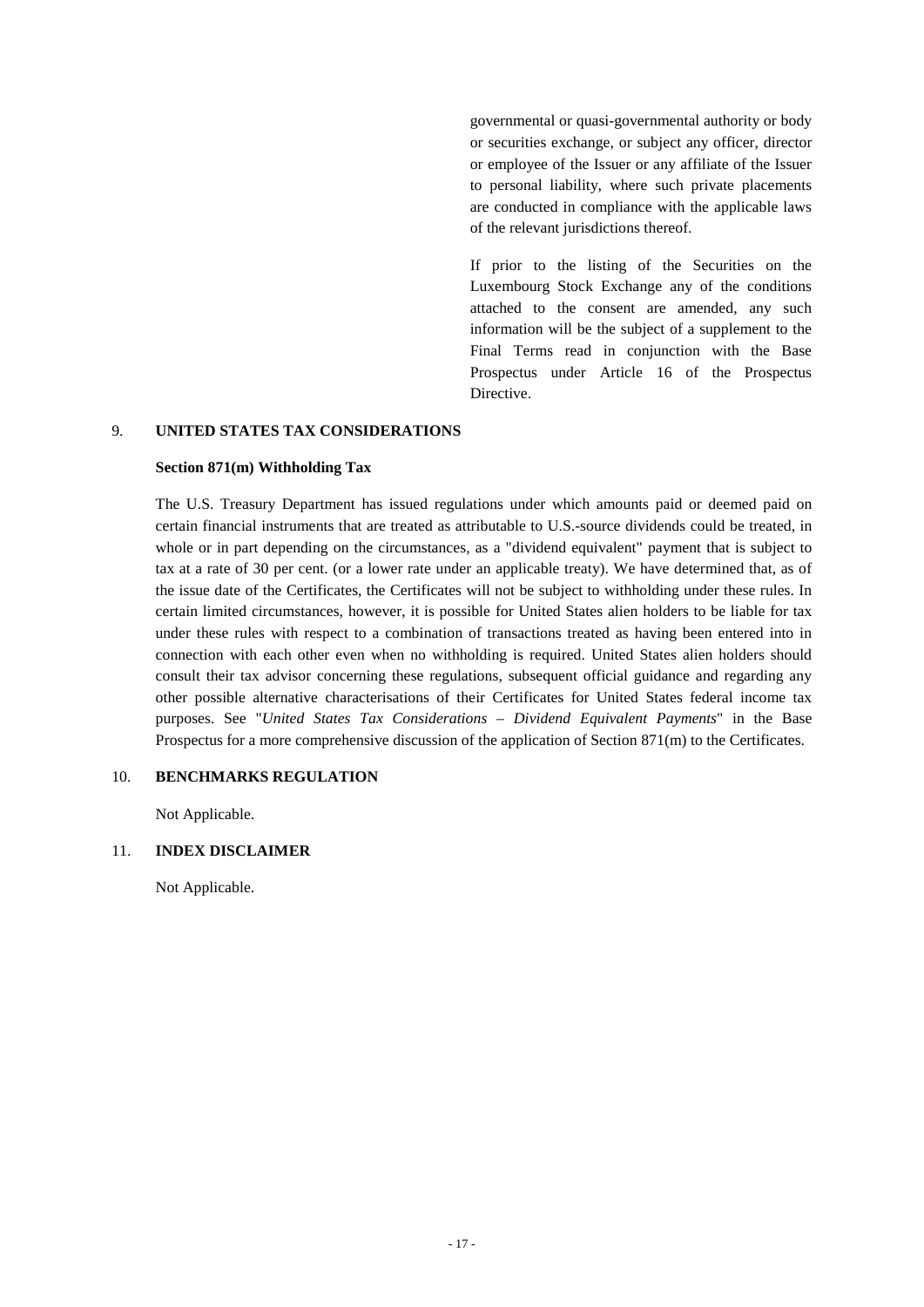### **EXAMPLES**

**THE EXAMPLES PRESENTED BELOW ARE FOR ILLUSTRATIVE PURPOSES ONLY.** For the purposes of each Example:

- (i) the Calculation Amount per Certificate is EUR 1,000, the Aggregate Nominal Amount is up to EUR 15,000,000 and the Issue Price is 100 per cent. (100%) of the Aggregate Nominal Amount;
- (ii) the Barrier Level is 0.70;
- (iii) the Trigger Level is 1.50;
- (iv) the Protection Level is 1.00 and the Strike is 1.00;
- (v) for the purposes of these Examples only, the Participation is deemed to be 3.50. The actual Participation will be determined by the Calculation Agent on or around May 29, 2020 and may be a lesser or greater amount than 3.50 (but shall not be less than 2.50);
- (vi) for the purposes of these Examples only, the Trigger Percentage is deemed to be 275 per cent. (275%). The actual Trigger Percentage will be determined by the Calculation Agent on or around May 29, 2020 and may be a lesser or greater amount than 275 per cent. (275%) (but shall not be less than 225 per cent. (225%); and
- (vii) the Basket Performance is the arithmetic average of the performance of each Underlying Asset in respect of the Final Reference Date.

#### **SETTLEMENT AMOUNT**

#### **Example 1 – positive scenario:** *The Basket Performance is equal to 1.51.*

In this Example, the Certificates will be exercised on the Final Reference Date and the Settlement Amount payable per Certificate (of the Calculation Amount) on the Maturity Date will be an amount in the Settlement Currency equal to the *product* of (i) the Calculation Amount, *multiplied* by (ii) the Trigger Percentage, i.e., EUR 2,750.

### **Example 2 – positive scenario:** *The Basket Performance is equal to 1.50.*

In this Example, the Certificates will be exercised on the Final Reference Date and the Settlement Amount payable per Certificate (of the Calculation Amount) on the Maturity Date will be an amount in the Settlement Currency equal to the *product* of (i) the Calculation Amount, *multiplied* by (ii) the *sum* of (a) the Protection Level, *plus* (b) the *product* of (I) the Participation, *multiplied* by (II) the *greater* of (A) zero, and (B) the *difference* between (1) the Basket Performance, *minus* (2) the Strike, i.e., EUR 2,750.

### **Example 3 – neutral scenario:** *The Basket Performance is equal to 1.00.*

In this Example, the Certificates will be exercised on the Final Reference Date and the Settlement Amount payable per Certificate (of the Calculation Amount) on the Maturity Date will be an amount in the Settlement Currency equal to the *product* of (i) the Calculation Amount, *multiplied* by (ii) the *sum* of (a) the Protection Level, *plus* (b) the *product* of (I) the Participation, *multiplied* by (II) the *greater* of (A) zero, and (B) the *difference* between (1) the Basket Performance, *minus* (2) the Strike, i.e., EUR 1,000.

### **Example 4 – negative scenario:** *The Basket Performance is 0.69.*

In this Example, the Certificates will be exercised on the Final Reference Date and the Settlement Amount payable per Certificate (of the Calculation Amount) on the Maturity Date will be an amount in the Settlement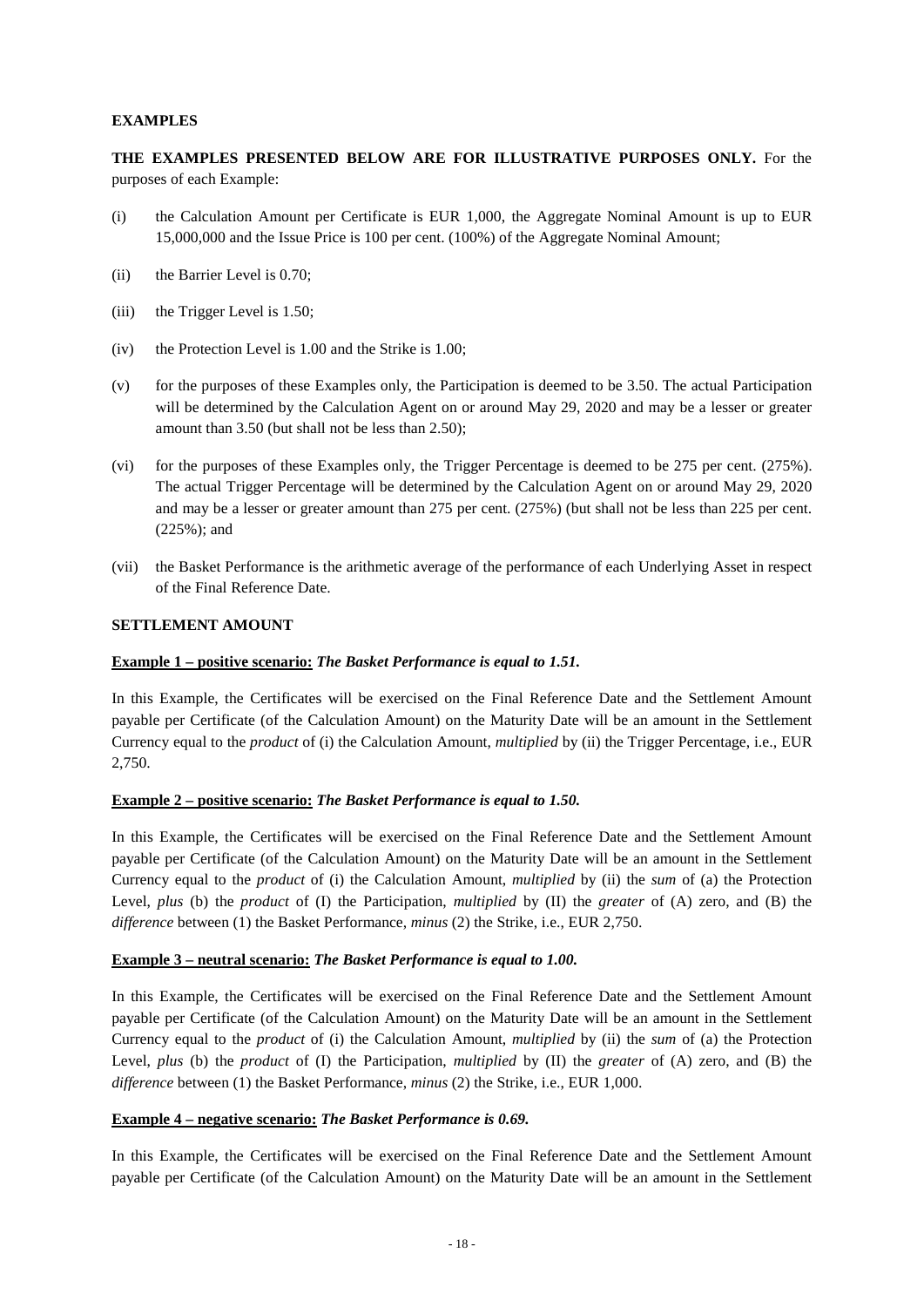Currency equal to the *product* of (i) the Calculation Amount, *multiplied* by (ii) the Basket Performance, i.e., EUR 690. **In this Example, an investor who purchased the Certificates at the Issue Price will sustain a substantial loss of the amount invested in the Certificates.** 

### **Example 5 – negative scenario:** *The Basket Performance is 0.50.*

In this Example, the Certificates will be exercised on the Final Reference Date and the Settlement Amount payable per Certificate (of the Calculation Amount) on the Maturity Date will be an amount in the Settlement Currency equal to the *product* of (i) the Calculation Amount, *multiplied* by (ii) the Basket Performance, i.e., EUR 500. **In this Example, an investor who purchased the Certificates at the Issue Price will sustain a substantial loss of the amount invested in the Certificates.** 

### **Example 6 – negative scenario:** *The Basket Performance is zero.*

In this Example, the Certificates will be exercised on the Final Reference Date and the Settlement Amount payable per Certificate (of the Calculation Amount) on the Maturity Date will be an amount in the Settlement Currency equal to the *product* of (i) the Calculation Amount, *multiplied* by (ii) the Basket Performance, i.e., zero. **In this Example, an investor will sustain a total loss of the amount invested in the Certificates.**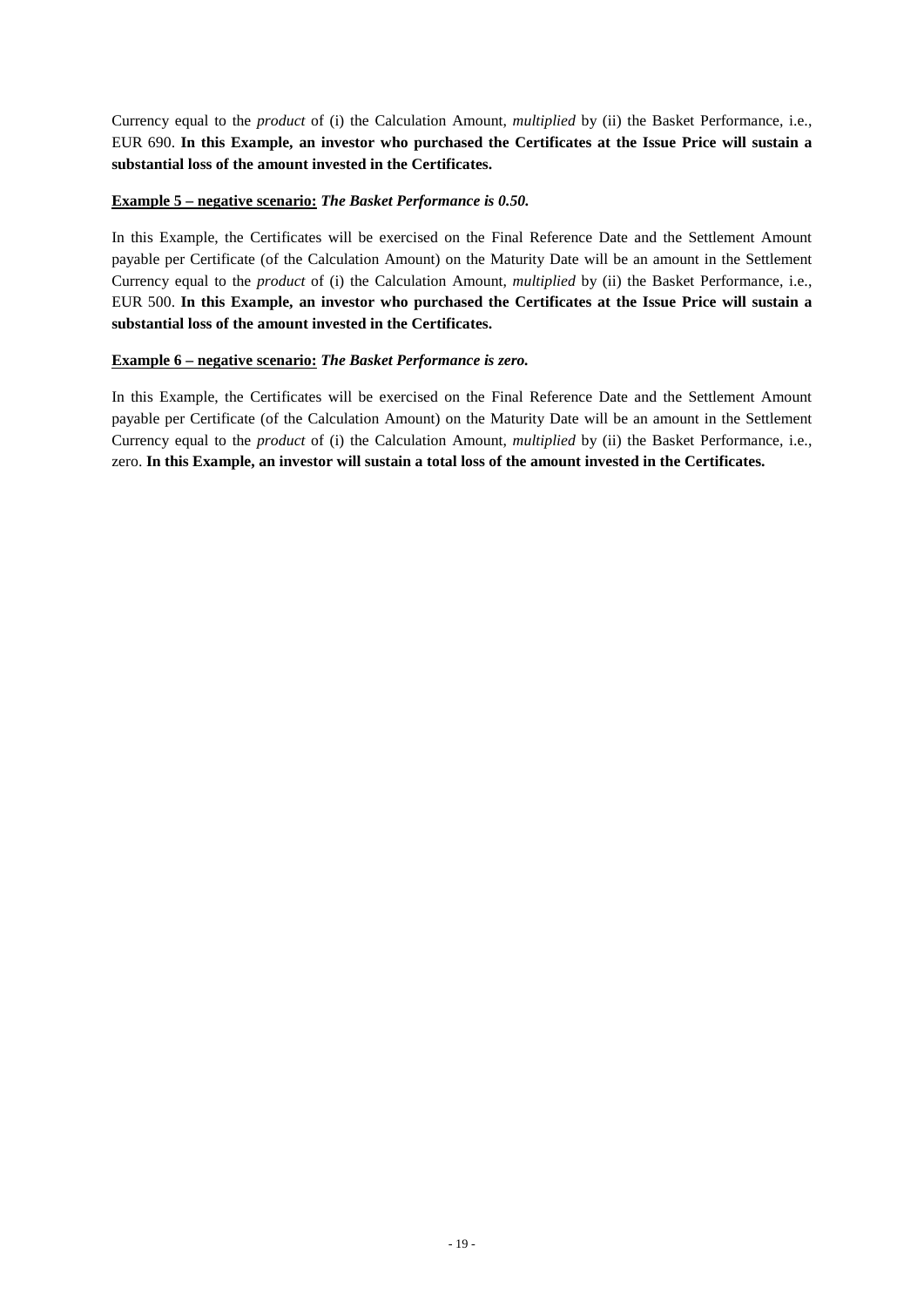### **ISSUE-SPECIFIC SUMMARY OF THE SECURITIES**

- Summaries are made up of disclosure requirements known as "Elements". These elements are numbered in Sections  $A - E(A.1 - E.7)$ .
- This summary contains all the Elements required to be included in a summary for this type of security and Issuer. Because some Elements are not required to be addressed, there may be gaps in the numbering sequence of the Elements.
- Even though an Element may be required to be inserted in the summary because of the type of security and Issuer, it is possible that no relevant information can be given regarding the Element. In this case a short description of the Element is included in the summary with the mention of "not applicable".

|     | <b>SECTION A - INTRODUCTION AND WARNINGS</b>                   |                                                                                                                                                                                                                                                                                                                                                                                                                                                                                                                                                                                                                                                                                                                                                                                                                                                                                                                                                                             |  |  |  |
|-----|----------------------------------------------------------------|-----------------------------------------------------------------------------------------------------------------------------------------------------------------------------------------------------------------------------------------------------------------------------------------------------------------------------------------------------------------------------------------------------------------------------------------------------------------------------------------------------------------------------------------------------------------------------------------------------------------------------------------------------------------------------------------------------------------------------------------------------------------------------------------------------------------------------------------------------------------------------------------------------------------------------------------------------------------------------|--|--|--|
| A.1 | <b>Introduction</b><br>and warnings                            | This summary should be read as an introduction to the Base Prospectus. Any<br>decision to invest in the securities should be based on consideration of the Base<br>Prospectus as a whole by the investor. Where a claim relating to the information<br>contained in the Base Prospectus is brought before a court, the plaintiff investor<br>might, under the national legislation of the member states, have to bear the costs of<br>translating the Base Prospectus before the legal proceedings are initiated. Civil<br>liability attaches only to those persons who have tabled the summary including any<br>translation thereof, but only if the summary is misleading, inaccurate or<br>inconsistent when read together with the other parts of the Base Prospectus or it<br>does not provide, when read together with the other parts of the Base Prospectus,<br>key information in order to aid investors when considering whether to invest in<br>such Securities. |  |  |  |
| A.2 | <b>Consents</b>                                                | Subject to the conditions set out below, in connection with a Non-exempt Offer (as<br>defined below) of Securities, the Issuer consents to the use of the Base Prospectus<br>by Alexandria Markets Oy and Alexandria Pankkiiriliike Oy, Eteläesplanadi 22A,<br>4 <sup>th</sup> Floor, 00130 Helsinki, Finland (the "Authorised Offeror" or "Distributor").                                                                                                                                                                                                                                                                                                                                                                                                                                                                                                                                                                                                                  |  |  |  |
|     |                                                                | The consent of the Issuer is subject to the following conditions:                                                                                                                                                                                                                                                                                                                                                                                                                                                                                                                                                                                                                                                                                                                                                                                                                                                                                                           |  |  |  |
|     |                                                                | the consent is only valid during the period from (and including) April 30,<br>(i)<br>2020 to (and including) May 22, 2020 (the "Offer Period"); and                                                                                                                                                                                                                                                                                                                                                                                                                                                                                                                                                                                                                                                                                                                                                                                                                         |  |  |  |
|     |                                                                | the consent only extends to the use of the Base Prospectus to make Non-<br>(ii)<br>exempt Offers (as defined below) of the tranche of Securities in the<br>Republic of Finland.                                                                                                                                                                                                                                                                                                                                                                                                                                                                                                                                                                                                                                                                                                                                                                                             |  |  |  |
|     |                                                                | A "Non-exempt Offer" of Securities is an offer of Securities that is not within an<br>exemption from the requirement to publish a prospectus under Directive<br>2003/71/EC, as amended or superseded.                                                                                                                                                                                                                                                                                                                                                                                                                                                                                                                                                                                                                                                                                                                                                                       |  |  |  |
|     |                                                                | Any person (an "Investor") intending to acquire or acquiring any Securities<br>from an Authorised Offeror will do so, and offers and sales of Securities to an<br>Investor by an Authorised Offeror will be made, in accordance with any terms<br>and other arrangements in place between such Authorised Offeror and such<br>Investor including as to price, allocations and settlement arrangements. The<br>Issuer will not be a party to any such arrangements with Investors in<br>connection with the offer or sale of the Securities and, accordingly, the Base<br>Prospectus and the Final Terms will not contain such information and an<br>Investor must obtain such information from the Authorised Offeror.<br>Information in relation to an offer to the public will be made available at the<br>time such offer is made, and such information will also be provided by the<br>relevant Authorised Offeror at the time of such offer.                           |  |  |  |
|     |                                                                | <b>SECTION B - ISSUER AND (IF APPLICABLE) GUARANTOR</b>                                                                                                                                                                                                                                                                                                                                                                                                                                                                                                                                                                                                                                                                                                                                                                                                                                                                                                                     |  |  |  |
| B.1 | <b>Legal</b> and<br>commercial<br>name of the<br><b>Issuer</b> | Goldman Sachs International ("GSI" or the "Issuer").                                                                                                                                                                                                                                                                                                                                                                                                                                                                                                                                                                                                                                                                                                                                                                                                                                                                                                                        |  |  |  |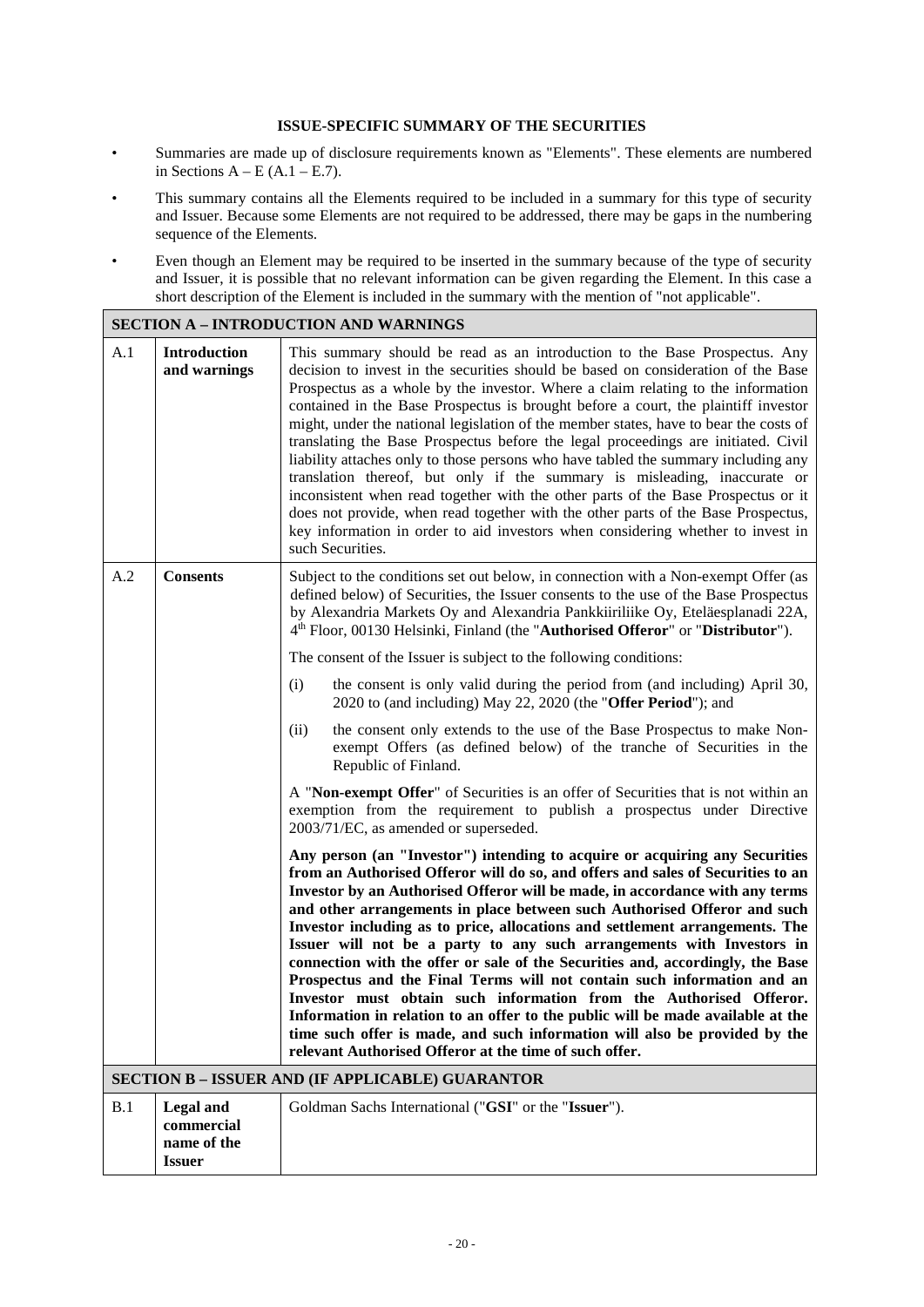| B.2         | Domicile, legal<br>form, legislation<br>and country of<br>incorporation of<br>the Issuer |                                                                                                                                                                                                                                                                                                                                                                                                                                                                               | Court, 25 Shoe Lane, London EC4A 4AU, England. | GSI is a private unlimited liability company incorporated in England and Wales.<br>GSI mainly operates under English law. The registered office of GSI is Plumtree                                                                                                                                                               |
|-------------|------------------------------------------------------------------------------------------|-------------------------------------------------------------------------------------------------------------------------------------------------------------------------------------------------------------------------------------------------------------------------------------------------------------------------------------------------------------------------------------------------------------------------------------------------------------------------------|------------------------------------------------|----------------------------------------------------------------------------------------------------------------------------------------------------------------------------------------------------------------------------------------------------------------------------------------------------------------------------------|
| B.4b        | <b>Known trends</b><br>with respect to<br>the Issuer                                     | GSI's prospects will be affected, potentially adversely, by developments in global,<br>regional and national economies, including in the United Kingdom, movements<br>and activity levels, in financial, commodities, currency and other markets, interest<br>rate movements, political and military developments throughout the world, client<br>activity levels and legal and regulatory developments in the United Kingdom and<br>other countries where GSI does business. |                                                |                                                                                                                                                                                                                                                                                                                                  |
| B.5         | The Issuer's<br>group                                                                    | Goldman Sachs Group UK Limited, a company incorporated under English law<br>has a 100 per cent. shareholding in GSI. Goldman Sachs (UK) L.L.C. is established<br>under the laws of the State of Delaware and holds 100 per cent. of the ordinary<br>shares of Goldman Sachs Group UK Limited. The Goldman Sachs Group, Inc.<br>("GSG") is established in Delaware and has a 100 per cent. shareholding in<br>Goldman Sachs (UK) L.L.C.                                        |                                                |                                                                                                                                                                                                                                                                                                                                  |
| <b>B.9</b>  | <b>Profit forecast</b><br>or estimate                                                    | Not applicable; GSI has not made any profit forecasts or estimates.                                                                                                                                                                                                                                                                                                                                                                                                           |                                                |                                                                                                                                                                                                                                                                                                                                  |
| <b>B.10</b> | <b>Audit report</b><br>qualifications                                                    | historical financial information.                                                                                                                                                                                                                                                                                                                                                                                                                                             |                                                | Not applicable; there are no qualifications in the audit report of GSI on its                                                                                                                                                                                                                                                    |
| <b>B.12</b> | <b>Selected</b><br>historical key                                                        | The following table shows selected key historical financial information in relation<br>to GSI:                                                                                                                                                                                                                                                                                                                                                                                |                                                |                                                                                                                                                                                                                                                                                                                                  |
|             | financial<br>information of                                                              |                                                                                                                                                                                                                                                                                                                                                                                                                                                                               | As at and for the period ended (audited) $1$   |                                                                                                                                                                                                                                                                                                                                  |
|             | the Issuer                                                                               | (in USD millions)                                                                                                                                                                                                                                                                                                                                                                                                                                                             | <b>November 30, 2019</b>                       | <b>November 30, 2018</b>                                                                                                                                                                                                                                                                                                         |
|             |                                                                                          | Operating profit                                                                                                                                                                                                                                                                                                                                                                                                                                                              | 2,656                                          | 3,259                                                                                                                                                                                                                                                                                                                            |
|             |                                                                                          | Profit before taxation                                                                                                                                                                                                                                                                                                                                                                                                                                                        | 2,426                                          | 3,030                                                                                                                                                                                                                                                                                                                            |
|             |                                                                                          | Profit for the<br>financial period                                                                                                                                                                                                                                                                                                                                                                                                                                            | 1,802                                          | 2,198                                                                                                                                                                                                                                                                                                                            |
|             |                                                                                          |                                                                                                                                                                                                                                                                                                                                                                                                                                                                               | As at (audited)                                |                                                                                                                                                                                                                                                                                                                                  |
|             |                                                                                          | (in USD millions)                                                                                                                                                                                                                                                                                                                                                                                                                                                             | <b>November 30, 2019</b>                       | <b>November 30, 2018</b>                                                                                                                                                                                                                                                                                                         |
|             |                                                                                          | Fixed assets                                                                                                                                                                                                                                                                                                                                                                                                                                                                  | 409                                            | 315                                                                                                                                                                                                                                                                                                                              |
|             |                                                                                          | Current assets                                                                                                                                                                                                                                                                                                                                                                                                                                                                | 1,040,845                                      | 886,652                                                                                                                                                                                                                                                                                                                          |
|             |                                                                                          | Total shareholders'<br>funds                                                                                                                                                                                                                                                                                                                                                                                                                                                  | 34,248                                         | 33,917                                                                                                                                                                                                                                                                                                                           |
|             |                                                                                          | $\mathbf{1}$<br>2018.                                                                                                                                                                                                                                                                                                                                                                                                                                                         |                                                | During the period ended November 30, 2018, GSI changed its accounting reference end date from December<br>31 to November 30 to conform to the period used by GSI for U.S. tax reporting purposes. All references to<br>November 2018 refer to the eleven months period ended, or the date, as the context requires, November 30, |
|             |                                                                                          | November 30, 2019.                                                                                                                                                                                                                                                                                                                                                                                                                                                            |                                                | There has been no material adverse change in the prospects of GSI since                                                                                                                                                                                                                                                          |
|             |                                                                                          | position of GSI since November 30, 2019.                                                                                                                                                                                                                                                                                                                                                                                                                                      |                                                | Not applicable: there has been no significant change in the financial or trading                                                                                                                                                                                                                                                 |
| <b>B.13</b> | <b>Recent events</b><br>material to the<br>evaluation of<br>the Issuer's<br>solvency     | Not applicable; there have been no recent events particular to GSI which are to a<br>material extent relevant to the evaluation of GSI's solvency.                                                                                                                                                                                                                                                                                                                            |                                                |                                                                                                                                                                                                                                                                                                                                  |
| <b>B.14</b> | <b>Issuer's position</b>                                                                 | Please refer to Element B.5 above.                                                                                                                                                                                                                                                                                                                                                                                                                                            |                                                |                                                                                                                                                                                                                                                                                                                                  |
|             | in its corporate                                                                         |                                                                                                                                                                                                                                                                                                                                                                                                                                                                               |                                                | GSI is part of a group of companies of which The Goldman Sachs Group, Inc. is                                                                                                                                                                                                                                                    |

-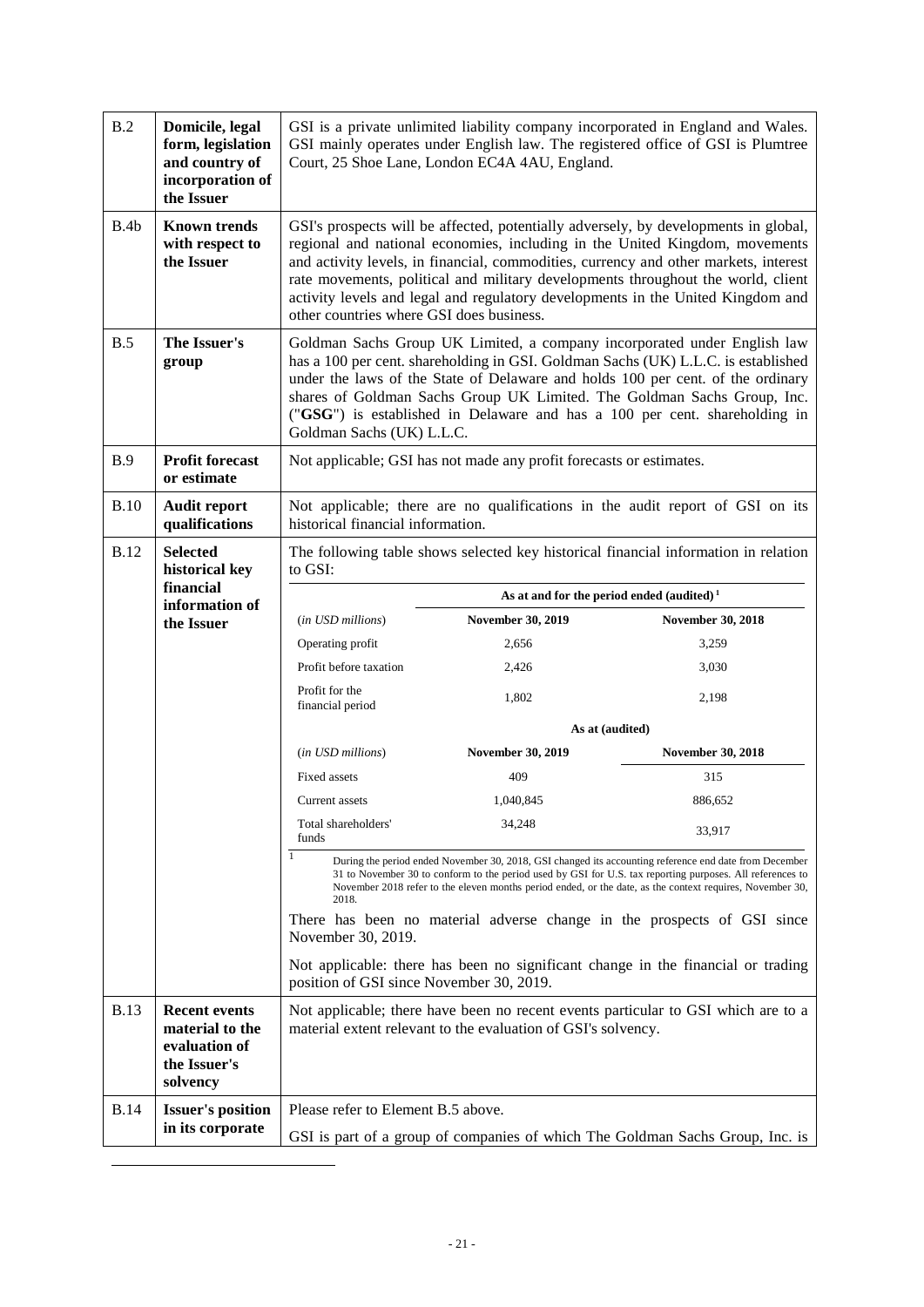|             | group                                                   | the holding company, and transacts with, and depends on, entities within such<br>group accordingly.                                                                                                                                                                                                                                                                                                                                                                                                                                                           |  |
|-------------|---------------------------------------------------------|---------------------------------------------------------------------------------------------------------------------------------------------------------------------------------------------------------------------------------------------------------------------------------------------------------------------------------------------------------------------------------------------------------------------------------------------------------------------------------------------------------------------------------------------------------------|--|
| <b>B.15</b> | Principal<br>activities                                 | The principal activities of GSI consist of securities underwriting and distribution,<br>trading of corporate debt and equity services, non-U.S. sovereign debt and<br>mortgage securities, execution of swaps and derivative instruments, mergers and<br>acquisitions, financial advisory services for restructurings/private placements/lease<br>and project financings, real estate brokerage and finance, merchant banking, stock<br>brokerage and research.                                                                                               |  |
| <b>B.16</b> | <b>Ownership and</b><br>control of the<br><b>Issuer</b> | Goldman Sachs Group UK Limited, a company incorporated under English law<br>has a 100 per cent. shareholding in GSI. Goldman Sachs (UK) L.L.C. is established<br>under the laws of the State of Delaware and holds 100 per cent. of the ordinary<br>shares of Goldman Sachs Group UK Limited. The Goldman Sachs Group, Inc. is<br>established in Delaware and has a 100 per cent. shareholding in Goldman Sachs<br>(UK) L.L.C. GSG is the parent holding company of the group of companies<br>comprising GSG and its consolidated subsidiaries (the "Group"). |  |
|             | <b>SECTION C - SECURITIES</b>                           |                                                                                                                                                                                                                                                                                                                                                                                                                                                                                                                                                               |  |
| C.1         | <b>Type and class</b><br>of Securities                  | Cash settled Securities comprised of Share Linked Securities, being up to EUR<br>15,000,000 Five-Year Quanto EUR Booster Certificates on a Share Basket, due<br>June 13, 2025 (the "Securities").                                                                                                                                                                                                                                                                                                                                                             |  |
|             |                                                         | ISIN: FI4000439476; Valoren: 52885231.                                                                                                                                                                                                                                                                                                                                                                                                                                                                                                                        |  |
| C.2         | <b>Currency</b>                                         | The currency of the Securities will be Euro ("EUR").                                                                                                                                                                                                                                                                                                                                                                                                                                                                                                          |  |
| C.5         | <b>Restrictions on</b><br>the free<br>transferability   | The Securities and (if applicable) securities to be delivered upon exercise or<br>settlement of the Securities may not be offered, sold, resold, exercised, traded or<br>delivered within the United States or to U.S. persons as defined in Regulation S<br>under the Securities Act ("Regulation S"), except pursuant to an exemption from,<br>or in a transaction not subject to, the registration requirements of the Securities Act<br>and applicable state securities law.                                                                              |  |
|             |                                                         | Rights arising under the Securities (if applicable) will be exercisable by the holder<br>of Securities only upon certification as to non-U.S. beneficial ownership.                                                                                                                                                                                                                                                                                                                                                                                           |  |
|             |                                                         | Further, the Securities may not be acquired by, on behalf of, or with the assets of<br>any plans subject to ERISA or Section 4975 of the U.S. Internal Revenue Code of<br>1986, as amended, other than certain insurance company general accounts.                                                                                                                                                                                                                                                                                                            |  |
|             |                                                         | Subject to the above, the Securities will be freely transferable.                                                                                                                                                                                                                                                                                                                                                                                                                                                                                             |  |
| C.8         | <b>Rights attached</b><br>to the securities             | Rights: The Securities give the right to each holder of Securities (a "Holder") to<br>receive a potential return on the Securities (see Element C.18 below), together with<br>certain ancillary rights such as the right to receive notice of certain determinations<br>and events and to vote on future amendments. The terms and conditions are<br>governed under English law provided that Finnish law will apply in respect of the<br>title and registration of the Securities.                                                                           |  |
|             |                                                         | <b>Ranking:</b> The Securities are direct, unsubordinated and unsecured obligations of<br>the Issuer and rank equally with all other direct, unsubordinated and unsecured<br>obligations of the Issuer.                                                                                                                                                                                                                                                                                                                                                       |  |
|             |                                                         | Limitations to rights:                                                                                                                                                                                                                                                                                                                                                                                                                                                                                                                                        |  |
|             |                                                         | Notwithstanding that the Securities are linked to the performance of the<br>$\bullet$<br>underlying asset(s), Holders do not have any rights in respect of the<br>underlying asset(s).                                                                                                                                                                                                                                                                                                                                                                        |  |
|             |                                                         | The terms and conditions of the Securities permit the Issuer and the<br>Calculation Agent (as the case may be), on the occurrence of certain events<br>and in certain circumstances, without the Holders' consent, to make<br>adjustments to the terms and conditions of the Securities, to redeem the<br>Securities prior to maturity, (where applicable) to postpone valuation of the<br>underlying asset(s) or scheduled payments under the Securities, to change                                                                                          |  |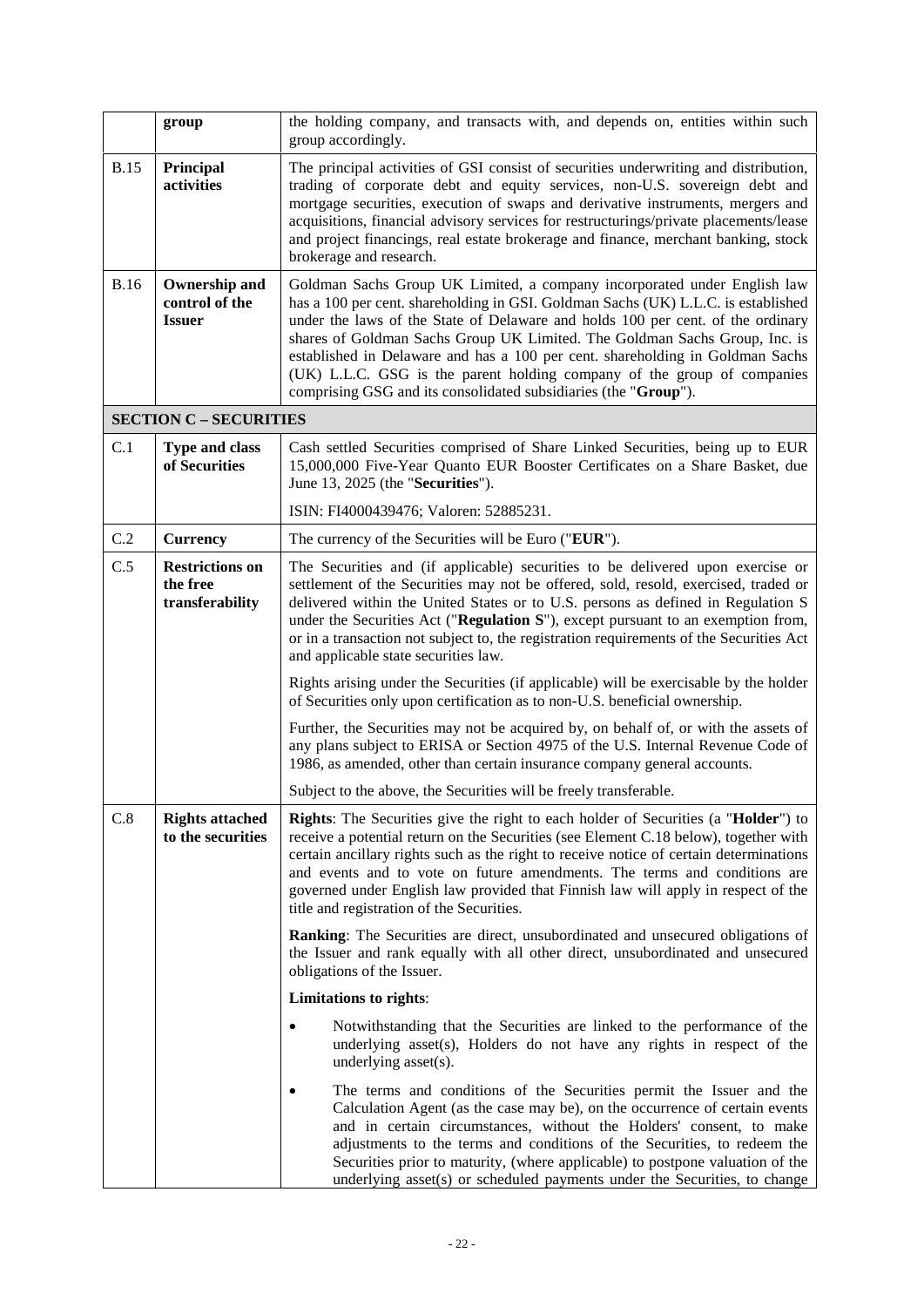| C.11 |                                                            | the currency in which the Securities are denominated, to substitute the<br>Issuer with another permitted entity subject to certain conditions, and to<br>take certain other actions with regard to the Securities and the underlying<br>$asset(s)$ (if any).<br>The terms and conditions of the Securities contain provisions for calling<br>meetings of Holders to consider matters affecting their interests generally<br>and these provisions permit defined majorities to bind all Holders, including<br>holders who did not attend and vote at the relevant meeting and holders who<br>voted in a manner contrary to the majority. Further, in certain<br>circumstances, the Issuer may amend the terms and conditions of the<br>Securities, without the Holders' consent.                                                                                                                           |
|------|------------------------------------------------------------|-----------------------------------------------------------------------------------------------------------------------------------------------------------------------------------------------------------------------------------------------------------------------------------------------------------------------------------------------------------------------------------------------------------------------------------------------------------------------------------------------------------------------------------------------------------------------------------------------------------------------------------------------------------------------------------------------------------------------------------------------------------------------------------------------------------------------------------------------------------------------------------------------------------|
|      | <b>Admission to</b><br>trading on a<br>regulated<br>market | Application will be made to admit the Securities to trading on the regulated market<br>of the Luxembourg Stock Exchange.                                                                                                                                                                                                                                                                                                                                                                                                                                                                                                                                                                                                                                                                                                                                                                                  |
| C.15 | <b>Effect of</b><br>underlying                             | The amount payable on the Securities will depend on the performance of the<br>underlying assets.                                                                                                                                                                                                                                                                                                                                                                                                                                                                                                                                                                                                                                                                                                                                                                                                          |
|      | instrument on<br>value of<br>investment                    | If the Securities are not exercised early, then the cash settlement amount payable<br>on the maturity date will be determined in accordance with Element C.18 of this<br>Summary.                                                                                                                                                                                                                                                                                                                                                                                                                                                                                                                                                                                                                                                                                                                         |
| C.16 | <b>Expiration or</b><br>maturity date                      | The maturity date is June 13, 2025, subject to adjustment in accordance with the<br>terms and conditions.                                                                                                                                                                                                                                                                                                                                                                                                                                                                                                                                                                                                                                                                                                                                                                                                 |
| C.17 | <b>Settlement</b>                                          | Settlement of the Securities shall take place through Euroclear Finland Oy.                                                                                                                                                                                                                                                                                                                                                                                                                                                                                                                                                                                                                                                                                                                                                                                                                               |
|      | procedure                                                  | The Issuer will have discharged its payment obligations by payment to, or to the<br>order of, the relevant clearing system in respect of the amount so paid.                                                                                                                                                                                                                                                                                                                                                                                                                                                                                                                                                                                                                                                                                                                                              |
| C.18 | <b>Return on the</b><br><b>Securities</b>                  | The return on the Securities will derive from:                                                                                                                                                                                                                                                                                                                                                                                                                                                                                                                                                                                                                                                                                                                                                                                                                                                            |
|      |                                                            | the potential payment of a Non-scheduled Early Repayment Amount<br>$\bullet$<br>upon an unscheduled early redemption of the Securities (as described<br>below); and                                                                                                                                                                                                                                                                                                                                                                                                                                                                                                                                                                                                                                                                                                                                       |
|      |                                                            | if the Securities are not previously exercised, or purchased and cancelled,<br>the payment of the Settlement Amount on the scheduled maturity date of<br>the Securities.                                                                                                                                                                                                                                                                                                                                                                                                                                                                                                                                                                                                                                                                                                                                  |
|      |                                                            | <b>Non-scheduled Early Repayment Amount</b>                                                                                                                                                                                                                                                                                                                                                                                                                                                                                                                                                                                                                                                                                                                                                                                                                                                               |
|      |                                                            | <b>Unscheduled early redemption:</b> The Securities may be redeemed prior to the<br>scheduled maturity (i) at the Issuer's option (a) if the Issuer determines a change in<br>applicable law has the effect that performance by the Issuer or its affiliates under<br>the Securities or hedging transactions relating to the Securities has become (or<br>there is a substantial likelihood in the immediate future that it will become)<br>unlawful or impracticable (in whole or in part), (b) where applicable, if the<br>Calculation Agent determines that certain additional disruption events or<br>adjustment events as provided in the terms and conditions of the Securities have<br>occurred in relation to the underlying assets or (ii) upon notice by a Holder<br>declaring such Securities to be immediately repayable due to the occurrence of an<br>event of default which is continuing. |
|      |                                                            | In such case, the Non-scheduled Early Repayment Amount payable on such<br>unscheduled early redemption shall be, for each Security, an amount representing<br>the fair market value of the Security taking into account all relevant factors less all<br>costs incurred by the Issuer or any of its affiliates in connection with such early<br>redemption, including those related to unwinding of any underlying and/or related<br>hedging arrangement.<br>The Non-scheduled Early Repayment Amount may be less than your initial                                                                                                                                                                                                                                                                                                                                                                       |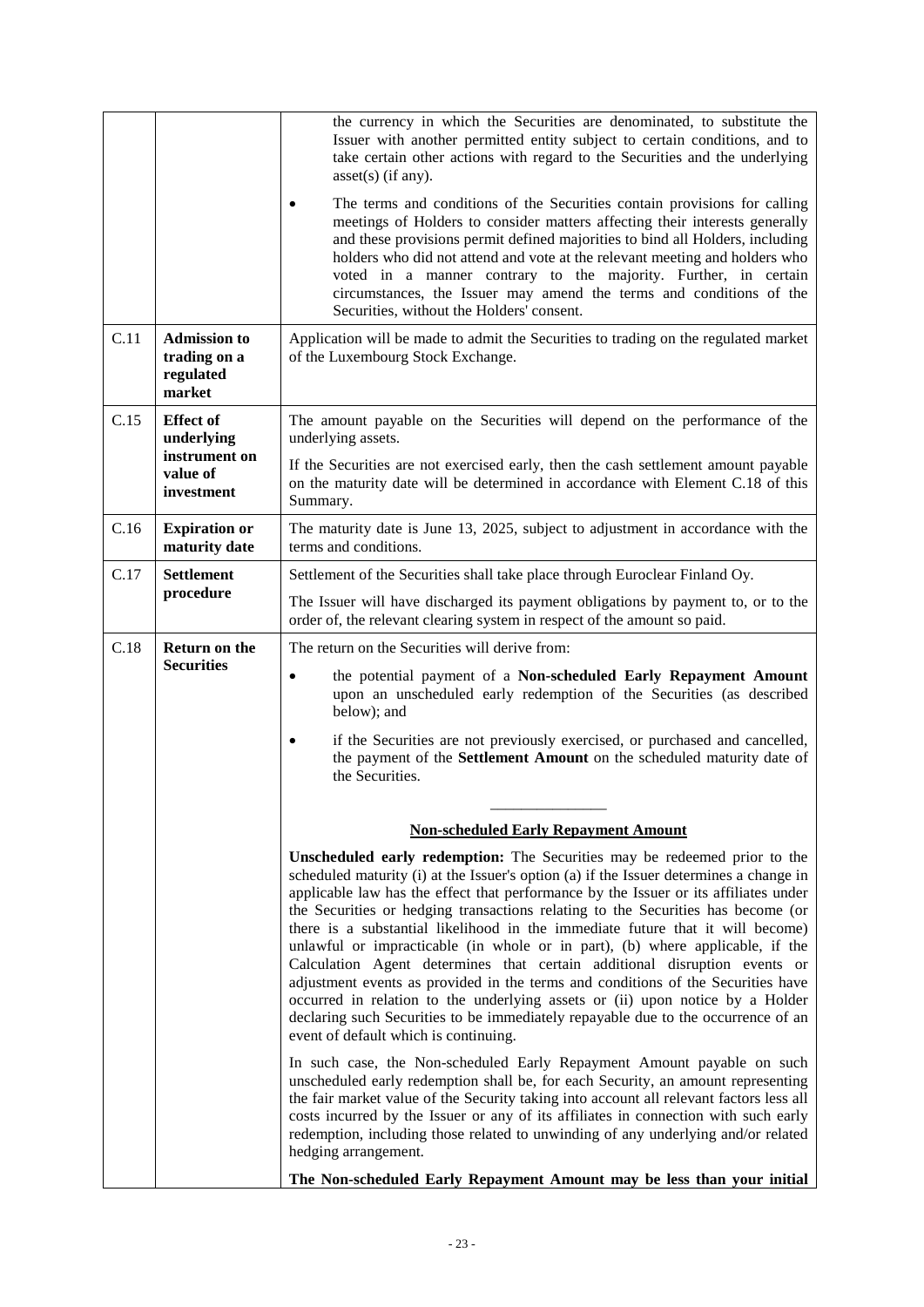| investment and therefore you may lose some or all of your investment on an<br>unscheduled early redemption.                                                                                                                                                                                                                                                                                                               |
|---------------------------------------------------------------------------------------------------------------------------------------------------------------------------------------------------------------------------------------------------------------------------------------------------------------------------------------------------------------------------------------------------------------------------|
|                                                                                                                                                                                                                                                                                                                                                                                                                           |
| <b>Settlement Amount</b>                                                                                                                                                                                                                                                                                                                                                                                                  |
| Unless previously exercised early, or purchased and cancelled, the Settlement<br>Amount payable in respect of each Security on the maturity date will be:                                                                                                                                                                                                                                                                 |
| If a Trigger Event has not occurred, the Settlement Amount payable in respect of<br>each Security will be calculated in accordance with the formula below:                                                                                                                                                                                                                                                                |
| $CA \times Trigger Percentage$                                                                                                                                                                                                                                                                                                                                                                                            |
| If a Barrier Event has not occurred but a Trigger Event has occurred, the<br>Settlement Amount payable in respect of each Security will be calculated in<br>accordance with the formula below:                                                                                                                                                                                                                            |
| $CA \times [PL + P \times Max(Perf - Strike; 0)]$                                                                                                                                                                                                                                                                                                                                                                         |
| If a Barrier Event has occurred and a Trigger Event has occurred, the Settlement<br>Amount payable in respect of each Security will be calculated in accordance with<br>the formula below:                                                                                                                                                                                                                                |
| $CA \times$ Basket Value                                                                                                                                                                                                                                                                                                                                                                                                  |
| Defined terms used above:                                                                                                                                                                                                                                                                                                                                                                                                 |
| <b>Basket:</b> a basket comprised of each Underlying Asset.<br>٠                                                                                                                                                                                                                                                                                                                                                          |
| <b>Basket Performance:</b> the sum of the Weighted Performance of each<br>٠<br>Underlying Asset in the Basket.                                                                                                                                                                                                                                                                                                            |
| <b>Basket Value:</b> the sum of the Weighted Performance (Basket Value) of<br>٠<br>each Underlying Asset in the Basket.                                                                                                                                                                                                                                                                                                   |
| CA: Calculation Amount, EUR 1,000.                                                                                                                                                                                                                                                                                                                                                                                        |
| Final Closing Price: in respect of an Underlying Asset, the Reference Price<br>٠<br>of such Underlying Asset on the Final Reference Date, subject to<br>adjustment in accordance with the terms and conditions.                                                                                                                                                                                                           |
| Final Reference Date: May 30, 2025.                                                                                                                                                                                                                                                                                                                                                                                       |
| Initial Closing Price: in respect of an Underlying Asset, the Reference<br>Price of such Underlying Asset on May 29, 2020, subject to adjustment in<br>accordance with the terms and conditions.                                                                                                                                                                                                                          |
| "Max" followed by a series of amounts inside brackets, means whichever is<br>the greater of the amounts separated by a semi-colon inside those brackets.<br>For example, " $Max(x; y)$ " means the greater of component x and component<br>у.                                                                                                                                                                             |
| P: Participation, which is an amount as determined by the Calculation<br>Agent on or around May 29, 2020 based on market conditions and which<br>will be specified in a notice published by the Issuer on or around the Issue<br>Date. As of the date of these Final Terms, the Participation is indicatively<br>set at 3.50, but which may be a lesser or greater amount provided that it will<br>not be less than 2.50. |
| Perf: Basket Performance.                                                                                                                                                                                                                                                                                                                                                                                                 |
| PL: Protection Level, which is 1.00.                                                                                                                                                                                                                                                                                                                                                                                      |
| Reference Price: the closing share price of the Share for the relevant date.<br>$\bullet$                                                                                                                                                                                                                                                                                                                                 |
| Reference Price (Final): the Final Closing Price.<br>$\bullet$                                                                                                                                                                                                                                                                                                                                                            |
| Reference Price (Initial): the Initial Closing Price.                                                                                                                                                                                                                                                                                                                                                                     |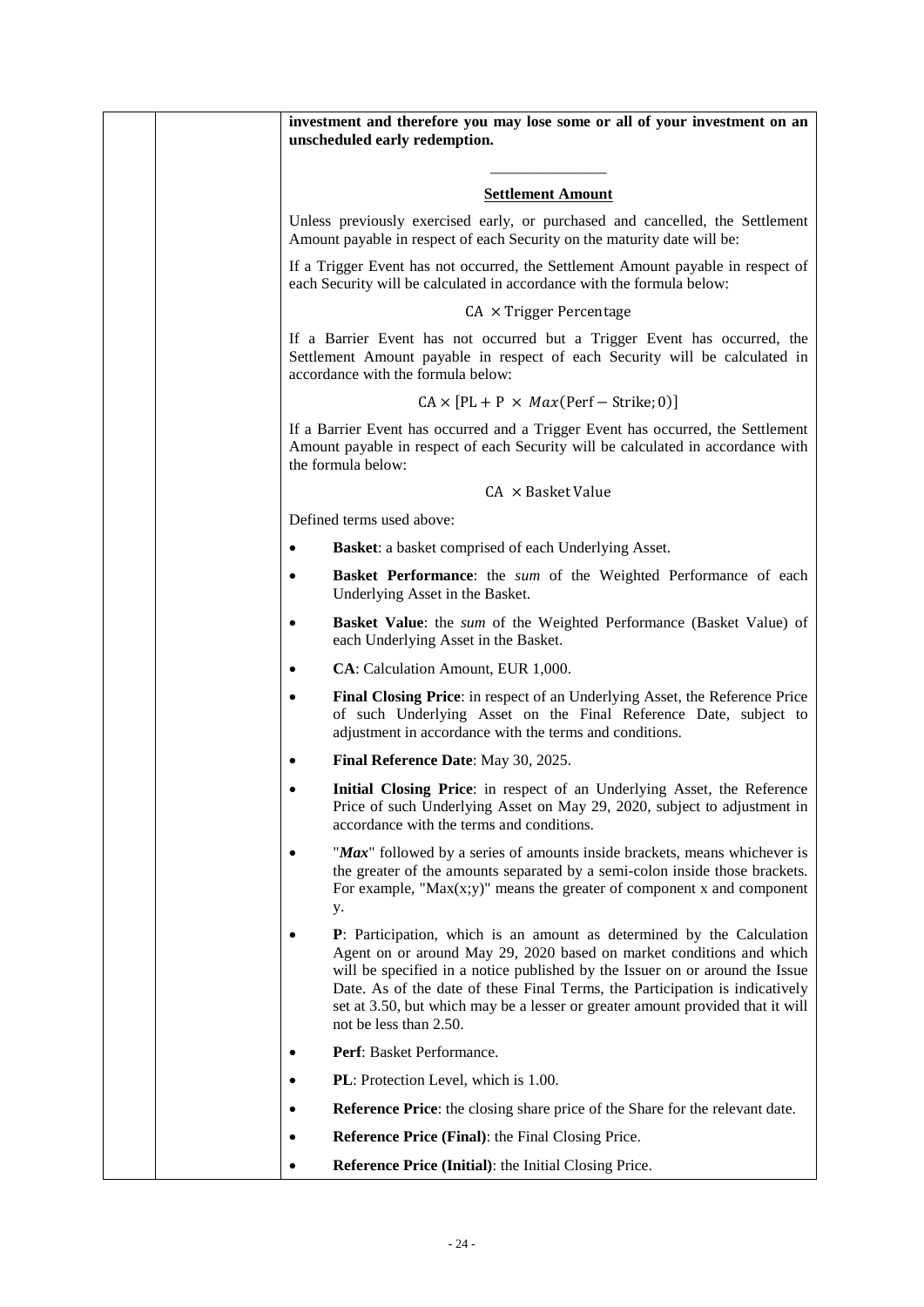|           | <b>Reference Value (Final Value):</b> the Final Closing Price of the relevant<br>Underlying Asset.                                                                                                                                                                                                                                                                                                                                        |
|-----------|-------------------------------------------------------------------------------------------------------------------------------------------------------------------------------------------------------------------------------------------------------------------------------------------------------------------------------------------------------------------------------------------------------------------------------------------|
|           | <b>Reference Value (Initial Value):</b> 100 per cent. (100%) of the Initial<br>Closing Price of the Underlying Asset.                                                                                                                                                                                                                                                                                                                     |
|           | <b>Strike: 1.00.</b>                                                                                                                                                                                                                                                                                                                                                                                                                      |
|           | Trigger Percentage: a percentage as determined by the Calculation Agent<br>on or around May 29, 2020, based on market conditions and which will be<br>notified by the Issuer on or around the issue date (June 5, 2020), and which<br>as of the date of these Final Terms is indicatively set at 275 per cent.<br>(275%), but which may be a lesser or greater percentage provided that it<br>will not be less than 225 per cent. (225%). |
|           | Weighted Performance: in respect of each Underlying Asset in the Basket,<br>an amount calculated in accordance with the formula below:                                                                                                                                                                                                                                                                                                    |
|           | $Weighting \times \frac{Reference \, Price \, (Final)}{Reference \, Price \, (Initial)}$                                                                                                                                                                                                                                                                                                                                                  |
|           | Weighted Performance (Basket Value): in respect of each Underlying<br>Asset in the Basket, an amount calculated in accordance with the formula<br>below:                                                                                                                                                                                                                                                                                  |
|           | $Weighting \times \frac{Reference Value (Final Value)}{Reference Value (Initial Value)}$                                                                                                                                                                                                                                                                                                                                                  |
| $\bullet$ | Weighting: in respect of each Underlying Asset, the weighting for the<br>relevant Underlying Asset in the table below.                                                                                                                                                                                                                                                                                                                    |
|           | <b>Trigger Event</b>                                                                                                                                                                                                                                                                                                                                                                                                                      |
|           | A "Trigger Event" occurs if the Trigger Reference Value is less than or equal to<br>the Trigger Level.                                                                                                                                                                                                                                                                                                                                    |
|           | Defined terms used above:                                                                                                                                                                                                                                                                                                                                                                                                                 |
|           | Asset Initial Price: in respect of an Underlying Asset, the Initial Closing<br>Price of the Underlying Asset.                                                                                                                                                                                                                                                                                                                             |
|           | Trigger Asset Performance: in respect of an Underlying Asset, an amount<br>calculated in accordance with the following formula:                                                                                                                                                                                                                                                                                                           |
|           | <b>Trigger Asset Price</b><br><b>Asset Initial Price</b>                                                                                                                                                                                                                                                                                                                                                                                  |
|           | Trigger Asset Price: in respect of an Underlying Asset, the Final Closing<br>Price.                                                                                                                                                                                                                                                                                                                                                       |
|           | Trigger Level: 1.50.                                                                                                                                                                                                                                                                                                                                                                                                                      |
|           | Trigger Reference Value: the sum of the weighted performance of each<br>Underlying Asset in the Basket, which is calculated for each Underlying<br>Asset as the <i>product</i> of (a) the Weighting for the Underlying Asset,<br>multiplied by (b) the Trigger Asset Performance of such Underlying Asset.                                                                                                                                |
|           | <b>Barrier Event</b>                                                                                                                                                                                                                                                                                                                                                                                                                      |
|           | A "Barrier Event" occurs if the Barrier Reference Value is less than the Barrier<br>Level.                                                                                                                                                                                                                                                                                                                                                |
|           | Defined terms used above:                                                                                                                                                                                                                                                                                                                                                                                                                 |
|           | Barrier Asset Performance: in respect of an Underlying Asset, an amount                                                                                                                                                                                                                                                                                                                                                                   |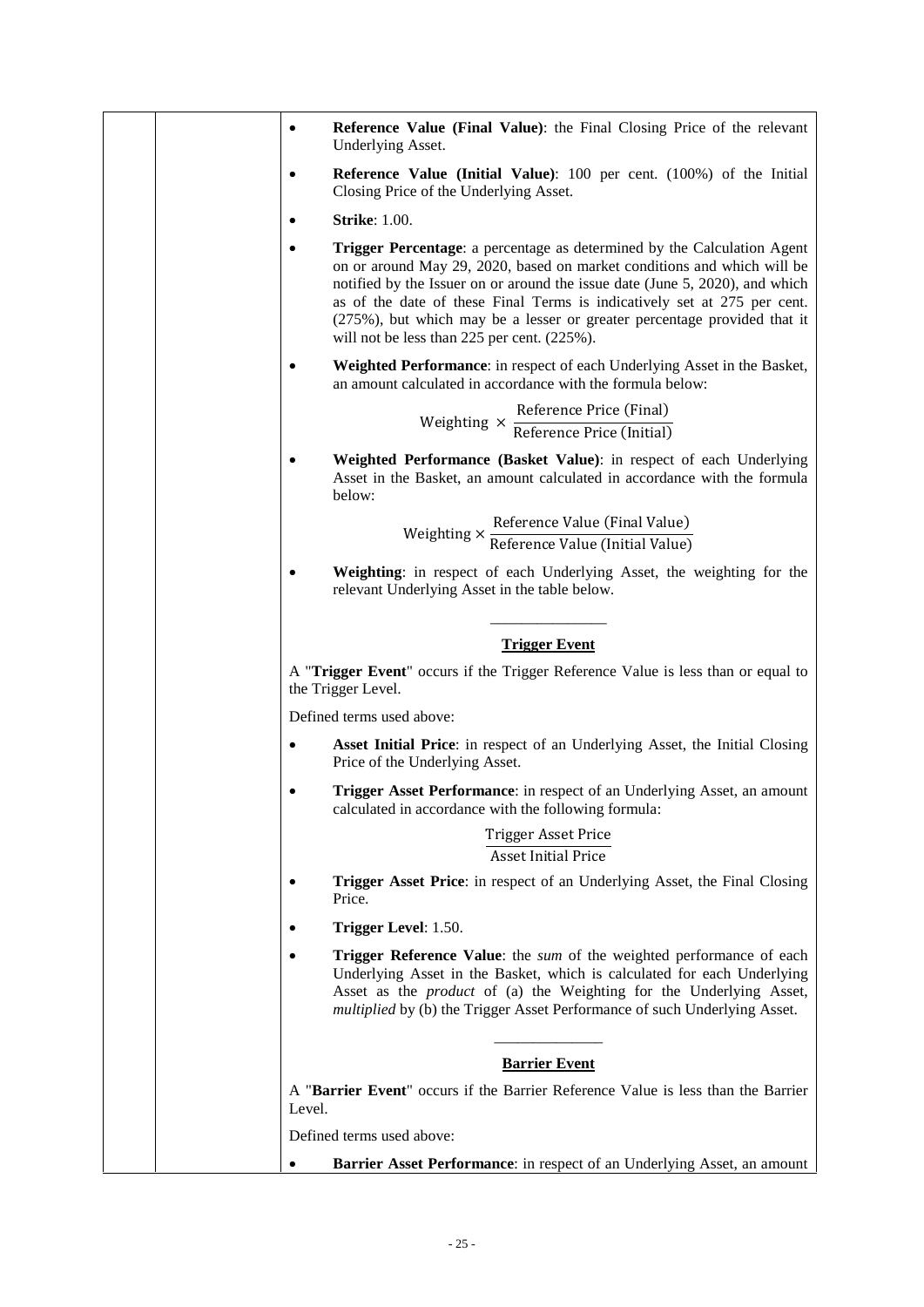|      |                                                                           |                                                | calculated in accordance with the following formula:                                                                                                                                                                                                                                                                                                                                                                                                                                                                                                                                                                                                                                                                                                                   |                  |           |
|------|---------------------------------------------------------------------------|------------------------------------------------|------------------------------------------------------------------------------------------------------------------------------------------------------------------------------------------------------------------------------------------------------------------------------------------------------------------------------------------------------------------------------------------------------------------------------------------------------------------------------------------------------------------------------------------------------------------------------------------------------------------------------------------------------------------------------------------------------------------------------------------------------------------------|------------------|-----------|
|      |                                                                           |                                                | <b>Barrier Asset Price</b>                                                                                                                                                                                                                                                                                                                                                                                                                                                                                                                                                                                                                                                                                                                                             |                  |           |
|      |                                                                           |                                                | <b>Asset Initial Price</b>                                                                                                                                                                                                                                                                                                                                                                                                                                                                                                                                                                                                                                                                                                                                             |                  |           |
|      |                                                                           | Price.                                         | Barrier Asset Price: in respect of an Underlying Asset, the Final Closing                                                                                                                                                                                                                                                                                                                                                                                                                                                                                                                                                                                                                                                                                              |                  |           |
|      |                                                                           | <b>Barrier Level: 0.70.</b>                    |                                                                                                                                                                                                                                                                                                                                                                                                                                                                                                                                                                                                                                                                                                                                                                        |                  |           |
|      |                                                                           | Asset.                                         | <b>Barrier Reference Value:</b> the sum of the weighted performance of each<br>Underlying Asset in the Basket, which is calculated for the relevant<br>Underlying Asset as the <i>product</i> of (a) the Weighting for such Underlying<br>Asset, multiplied by (b) the Barrier Asset Performance of such Underlying                                                                                                                                                                                                                                                                                                                                                                                                                                                    |                  |           |
| C.19 | <b>Exercise</b><br>price/final<br>reference price<br>of the<br>underlying |                                                | The closing share price of each Share will be determined on the Final Reference<br>Date, subject to adjustment in accordance with the terms and conditions.                                                                                                                                                                                                                                                                                                                                                                                                                                                                                                                                                                                                            |                  |           |
| C.20 | The underlying<br>assets                                                  |                                                | The underlying assets are specified in the column entitled "Underlying Asset"<br>(each an "underlying asset" or "Underlying Asset"), in the table below.                                                                                                                                                                                                                                                                                                                                                                                                                                                                                                                                                                                                               |                  |           |
|      |                                                                           | <b>Underlying Asset</b>                        | <b>Bloomberg / Reuters / ISIN</b>                                                                                                                                                                                                                                                                                                                                                                                                                                                                                                                                                                                                                                                                                                                                      | <b>Exchange</b>  | Weighting |
|      |                                                                           | The ordinary shares of<br>Telia Company AB     | TELIA SS <equity> /<br/>TELIA.ST/ SE0000667925</equity>                                                                                                                                                                                                                                                                                                                                                                                                                                                                                                                                                                                                                                                                                                                | Nasdaq Stockholm | 1/5       |
|      |                                                                           | The ordinary shares of<br>Stora Enso Oyj-R SHS | $STERV FH <$ Equity>/<br>STERV.HE / FI0009005961                                                                                                                                                                                                                                                                                                                                                                                                                                                                                                                                                                                                                                                                                                                       | Nasdaq Helsinki  | 1/5       |
|      |                                                                           | The ordinary shares of<br>Fortum OYJ           | FORTUM FH <equity>/<br/>FORTUM.HE/<br/>FI0009007132</equity>                                                                                                                                                                                                                                                                                                                                                                                                                                                                                                                                                                                                                                                                                                           | Nasdaq Helsinki  | 1/5       |
|      |                                                                           | The ordinary shares of<br>Sampo Oyj            | $SAMPO FH <$ Equity>/<br>SAMPO.HE / FI0009003305                                                                                                                                                                                                                                                                                                                                                                                                                                                                                                                                                                                                                                                                                                                       | Nasdaq Helsinki  | 1/5       |
|      |                                                                           | The ordinary shares of<br>Metso OYJ            | METSO FH <equity>/<br/>METSO.HE / FI0009007835</equity>                                                                                                                                                                                                                                                                                                                                                                                                                                                                                                                                                                                                                                                                                                                | Nasdaq Helsinki  | 1/5       |
|      |                                                                           | $\bullet$<br>"Underlying Asset".               | <b>Share:</b> the ordinary share set forth in the table above in the column entitled                                                                                                                                                                                                                                                                                                                                                                                                                                                                                                                                                                                                                                                                                   |                  |           |
|      | <b>SECTION D - RISKS</b>                                                  |                                                |                                                                                                                                                                                                                                                                                                                                                                                                                                                                                                                                                                                                                                                                                                                                                                        |                  |           |
| D.2  | Key risks that<br>are specific to<br>the Issuer                           |                                                | The payment of any amount due on the Securities is subject to our credit risk. The<br>Securities are our unsecured obligations. The Securities are not bank deposits, and<br>are not insured or guaranteed by the UK Financial Services Compensation Scheme,<br>the Jersey Depositors Compensation Scheme, the U.S. Federal Deposit Insurance<br>Corporation, the U.S. Deposit Insurance Fund or any other government or<br>governmental or private agency or deposit protection scheme in any jurisdiction.<br>The value of and return on your Securities will be subject to our credit risk and to<br>changes in the market's view of our creditworthiness.                                                                                                          |                  |           |
|      |                                                                           | on the Securities.                             | References in Element B.12 above to the "prospects" and "financial or trading<br>position" of the Issuer, are specifically to its respective ability to meet its full<br>payment obligations under the Securities (in the case of GSI) in a timely manner.<br>Material information about the Issuer's financial condition and prospects is<br>included in the Issuer's annual and interim reports. You should be aware, however,<br>that each of the key risks highlighted below could have a material adverse effect on<br>the Issuer's businesses, operations, financial and trading position and prospects,<br>which, in turn, could have a material adverse effect on the return investors receive<br>The Issuer is subject to a number of key risks of the Group: |                  |           |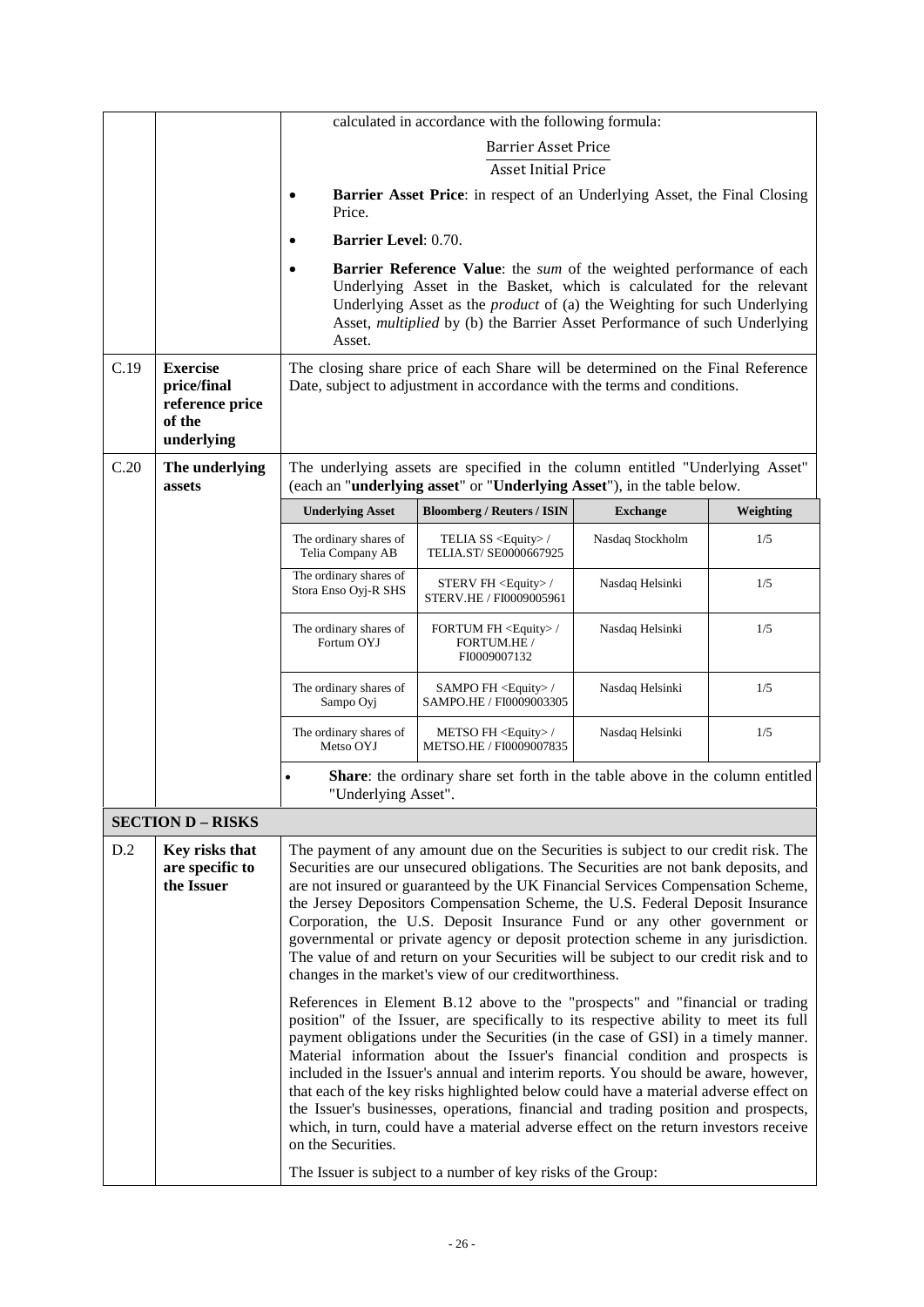|  | The Group's businesses have been and may continue to be adversely<br>affected by conditions in the global financial markets and economic<br>conditions generally.                                                                                                                                                                                                              |
|--|--------------------------------------------------------------------------------------------------------------------------------------------------------------------------------------------------------------------------------------------------------------------------------------------------------------------------------------------------------------------------------|
|  | The Group's businesses and those of its clients are subject to extensive and<br>pervasive regulation around the world.                                                                                                                                                                                                                                                         |
|  | The Group's businesses have been and may be adversely affected by<br>declining asset values. This is particularly true for those businesses in which<br>it has net "long" positions, receives fees based on the value of assets<br>managed, or receives or posts collateral.                                                                                                   |
|  | The Group's businesses have been and may be adversely affected by<br>disruptions in the credit markets, including reduced access to credit and<br>higher costs of obtaining credit.                                                                                                                                                                                            |
|  | The Group's market-making activities have been and may be affected by<br>changes in the levels of market volatility.                                                                                                                                                                                                                                                           |
|  | The Group's investment banking, client execution, asset management and<br>wealth management businesses have been adversely affected and may in the<br>future be adversely affected by market uncertainty or lack of confidence<br>among investors and CEOs due to general declines in economic activity and<br>other unfavourable economic, geopolitical or market conditions. |
|  | The Group's asset management and wealth management businesses may be<br>affected by the poor investment performance of its investment products or a<br>client preference for products other than those which the Group offers or for<br>products that generate lower fees.                                                                                                     |
|  | The Group may incur losses as a result of ineffective risk management<br>processes and strategies.                                                                                                                                                                                                                                                                             |
|  | The Group's liquidity, profitability and businesses may be adversely<br>affected by an inability to access the debt capital markets or to sell assets or<br>by a reduction in its credit ratings or by an increase in its credit spreads.                                                                                                                                      |
|  | The Group faces enhanced risks as new business initiatives and acquisitions<br>lead the Group to engage in new activities, transact with a broader array of<br>clients and counterparties and expose the Group to new asset classes and<br>new markets.                                                                                                                        |
|  | A failure in the Group's operational systems or infrastructure, or those of<br>third parties, as well as human error, malfeasance or other misconduct,<br>could impair the Group's liquidity, disrupt the Group's businesses, result in<br>the disclosure of confidential information, damage the Group's reputation<br>and cause losses.                                      |
|  | A failure to protect the Group's computer systems, networks and<br>information, and the Group's clients' information, against cyber attacks and<br>similar threats could impair the Group's ability to conduct the Group's<br>businesses, result in the disclosure, theft or destruction of confidential<br>information, damage the Group's reputation and cause losses.       |
|  | The Group's businesses, profitability and liquidity may be adversely<br>affected by Brexit.                                                                                                                                                                                                                                                                                    |
|  | The Group's businesses, profitability and liquidity may be adversely<br>affected by deterioration in the credit quality of, or defaults by, third parties<br>who owe the Group money, securities or other assets or whose securities or<br>obligations it holds.                                                                                                               |
|  | Concentration of risk increases the potential for significant losses in the<br>Group's market-making, underwriting, investing and financing activities.                                                                                                                                                                                                                        |
|  | The financial services industry is both highly competitive and interrelated.                                                                                                                                                                                                                                                                                                   |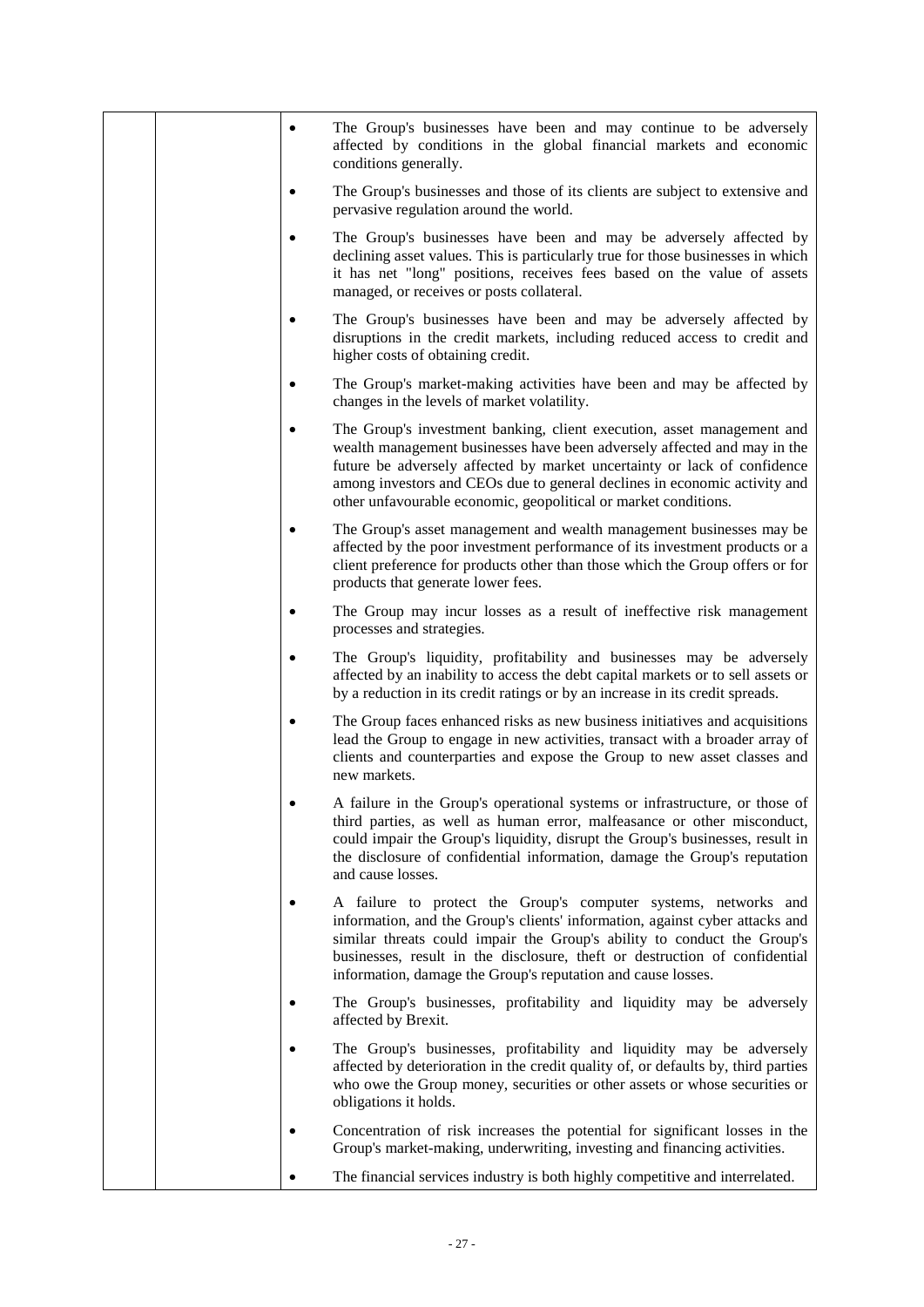|     |                                   |           | A failure to appropriately identify and address potential conflicts of interest<br>could adversely affect the Group's businesses.                                                                                                                                                            |
|-----|-----------------------------------|-----------|----------------------------------------------------------------------------------------------------------------------------------------------------------------------------------------------------------------------------------------------------------------------------------------------|
|     |                                   |           | The Group's results have been and may in the future be adversely affected<br>by the composition of its client base.                                                                                                                                                                          |
|     |                                   |           | Derivative transactions and delayed settlements may expose the Group to<br>unexpected risk and potential losses.                                                                                                                                                                             |
|     |                                   |           | Certain of the Group's businesses, funding and financial products may be<br>adversely affected by changes in or the discontinuance of Interbank Offered<br>Rates (IBORs), in particular LIBOR.                                                                                               |
|     |                                   |           | Certain of the Group's businesses and its funding may be adversely affected<br>by changes in other reference rates, currencies, indexes, baskets or ETFs to<br>which products the Group offers or funding that the Group raises are linked.                                                  |
|     |                                   |           | The Group's businesses may be adversely affected if it is unable to hire and<br>retain qualified employees.                                                                                                                                                                                  |
|     |                                   |           | The Group may be adversely affected by increased governmental and<br>regulatory scrutiny or negative publicity.                                                                                                                                                                              |
|     |                                   |           | Substantial civil or criminal liability or significant regulatory action against<br>the Group could have material adverse financial effects or cause significant<br>reputational harm, which in turn could seriously harm the Group's business<br>prospects.                                 |
|     |                                   |           | The growth of electronic trading and the introduction of new trading<br>technology may adversely affect the Group's business and may increase<br>competition.                                                                                                                                |
|     |                                   |           | In conducting its businesses around the world, the Group is subject to<br>political, economic, legal, operational and other risks that are inherent in<br>operating in many countries.                                                                                                       |
|     |                                   |           | The Group's commodities activities, particularly its physical commodities<br>activities, subject the Group to extensive regulation and involve certain<br>potential risks, including environmental, reputational and other risks that<br>may expose it to significant liabilities and costs. |
|     |                                   |           | The Group may incur losses as a result of unforeseen or catastrophic events,<br>including the emergence of a pandemic, terrorist attacks, extreme weather<br>events or other natural disasters.                                                                                              |
|     |                                   | $\bullet$ | Climate change concerns could disrupt our businesses, affect client activity<br>levels and creditworthiness and damage the Group's reputation.                                                                                                                                               |
| D.6 | Key risks that<br>are specific to | $\bullet$ | Your capital is at risk. Depending on the performance of the<br>underlying asset(s), you may lose some or all of your investment.                                                                                                                                                            |
|     | the Securities                    | $\bullet$ | You could also lose some or all of your investment in the Securities where:                                                                                                                                                                                                                  |
|     |                                   |           | $\circ$<br>We (as Issuer) fail or go bankrupt or we are otherwise unable to meet<br>our payment obligations;                                                                                                                                                                                 |
|     |                                   |           | $\circ$<br>You do not hold your Securities to maturity and the secondary sale<br>price you receive is less than the original purchase price; or                                                                                                                                              |
|     |                                   |           | $\circ$<br>Your Securities are redeemed early due to an unexpected event and<br>the amount you receive is less than the original purchase price.                                                                                                                                             |
|     |                                   |           | The estimated value of your Securities (as determined by reference to<br>pricing models used by us) at the time the terms and conditions of your<br>Securities are set on the trade date, will be less than the original issue price<br>of your Securities.                                  |
|     |                                   |           | Your Securities may not have an active trading market, and you may be                                                                                                                                                                                                                        |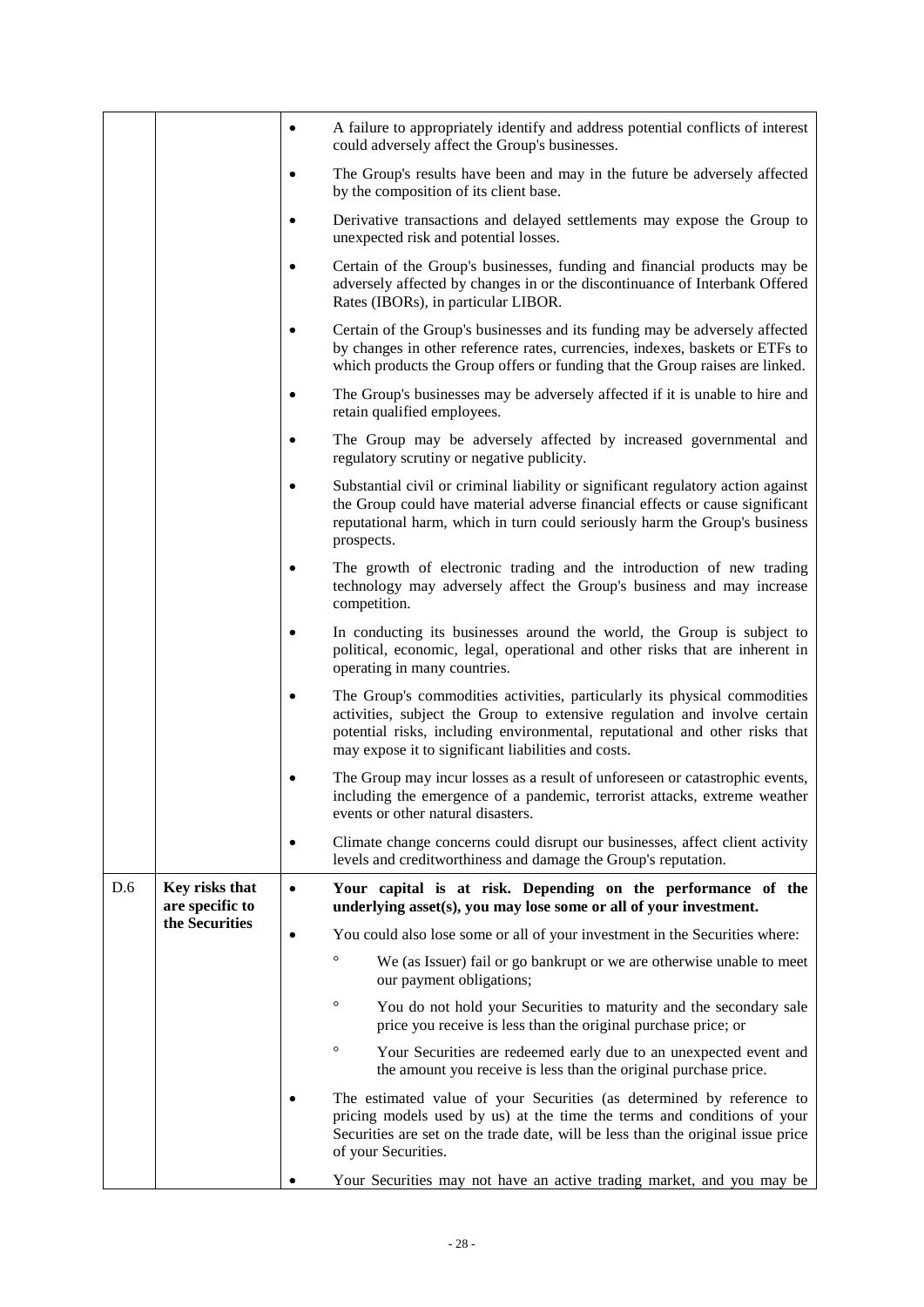| unable to dispose of them.                                                                                                                                                                                                                                                                                                                                                                                                                                                                                                                                                                                                             |
|----------------------------------------------------------------------------------------------------------------------------------------------------------------------------------------------------------------------------------------------------------------------------------------------------------------------------------------------------------------------------------------------------------------------------------------------------------------------------------------------------------------------------------------------------------------------------------------------------------------------------------------|
| You will be required to make your investment decision based on the<br>indicative amounts or indicative range rather than the actual amounts,<br>levels, percentages, prices, rates or values (as applicable), which will only<br>be fixed or determined at the end of the offer period after their investment<br>decision is made but will apply to the Securities once issued.                                                                                                                                                                                                                                                        |
| We give no assurance that application for listing and admission to trading of<br>the Securities will be granted (or, if granted, will be granted by the issue<br>date) or that an active trading market in the Securities will develop. We may<br>discontinue any such listing at any time.                                                                                                                                                                                                                                                                                                                                            |
| If any specified currency disruption event has occurred which is material to<br>our payment obligations under the Securities, then the forthcoming payment<br>date shall be postponed. If such event continues on the specified cut-off<br>date, we may make payment of an equivalent amount in U.S. dollars.                                                                                                                                                                                                                                                                                                                          |
| Risks associated with Securities linked to underlying asset(s):                                                                                                                                                                                                                                                                                                                                                                                                                                                                                                                                                                        |
| The value of and return on the Securities depends on the performance of<br>such underlying asset(s), which may be subject to unpredictable change<br>over time.                                                                                                                                                                                                                                                                                                                                                                                                                                                                        |
| Past performance of an underlying asset is not indicative of future<br>performance.                                                                                                                                                                                                                                                                                                                                                                                                                                                                                                                                                    |
| You will not have any rights of ownership in the underlying asset(s), and<br>our obligations under the Securities to you are not secured by any assets.                                                                                                                                                                                                                                                                                                                                                                                                                                                                                |
| Following a disruption event, the valuation of the underlying asset(s) may<br>be postponed and/or valued by us (as Calculation Agent) in our discretion.                                                                                                                                                                                                                                                                                                                                                                                                                                                                               |
| Following the occurrence of certain extraordinary events in relation to the<br>underlying asset(s) or in relation to index linked securities, following the<br>occurrence of an index adjustment event, depending on the terms and<br>conditions of the particular Securities, amongst other potential<br>consequences, the terms and conditions of your Securities may be adjusted,<br>the underlying asset may be substituted, or the Securities may be redeemed<br>early at the non-scheduled early repayment amount. Such amount may be<br>less than your initial investment and you could lose some or all of your<br>investment. |
| The performance of shares is dependent upon many unpredictable factors.                                                                                                                                                                                                                                                                                                                                                                                                                                                                                                                                                                |
| You may receive a lower return on the Securities than you would have<br>received from investing in the shares directly because you will not receive<br>the value of dividends.                                                                                                                                                                                                                                                                                                                                                                                                                                                         |
| The issuer of a share may take any actions in respect of a share without<br>regard to your interests as holders of the Securities, and any of these actions<br>could negatively affect the value of and return on the Securities.                                                                                                                                                                                                                                                                                                                                                                                                      |
| A small basket will generally be more vulnerable to changes in the value of<br>the underlying assets and a change in composition of a basket may have an<br>adverse effect on basket performance.                                                                                                                                                                                                                                                                                                                                                                                                                                      |
| A basket may offset the positive performance of one Underlying Asset with<br>the negative performance of another Underlying Asset and therefore not<br>produce a result as favourable as an investment linked only to one or more<br>of the positive performing Underlying Assets.                                                                                                                                                                                                                                                                                                                                                     |
| A high correlation of basket components may have a significant effect on<br>amounts payable on the Securities and the negative performance of a single<br>basket component may outweigh a positive performance of one or more<br>other basket components and may have an impact on the return on the                                                                                                                                                                                                                                                                                                                                   |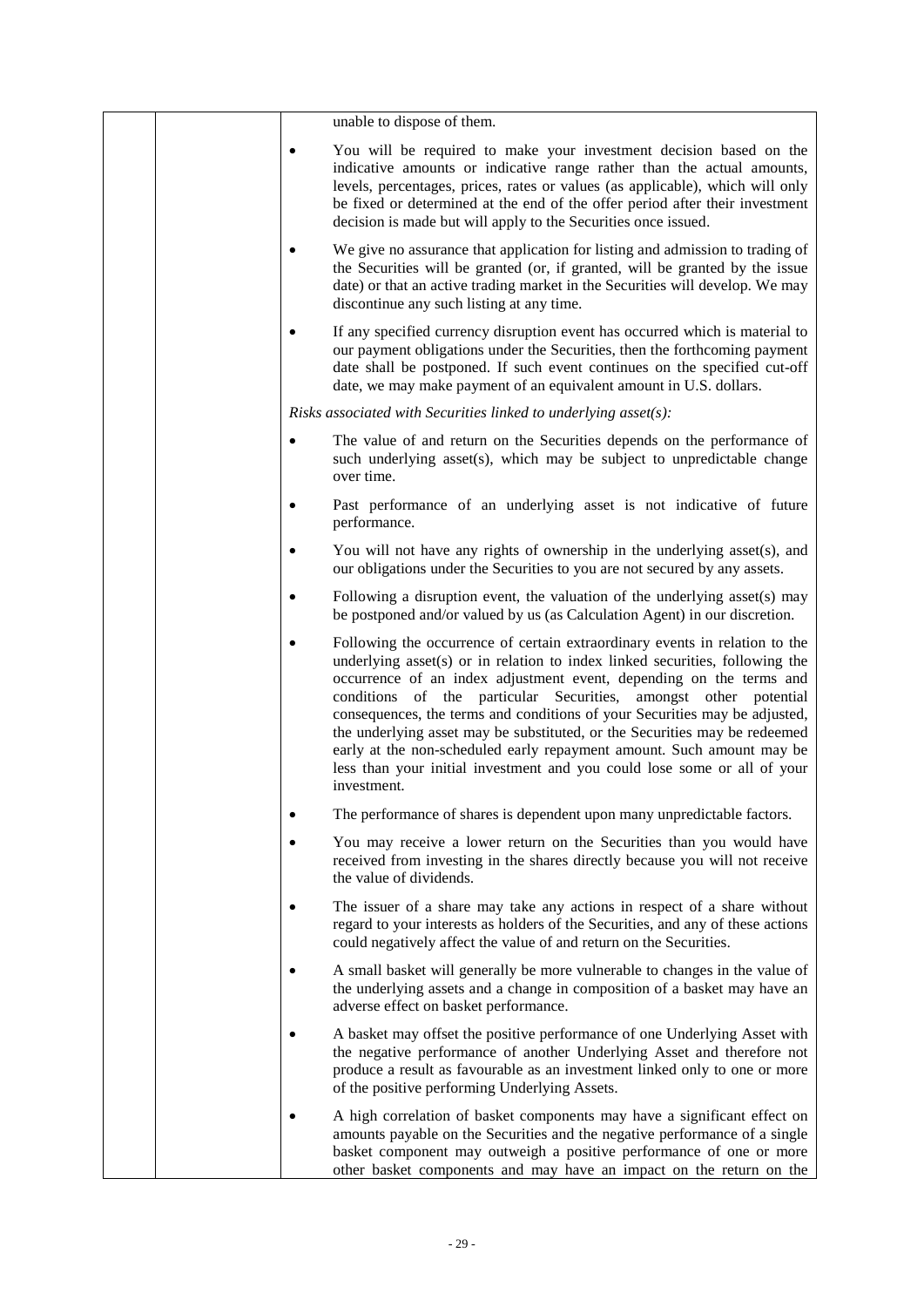|      |                                                                                              | Securities.<br>Your Securities may be adjusted or redeemed prior to maturity due to a<br>change in law. Any such adjustment may reduce the value of and return on<br>your Securities; the amount you receive following an early redemption may<br>be less than your initial investment and you could lose some or all of your<br>investment.                                                                                                                                        |
|------|----------------------------------------------------------------------------------------------|-------------------------------------------------------------------------------------------------------------------------------------------------------------------------------------------------------------------------------------------------------------------------------------------------------------------------------------------------------------------------------------------------------------------------------------------------------------------------------------|
|      |                                                                                              | The Issuer of the Securities may be substituted with another company,<br>subject to certain conditions.                                                                                                                                                                                                                                                                                                                                                                             |
|      |                                                                                              | We may amend the terms and conditions of your Securities in certain<br>circumstances without your consent.                                                                                                                                                                                                                                                                                                                                                                          |
|      | <b>SECTION E - THE OFFER</b>                                                                 |                                                                                                                                                                                                                                                                                                                                                                                                                                                                                     |
| E.2b | <b>Reasons for the</b><br>offer and use of<br>proceeds                                       | The net proceeds of the offer will be used by the Issuer to provide additional funds<br>for its operations and for other general corporate purposes.                                                                                                                                                                                                                                                                                                                                |
| E.3  | <b>Terms</b> and<br>conditions of<br>the offer                                               | An offer of the Securities may be made other than pursuant to Article $3(2)$ of the<br>Prospectus Directive in the Republic of Finland (the "Public Offer Jurisdiction")<br>during the period from (and including) April 30, 2020 to (and including) May 22,<br>2020 ("Offer Period") by the Authorised Offeror(s) (as at the date hereof, being<br>Alexandria Markets Oy and Alexandria Pankkiiriliike Oy, Eteläesplanadi 22A, 4 <sup>th</sup><br>Floor, 00130 Helsinki, Finland). |
|      |                                                                                              | The Offer Price is 100 per cent. (100%) of the Aggregate Nominal Amount of up<br>to EUR 15,000,000 (the "Issue Price"), plus any fees charged by the Distributor.<br>The Authorised Offeror will offer and sell the Securities to its customers in<br>accordance with arrangements in place between such Authorised Offeror and its<br>customers by reference to the Issue Price and market conditions prevailing at the<br>time.                                                   |
| E.4  | <b>Interests</b><br>material to the<br>issue/offer,<br>including<br>conflicting<br>interests | Save as disclosed in Element E.7 below, so far as the Issuer is aware, no person<br>involved in the issue of the Securities has an interest material to the offer,<br>including conflicting interests.                                                                                                                                                                                                                                                                              |
| E.7  | <b>Estimated</b><br>expenses<br>charged to the<br>investor                                   | The Issue Price of 100 per cent. (100%) of the Aggregate Nominal Amount<br>includes a selling commission of up to 5.00 per cent. (5.00%) of the Aggregate<br>Nominal Amount which has been paid by the Issuer.                                                                                                                                                                                                                                                                      |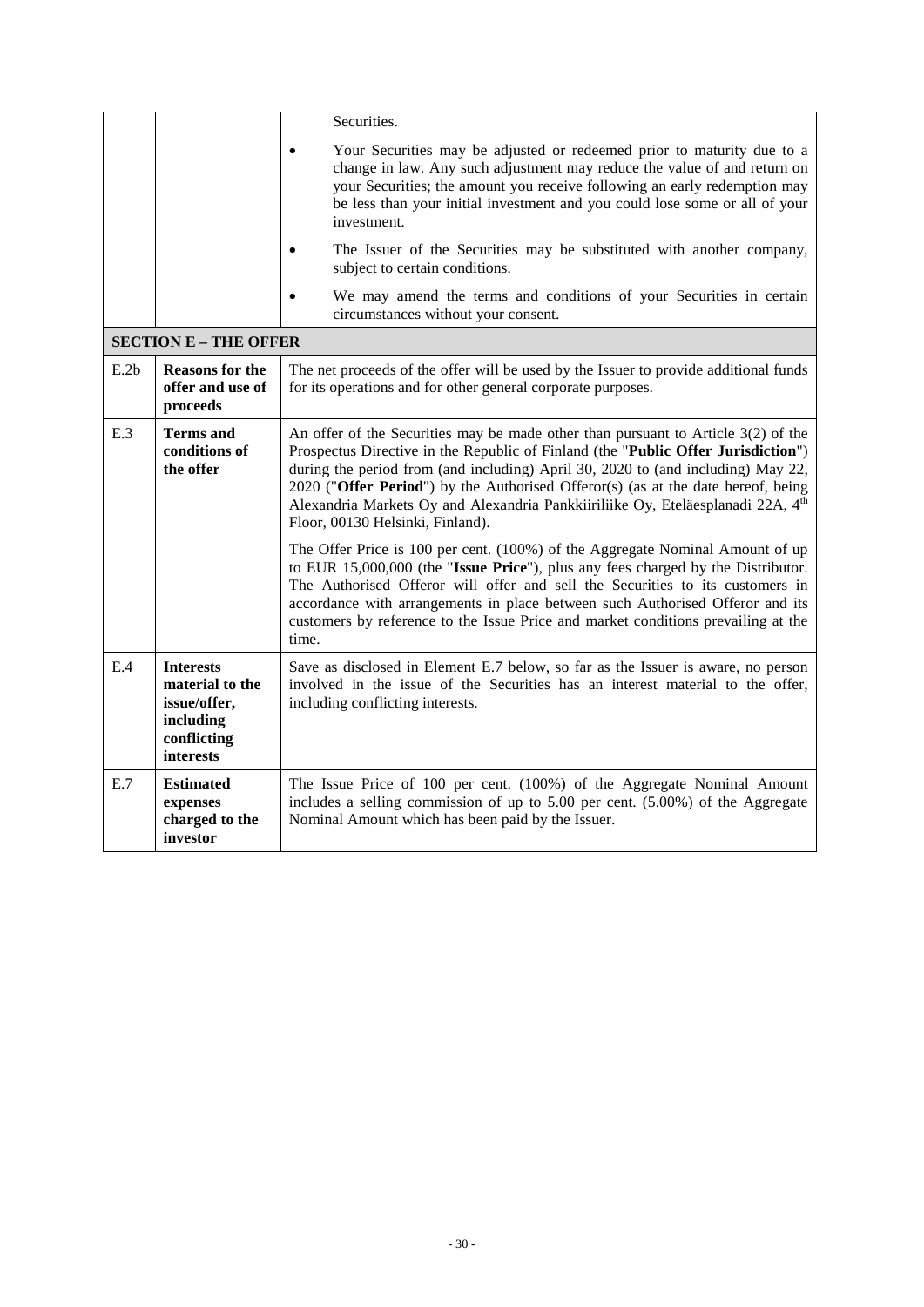### **LIIKKEESEENLASKUKOHTAINEN TIIVISTELMÄ**

- *Tiivistelmät koostuvat julkistamisvaatimuksista, joita kutsutaan "osatekijöiksi". Nämä osatekijät on numeroitu osissa A–E (A.1–E.7).*
- *Tämä tiivistelmä sisältää kaikki tämäntyyppisen arvopaperin ja liikkeeseenlaskijan (Issuer) tiivistelmältä vaadittavat osatekijät. Koska jotkin osatekijät eivät ole pakollisia, osatekijöiden numeroinnista saattaa puuttua joitakin numeroita.*
- *Vaikka jokin osatekijä olisi pakollinen tietyn arvopaperi- ja liikkeeseenlaskijatyypin kohdalla, sitä ei välttämättä voida antaa merkityksellisiä tietoja. Tällaisessa tapauksessa tiivistelmässä on esitetty osatekijän lyhyt kuvaus ja maininta "ei sovellu".*

|     | OSA A - JOHDANTO JA VAROITUKSET |                                                                                                                                                                                                                                                                                                                                                                                                                                                                                                                                                                                                                                                                                                                                                                                                                                                                                                                                                                                     |
|-----|---------------------------------|-------------------------------------------------------------------------------------------------------------------------------------------------------------------------------------------------------------------------------------------------------------------------------------------------------------------------------------------------------------------------------------------------------------------------------------------------------------------------------------------------------------------------------------------------------------------------------------------------------------------------------------------------------------------------------------------------------------------------------------------------------------------------------------------------------------------------------------------------------------------------------------------------------------------------------------------------------------------------------------|
| A.1 | Johdanto ja<br>varoitukset      | Tämä tiivistelmä on luettava ohjelmaesitteen (Base Prospectus) johdantona.<br>Sijoittajan on arvopapereihin liittyvää sijoituspäätöstä tehdessään otettava<br>huomioon ohjelmaesite kokonaisuudessaan. Jos tämän ohjelmaesitteen<br>sisältämiin tietoihin liittyvä kanne tulee käsiteltäväksi tuomioistuimessa,<br>kanteen nostanut sijoittaja saattaa Euroopan unionin jäsenmaiden kansallisen<br>lainsäädännön mukaan olla velvollinen käännättämään ohjelmaesitteen omalla<br>kustannuksellaan ennen tuomioistuinkäsittelyn alkua. Siviilioikeudellinen<br>vastuu on yksinomaan henkilöillä, jotka ovat julkistaneet tiivistelmän (sen<br>käännös mukaan luettuna), mutta vain siinä tapauksessa, että tiivistelmä on<br>harhaanjohtava, epätarkka tai epäjohdonmukainen ohjelmaesitteen muihin osiin<br>verrattuna tai että se ei yhdessä ohjelmaesitteen muiden osien kanssa anna<br>keskeisiä tietoja, jotka auttavat arvopapereihin sijoittamista harkitsevia<br>henkilöitä. |
| A.2 | Suostumukset                    | Jos alla esitetyistä ehdoista ei muuta johdu, liikkeeseenlaskija suostuu siihen,<br>että arvopaperien julkistamisvelvollisuuden alaisen tarjouksen (Non-exempt<br>Offer, määritelty jäljempänä) yhteydessä ohjelmaesitettä voivat käyttää<br>Alexandria Markets Oy ja Alexandria Pankkiiriliike Oy, Eteläesplanadi 22A, 4.<br>kerros, 00130 Helsinki, Suomi ("valtuutettu tarjoaja", Authorised Offeror tai<br>"jakelija", Distributor).<br>Liikkeeseenlaskijan suostumukseen sovelletaan seuraavia ehtoja:<br>suostumus on voimassa vain 30.4.2020 – 22.5.2020 välisenä aikana<br>(i)                                                                                                                                                                                                                                                                                                                                                                                              |
|     |                                 | (mainitut päivät mukaan luettuina) ("tarjousaika", Offer Period); ja<br>koskee<br>(ii)<br>ainoastaan<br>ohjelmaesitteen<br>käyttöä<br>suostumus<br>julkistamisvelvollisuuden alaisten tarjousten (määritelty jäljempänä)<br>tekemiseen arvopaperien erästä Suomen tasavallassa.                                                                                                                                                                                                                                                                                                                                                                                                                                                                                                                                                                                                                                                                                                     |
|     |                                 | "Julkistamisvelvollisuuden alainen tarjous" (Non-exempt Offer) tässä<br>tarkoitettujen arvopaperien osalta on arvopapereita koskeva tarjous, jota ei<br>koske direktiivissä 2003/71/EY muutettuna tai korvattuna, määritetty vapautus<br>ohjelmaesitteen julkistamisvelvollisuudesta.                                                                                                                                                                                                                                                                                                                                                                                                                                                                                                                                                                                                                                                                                               |
|     |                                 | Henkilön ("sijoittaja", Investor) ostaessa arvopapereita valtuutetulta<br>tarjoajalta tai suunnitellessa niiden ostamista sekä valtuutetun tarjoajan<br>tehdessä sijoittajalle tarjouksen ja myydessä sijoittajalle arvopapereita on<br>noudatettava valtuutetun tarjoajan ja sijoittajan välisiä ehtoja ja muita<br>mukaan<br>luettuina<br>hinta-<br>ja<br>selvitysjärjestelyt.<br>järjestelyjä,<br>tällaisten<br>sijoittajien<br>Liikkeeseenlaskija<br>ei<br>ole<br>kanssa tehtävien,<br>arvopaperien tarjoamiseen tai myyntiin liittyvien järjestelyjen osapuolena,<br>joten tämä ohjelmaesite ja lopulliset ehdot eivät sisällä niihin liittyviä<br>tietoja. Sijoittajan on hankittava kyseiset tarjousehdot valtuutetulta<br>tarjoajalta. Yleisölle tehtävään tarjoukseen liittyvät tarjousehdot ovat<br>saatavissa tämän tarjouksen aikana, ja tiedot ovat saatavissa myös<br>kyseiseltä valtuutetulta tarjoajalta tarjousaikana.                                             |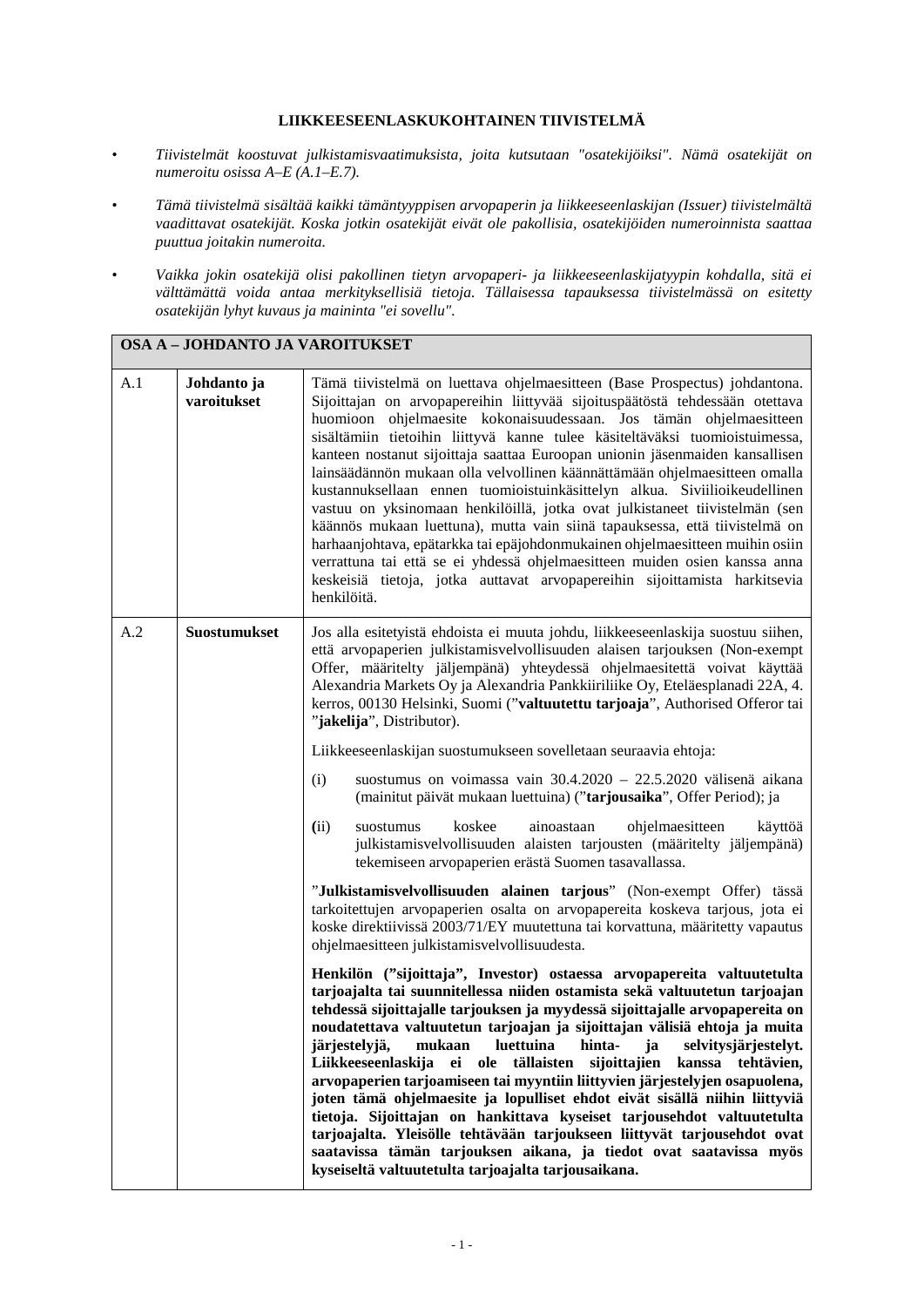|             |                                                                                                                                         |                            | OSA B - LIIKKEESEENLASKIJA JA (SOVELTUVIN OSIN) TAKAAJA              |                                                                                                                                                                                                                                                                                                                                                                                                            |
|-------------|-----------------------------------------------------------------------------------------------------------------------------------------|----------------------------|----------------------------------------------------------------------|------------------------------------------------------------------------------------------------------------------------------------------------------------------------------------------------------------------------------------------------------------------------------------------------------------------------------------------------------------------------------------------------------------|
| B.1         | Liikkeeseen-<br>laskijan<br>virallinen nimi<br>ja kaupallinen<br>nimi                                                                   |                            | Goldman Sachs International ("GSI" tai "Issuer").                    |                                                                                                                                                                                                                                                                                                                                                                                                            |
| B.2         | Liikkeeseen-<br>laskijan<br>kotipaikka,<br>yhtiömuoto,<br>liikkeeseenlaski-<br>jaan<br>sovellettava<br>lainsäädäntö ja<br>perustamismaa | GSI on<br>4AU.             | Englannin ja Walesin lain mukaan perustettu                          | yksityinen<br>rajoittamattoman vastuun yhtiö (private unlimited liability company). GSI<br>toimii pääasiallisesti Englannin lain alaisena. GSI:n rekisteröity pääkonttori<br>sijaitsee Englannissa osoitteessa Plumtree Court, 25 Shoe Lane, Lontoo EC4A                                                                                                                                                   |
| B.4b        | Liikkeeseen-<br>laskijaan<br>liittyviä tiedossa<br>olevia<br>kehityssuuntia                                                             |                            | Britanniassa ja muissa maissa, joissa GSI harjoittaa liiketoimintaa. | GSI:n tulevaisuudennäkymiin saattavat vaikuttaa haitallisesti globaalin,<br>alueellisen ja kansallisen taloustilanteen kehitys Iso-Britannia mukaan lukien,<br>rahoitus-, hyödyke-, valuutta- ja muiden markkinoiden liikkeet ja tasot,<br>korkotason vaihtelut, maailmanlaajuinen poliittinen ja sotilaallinen kehitys,<br>asiakkaiden aktiivisuuden taso sekä lainsäädännön ja sääntelyn kehitys Isossa- |
| B.5         | Liikkeeseen-<br>laskijan<br>konserni                                                                                                    |                            | Goldman Sachs (UK) L.L.C. yhtiön osakkeista.                         | Englannin lain mukaan perustettu Goldman Sachs Group UK Limited -yhtiö<br>omistaa 100 prosenttia GSI:n osakkeista. Goldman Sachs (UK) L.L.C. on<br>perustettu Delawaren osavaltion lain mukaan, ja sillä on 100 prosentin<br>omistusosuus Goldman Sachs Group UK Limited yhtiössä. The Goldman Sachs<br>Group, Inc. ("GSG") on perustettu Delawaressa, ja se omistaa 100 prosenttia                        |
| B.9         | Voittoennuste<br>tai -arvio                                                                                                             |                            | Ei sovellu. GSI ei ole antanut voittoennusteita tai -arvioita.       |                                                                                                                                                                                                                                                                                                                                                                                                            |
| <b>B.10</b> | <b>Huomautukset</b><br>tilintarkastus-<br>kertomuksessa                                                                                 | huomautuksia.              |                                                                      | Ei sovellu. GSI:n päättyneen tilikauden tilintarkastuskertomuksessa ei ollut                                                                                                                                                                                                                                                                                                                               |
| <b>B.12</b> | Liikkeeseen-<br>laskijan<br>valikoituja                                                                                                 | päättyneiltä tilikausilta. |                                                                      | Seuraavassa taulukossa esitetään GSI:n valikoituja taloudellisia tunnuslukuja                                                                                                                                                                                                                                                                                                                              |
|             | taloudellisia<br>tunnuslukuja                                                                                                           |                            |                                                                      | Kaudelta päättyen (tilintarkastettu) <sup>1</sup>                                                                                                                                                                                                                                                                                                                                                          |
|             | päättyneiltä                                                                                                                            | (miljoonaa USD)            | 30.11.2019                                                           | 30.11.2018                                                                                                                                                                                                                                                                                                                                                                                                 |
|             | tilikausilta                                                                                                                            | Liikevoitto                | 2656                                                                 | 3 2 5 9                                                                                                                                                                                                                                                                                                                                                                                                    |
|             |                                                                                                                                         | Tulos ennen<br>veroja      | 2426                                                                 | 3 0 3 0                                                                                                                                                                                                                                                                                                                                                                                                    |
|             |                                                                                                                                         | Tilikauden tulos           | 1802                                                                 | 2 1 9 8                                                                                                                                                                                                                                                                                                                                                                                                    |
|             |                                                                                                                                         |                            |                                                                      | (tilintarkastettu)                                                                                                                                                                                                                                                                                                                                                                                         |
|             |                                                                                                                                         | (miljoonaa USD)            | 30.11.2019                                                           | 30.11.2018                                                                                                                                                                                                                                                                                                                                                                                                 |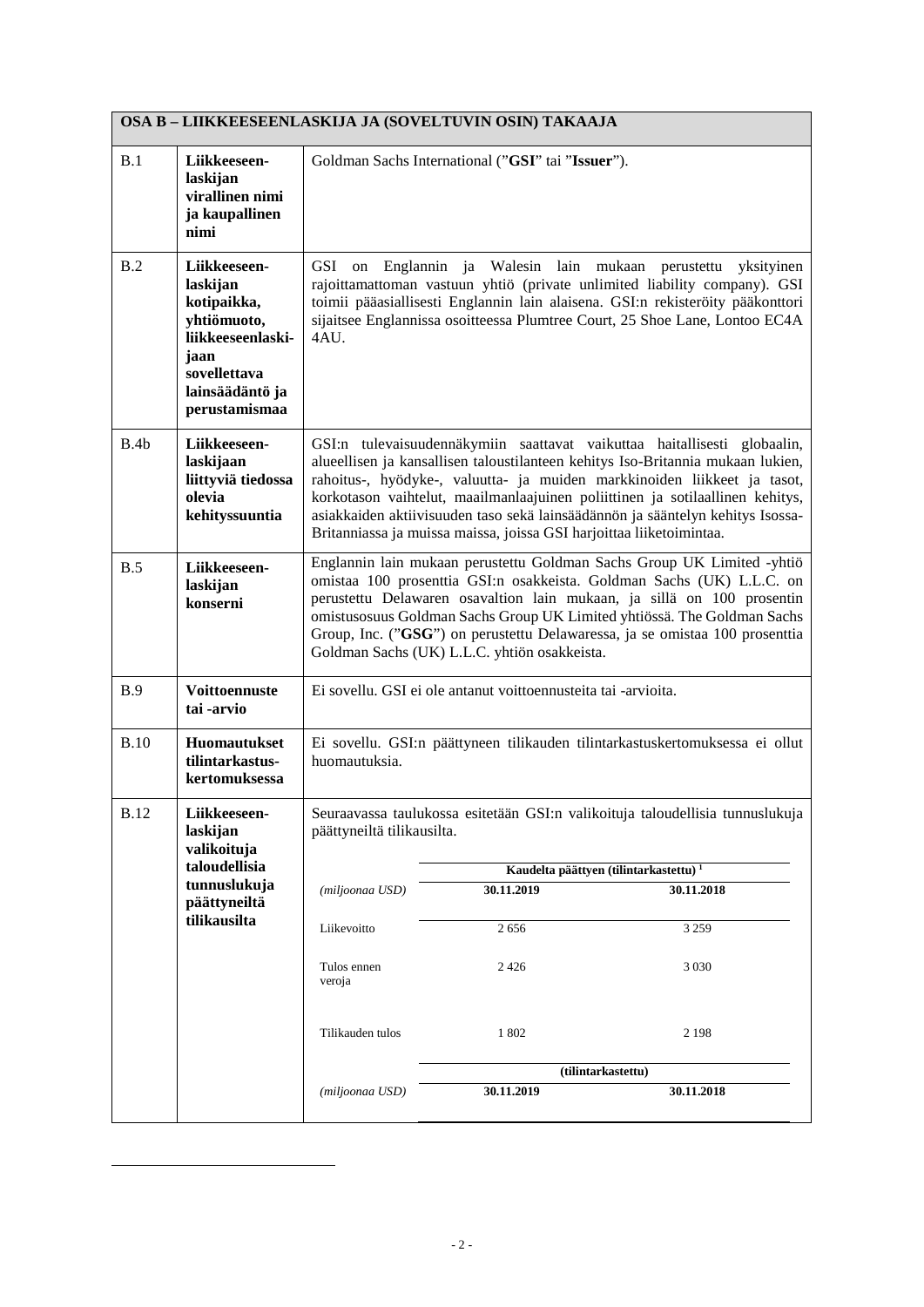|             |                                                                                      | Käyttöomaisuus                                                                                  | 409                                                                                                                          | 315                                                                                                                                                                                                                                                                                                                                                                                                                                                                                                                                      |
|-------------|--------------------------------------------------------------------------------------|-------------------------------------------------------------------------------------------------|------------------------------------------------------------------------------------------------------------------------------|------------------------------------------------------------------------------------------------------------------------------------------------------------------------------------------------------------------------------------------------------------------------------------------------------------------------------------------------------------------------------------------------------------------------------------------------------------------------------------------------------------------------------------------|
|             |                                                                                      | Vaihto-omaisuus                                                                                 | 1 040 845                                                                                                                    | 886 652                                                                                                                                                                                                                                                                                                                                                                                                                                                                                                                                  |
|             |                                                                                      | Omat varat<br>yhteensä                                                                          | 34 248                                                                                                                       | 33 917                                                                                                                                                                                                                                                                                                                                                                                                                                                                                                                                   |
|             |                                                                                      |                                                                                                 | koskevat, asiayhteydestä riippuen, joko 11 kuukauden jaksoa tai 30.11.2018.                                                  | $1$ 30.11.2018 päättyneen kauden aikana GSI siirsi tilikauden päätöspäivää joulukuun 31. päivästä marraskuun 30.<br>päivään, joka vastaa GSI:n Yhdysvaltain veroraportoinnissa soveltuvaa jaksoa. Viittaukset marraskuuhun 2018                                                                                                                                                                                                                                                                                                          |
|             |                                                                                      | 30.11.2019 jälkeen.                                                                             |                                                                                                                              | GSI:n tulevaisuudennäkymissä ei ole tapahtunut olennaista haitallista muutosta                                                                                                                                                                                                                                                                                                                                                                                                                                                           |
|             |                                                                                      |                                                                                                 | tapahtunut merkittävää muutosta 30.11.2019 jälkeen.                                                                          | Ei sovellu: GSI:n taloudellisessa tai liiketoiminnallisessa asemassa ei ole                                                                                                                                                                                                                                                                                                                                                                                                                                                              |
| <b>B.13</b> | <b>Viimeaikaiset</b><br>tapahtumat,<br>jotka                                         |                                                                                                 | vaikuttaisivat olennaisesti GSI:n maksukyvyn arviointiin.                                                                    | Ei sovellu. Viime aikoina ei ole esiintynyt GSI:hin liittyviä tapahtumia, jotka                                                                                                                                                                                                                                                                                                                                                                                                                                                          |
|             | vaikuttavat<br>olennaisesti<br>liikkeeseen-<br>laskijan<br>maksukyvyn<br>arviointiin |                                                                                                 |                                                                                                                              |                                                                                                                                                                                                                                                                                                                                                                                                                                                                                                                                          |
| <b>B.14</b> | Liikkeeseen-                                                                         | Katso edellä esitetty osatekijä B.5.                                                            |                                                                                                                              |                                                                                                                                                                                                                                                                                                                                                                                                                                                                                                                                          |
|             | laskijan asema<br>konsernissa                                                        | määräytyvät tämän seikan mukaan.                                                                |                                                                                                                              | GSI kuuluu konserniin, jonka holdingyhtiö on The Goldman Sachs Group, Inc.,<br>ja sen transaktiot ja riippuvuus muista konserniin kuuluvista yhtiöistä                                                                                                                                                                                                                                                                                                                                                                                   |
| <b>B.15</b> | Pääasiallinen<br>toiminta                                                            | velkakirjojen ja<br>yrityskauppojen<br>anteihin/rahoitusleasingiin<br>rahoitusneuvontapalvelut, | sekä<br>osakkeiden<br>järjestäminen,<br>ja<br>kiinteistövälitys<br>investointipankkitoiminta, arvopaperivälitys ja tutkimus. | GSI:n pääasiallinen toiminta on arvopaperitransaktioiden järjestely, yritysten<br>muiden<br>kuin<br>yhdysvaltalaisten<br>valtionvelkakirjojen ja asuntolaina-arvopaperien kaupankäyntipalvelut, swap-<br>sopimusten ja johdannaisinstrumenttien toteuttaminen, fuusioiden ja<br>uudelleenjärjestelyihin/suunnattuihin<br>projektirahoitukseen<br>liittyvät<br>-rahoitus,<br>ja                                                                                                                                                           |
| <b>B.16</b> | Liikkeeseen-<br>laskijan omistus<br>ja hallinta                                      | ("konserni" (Group)).                                                                           |                                                                                                                              | Englannin lain mukaan perustettu Goldman Sachs Group UK Limited -yhtiö<br>omistaa 100 prosenttia GSI:n osakkeista. Goldman Sachs (UK) L.L.C. on<br>perustettu Delawaren osavaltion lain mukaan, ja sillä on 100 prosentin<br>omistusosuus Goldman Sachs Group UK Limited yhtiössä. The Goldman Sachs<br>Group, Inc. on perustettu Delawaressa, ja se omistaa 100 prosenttia Goldman<br>Sachs (UK) L.L.C. yhtiön osakkeista. GSG on emoyhtiönä toimiva holding<br>yhtiö konsernille, joka käsittää GSG:n ja sen konsolidoidut tytäryhtiöt |
|             | <b>OSA C - ARVOPAPERIT</b>                                                           |                                                                                                 |                                                                                                                              |                                                                                                                                                                                                                                                                                                                                                                                                                                                                                                                                          |
| C.1         | Arvopaperien<br>tyyppi ja<br>luokka                                                  | (Securities)).                                                                                  |                                                                                                                              | Enintään 15 000 000 euron suuruinen erä osakekoriin sidottuja Quanto EUR<br>Booster käteisselvitettäviä sertifikaatteja viiden vuoden juoksuajalla, jotka<br>muodostuvat osakesidonnaisista arvopapereista (Share Linked Securities) ja<br>jotka erääntyvät 13.6.2025 (up to EUR 10,000,000 Five-Year Quanto EUR<br>Booster Certificates on a Share Basket, due June 13, 2025, "arvopaperit",                                                                                                                                            |
|             |                                                                                      |                                                                                                 | ISIN: FI4000439476; Valoren: 52885231.                                                                                       |                                                                                                                                                                                                                                                                                                                                                                                                                                                                                                                                          |
| C.2         | <b>Valuutta</b>                                                                      | Arvopaperien valuutta on euro ("EUR").                                                          |                                                                                                                              |                                                                                                                                                                                                                                                                                                                                                                                                                                                                                                                                          |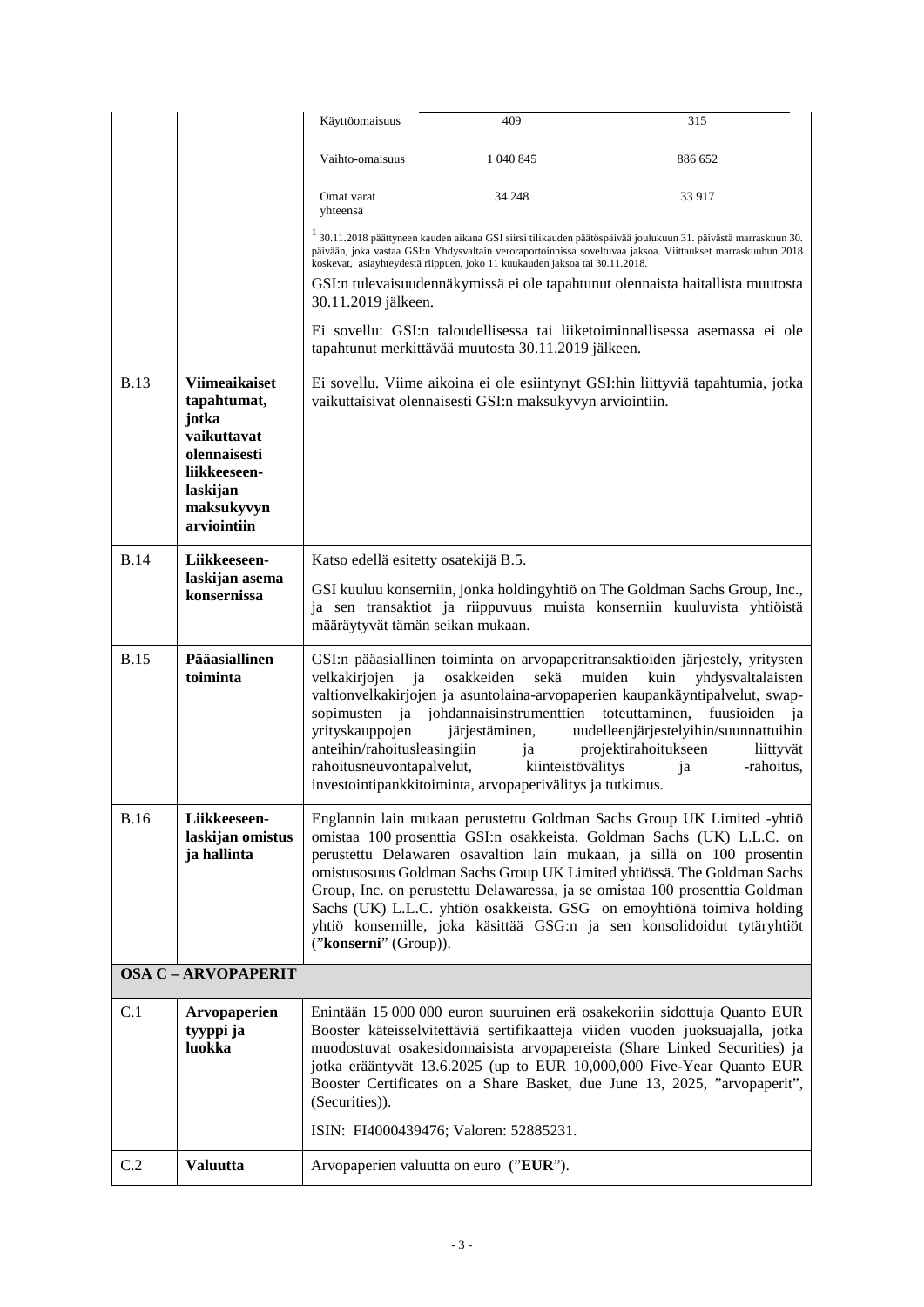| C.5  | Arvopaperien<br>vapaan vaihto-<br>kelpoisuuden<br>rajoitukset | Tässä ohjelmaesitteessä tarkoitettuja arvopapereita ja (tapauskohtaisesti) tässä<br>ohjelmaesitteessä tarkoitettujen arvopaperien toteuttamisen tai selvityksen<br>yhteydessä luovutettavia arvopapereita ei saa Yhdysvaltain arvopaperilain<br>Regulation S mukaan tarjota, myydä, jälleenmyydä, toteuttaa, käydä kauppaa<br>tai luovuttaa Yhdysvalloissa tai yhdysvaltalaisille henkilöille muutoin kuin<br>transaktioissa, jotka on vapautettu arvopaperilain ja sovellettavien liittovaltion<br>arvopaperilakien rekisteröintivaatimuksista tai johon kyseisiä lakeja ei<br>sovelleta.<br>Arvopapereista johtuvat oikeudet (jos soveltuu) ovat toteutettavissa<br>arvopaperinhaltijan toimesta vain tämän todistaessa, että arvopaperien<br>tosiasiallinen edunsaaja ei ole yhdysvaltalainen henkilö.<br>Lisäksi arvopapereiden ostaminen saattaa olla kiellettyä Yhdysvaltain<br>työeläkelain (ERISA) tai Yhdysvaltain verolain (U.S. Internal Revenue Code of<br>1986, muutettuna) kohdan 4975 tarkoittamissa järjestelyissä, niiden lukuun tai<br>varoilla,<br>niiden<br>lukuun<br>ottamatta<br>tiettyjä<br>vakuutusyhtiöiden<br>vakuutusmaksutilejä. |
|------|---------------------------------------------------------------|--------------------------------------------------------------------------------------------------------------------------------------------------------------------------------------------------------------------------------------------------------------------------------------------------------------------------------------------------------------------------------------------------------------------------------------------------------------------------------------------------------------------------------------------------------------------------------------------------------------------------------------------------------------------------------------------------------------------------------------------------------------------------------------------------------------------------------------------------------------------------------------------------------------------------------------------------------------------------------------------------------------------------------------------------------------------------------------------------------------------------------------------------------------|
|      |                                                               | Jos edellä mainitusta ei muuta johdu, arvopaperit ovat vapaasti vaihdettavissa.                                                                                                                                                                                                                                                                                                                                                                                                                                                                                                                                                                                                                                                                                                                                                                                                                                                                                                                                                                                                                                                                              |
| C.8  | Arvopapereihin<br>liittyvät<br>oikeudet                       | Oikeudet: Arvopaperit antavat kullekin arvopaperien haltijalle ("arvopaperien<br>haltija", Holder) oikeuden saada mahdollinen arvopaperien perusteella syntyvä<br>tuotto (katso osatekijä C.18 alla) sekä tietyt lisäoikeudet, kuten oikeuden saada<br>ilmoitus tietyistä päätöksistä ja tapahtumista sekä oikeuden äänestää tulevista<br>muutoksista. Arvopaperien ehtoihin sovelletaan Englannin lakia ja Suomen<br>lakia arvopaperien omistusoikeuden ja rekisteröinnin osalta.<br>Etuoikeusasema: Arvopaperit ovat liikkeeseenlaskijan suoria ja vakuudettomia<br>velvoitteita, jotka eivät ole takasijaisia, jotka ovat maksunsaantijärjestyksessä<br>kaikkiin<br>muihin<br>liikkeeseenlaskijan<br>samassa<br>asemassa<br>suoriin<br>ja<br>vakuudettomiin velvoitteisiin, jotka eivät ole takasijaisia, nähden.                                                                                                                                                                                                                                                                                                                                         |
|      |                                                               | Oikeuksien rajoitus:                                                                                                                                                                                                                                                                                                                                                                                                                                                                                                                                                                                                                                                                                                                                                                                                                                                                                                                                                                                                                                                                                                                                         |
|      |                                                               | Vaikka arvopaperit ovat sidoksissa kohde-etuuden/kohde-etuuksien<br>kehitykseen, arvopaperien haltijoilla ei ole mitään oikeuksia kohde-<br>etuuden tai kohde-etuuksien osalta.                                                                                                                                                                                                                                                                                                                                                                                                                                                                                                                                                                                                                                                                                                                                                                                                                                                                                                                                                                              |
|      |                                                               | Arvopaperien ehtojen mukaan liikkeeseenlaskijalla ja laskenta-<br>asiamiehellä (tapauksen mukaan) on oikeus tietyissä tilanteissa ilman<br>arvopaperien haltijoiden suostumusta muuttaa arvopaperien ehtoja,<br>lunastaa arvopaperit ennen niiden erääntymispäivää (soveltuvissa<br>tapauksissa), viivästyttää arvopapereihin liittyviä kohde-etuuden/kohde-<br>etuuksien arvostusta tai säännöllisiä maksuja, muuttaa arvopaperien<br>nimellisvaluutta, vaihtaa liikkeeseenlaskijaksi jokin toinen tietyt ehdot<br>täyttävä hyväksyttävä yhteisö sekä toteuttaa mahdollisia muita<br>arvopapereihin ja kohde-etuuteen/kohde-etuuksiin liittyviä toimia.                                                                                                                                                                                                                                                                                                                                                                                                                                                                                                     |
|      |                                                               | Arvopaperien ehdot sisältävät määräyksiä arvopaperien haltijoiden<br>koollekutsumisesta heidän etuihinsa vaikuttavien seikkojen yleiseksi<br>käsittelemiseksi, ja kyseisten määräysten<br>mukaan<br>tällaisessa<br>kokouksessa asianmukaisella enemmistöllä tehty päätös sitoo kaikkia<br>arvopaperien haltijoita, myös niitä, jotka eivät osallistuneet kokoukseen<br>tai äänestivät kyseistä päätöstä vastaan. Lisäksi liikkeeseenlaskija voi<br>tietyissä tilanteissa muuttaa arvopaperien ehtoja ilman arvopaperien<br>haltijoiden suostumusta.                                                                                                                                                                                                                                                                                                                                                                                                                                                                                                                                                                                                          |
| C.11 | Kaupankäynnin<br>kohteeksi<br>ottaminen<br>säännellyllä       | Arvopaperien ottamista kaupankäynnin kohteeksi Luxembourg Stock Exchange<br>-pörssin säännellyllä markkinalla on tarkoitus hakea.                                                                                                                                                                                                                                                                                                                                                                                                                                                                                                                                                                                                                                                                                                                                                                                                                                                                                                                                                                                                                            |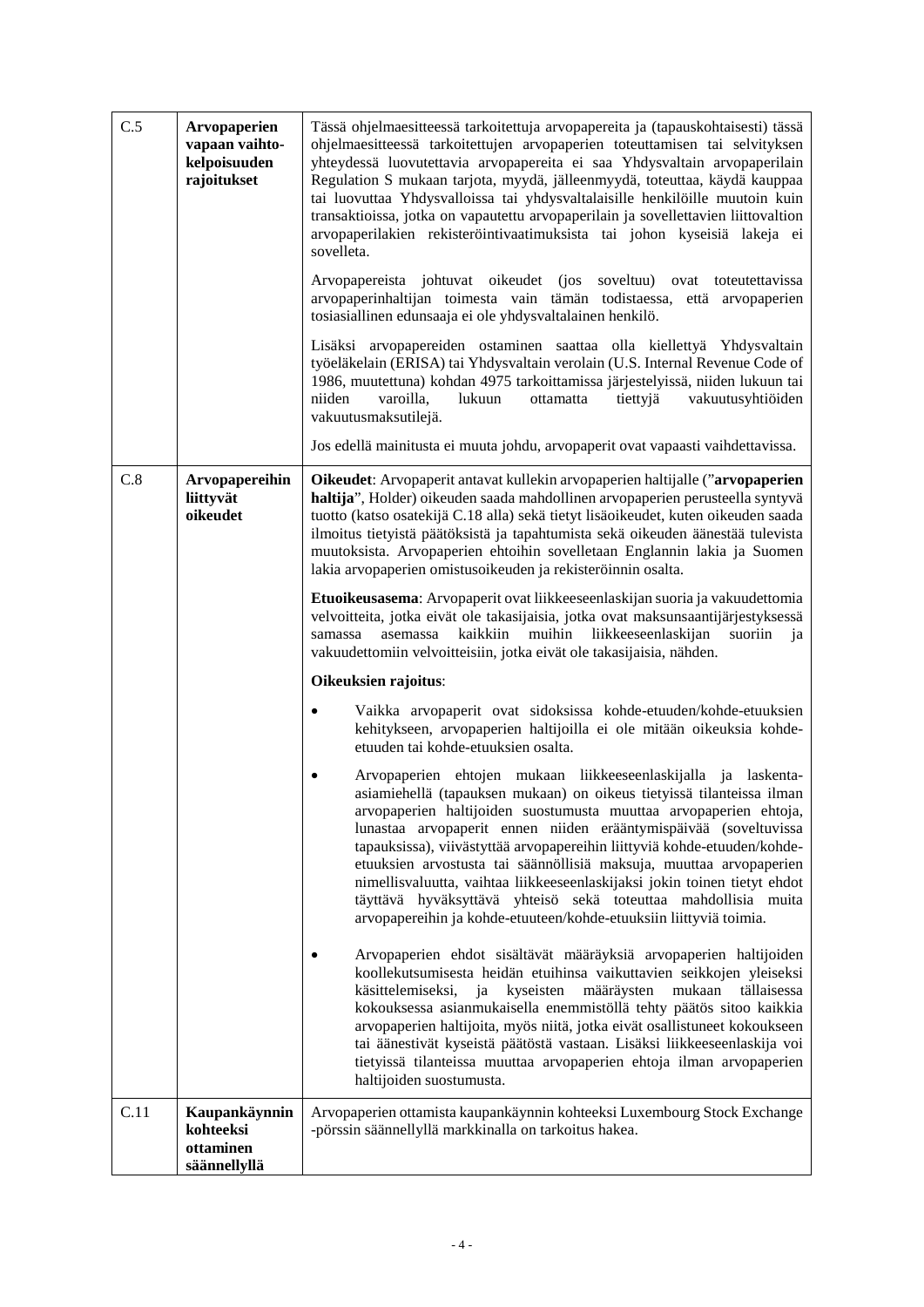|      | markkinalla                                                       |                                                                                                                                                                                                                                                                                                                                                                                                                                                                                                                                                                                                                                                                                                                                                                                                                                                                                                                                                                                                                                                                                                                                                                                                                                                                                                                                                                                                                                                                                                                                                                                                                                                                                                                                                                                                                                                                                                                                                                                                                                                                                                                                                                                                                                                                     |
|------|-------------------------------------------------------------------|---------------------------------------------------------------------------------------------------------------------------------------------------------------------------------------------------------------------------------------------------------------------------------------------------------------------------------------------------------------------------------------------------------------------------------------------------------------------------------------------------------------------------------------------------------------------------------------------------------------------------------------------------------------------------------------------------------------------------------------------------------------------------------------------------------------------------------------------------------------------------------------------------------------------------------------------------------------------------------------------------------------------------------------------------------------------------------------------------------------------------------------------------------------------------------------------------------------------------------------------------------------------------------------------------------------------------------------------------------------------------------------------------------------------------------------------------------------------------------------------------------------------------------------------------------------------------------------------------------------------------------------------------------------------------------------------------------------------------------------------------------------------------------------------------------------------------------------------------------------------------------------------------------------------------------------------------------------------------------------------------------------------------------------------------------------------------------------------------------------------------------------------------------------------------------------------------------------------------------------------------------------------|
| C.15 | Kohde-etuus-<br>instrumentin<br>vaikutus<br>sijoituksen<br>arvoon | Arvopaperien<br>riippuu kohde-etuuksien<br>perusteella<br>maksettava<br>määrä<br>kehityksestä.<br>Jos arvopapereita ei toteuteta ennen erääntymispäivää, erääntymispäivänä<br>maksettava käteisselvitysmäärä määritetään tämän tiivistelmän osatekijän C.18<br>mukaan.                                                                                                                                                                                                                                                                                                                                                                                                                                                                                                                                                                                                                                                                                                                                                                                                                                                                                                                                                                                                                                                                                                                                                                                                                                                                                                                                                                                                                                                                                                                                                                                                                                                                                                                                                                                                                                                                                                                                                                                              |
| C.16 | Päättymispäivä<br>tai<br>erääntymispäiv<br>ä                      | Erääntymispäivä on 13.6.2025, mikäli ehtojen määräyksistä ei muuta johdu.                                                                                                                                                                                                                                                                                                                                                                                                                                                                                                                                                                                                                                                                                                                                                                                                                                                                                                                                                                                                                                                                                                                                                                                                                                                                                                                                                                                                                                                                                                                                                                                                                                                                                                                                                                                                                                                                                                                                                                                                                                                                                                                                                                                           |
| C.17 | Selvitys-<br>menettely                                            | Arvopaperien selvittäjänä toimii Euroclear Finland Oy.<br>Liikkeeseenlaskijan<br>maksuvelvoite<br>katsotaan<br>suoritetuksi,<br>kun<br>liikkeeseenlaskija on maksanut asianmukaisen maksun kyseiselle arvopaperien<br>selvittäjälle tai suorittanut maksun arvopaperin selvittäjän määräyksestä.                                                                                                                                                                                                                                                                                                                                                                                                                                                                                                                                                                                                                                                                                                                                                                                                                                                                                                                                                                                                                                                                                                                                                                                                                                                                                                                                                                                                                                                                                                                                                                                                                                                                                                                                                                                                                                                                                                                                                                    |
| C.18 | Arvopaperien<br>tuotto                                            | Arvopaperien tuotto tulee seuraavista maksuista:<br>mahdollinen<br>epätavanomaisen<br>ennenaikaisen<br>takaisinmaksun<br>$\bullet$<br>määrän<br>(Non-scheduled<br>Early<br>Repayment Amount)<br>maksu<br>arvopaperien epätavanomaisen ennenaikaisen lunastuksen yhteydessä<br>(kuvattu jäljempänä); ja<br>jos arvopapereita ei ole toteutettu aiemmin tai ostettu ja peruttu,<br>$\bullet$<br>selvitysmäärän (Settlement Amount) maksu arvopaperien säännöllisenä<br>erääntymispäivänä.<br>Epätavanomaisen ennenaikaisen takaisinmaksun määrä<br>Epätavanomainen ennenaikainen lunastus: Arvopaperit voidaan lunastaa<br>ennen säännöllistä erääntymispäivää (i) liikkeeseenlaskijan päätöksestä (a)<br>liikkeeseenlaskijan todettua, että sovellettavan lainsäädännön muutoksen vuoksi<br>liikkeeseenlaskijan tai sen tytäryhtiöiden toiminnasta arvopaperien osalta taikka<br>arvopapereihin liittyvistä suojausjärjestelyistä on tullut (tai lähitulevaisuudessa<br>hyvin todennäköisesti tulee) lainvastaisia tai mahdottomia toteuttaa (kokonaan<br>tai osittain), (b) soveltuvissa tapauksissa laskenta-asiamiehen (Calculation<br>Agent) todettua, että kohde-etuuksien osalta on esiintynyt tiettyjä arvopaperien<br>ehdoissa määritettyjä ylimääräisiä häiriö- tai muutostapahtumia tai (ii)<br>arvopaperien haltijan vaadittua kyseisten arvopaperien välitöntä takaisinmaksua<br>jatkuvan maksulaiminlyönnin vuoksi.<br>Tällaisessa tapauksessa kyseisen epätavanomaisen ennenaikaisen lunastuksen<br>yhteydessä maksettava epätavanomaisen ennenaikaisen takaisinmaksun määrä<br>(Non-scheduled Early Repayment Amount) on kunkin arvopaperin kohtuullinen<br>markkina-arvo, jossa on otettu huomioon kaikki asiaankuuluvat tekijät ja josta<br>on vähennetty kaikki ennenaikaisesta lunastuksesta liikkeeseenlaskijalle tai sen<br>tytäryhtiölle aiheutuvat kulut, mukaan lukien kohde-etuuden ja/tai siihen<br>liittyvän suojausjärjestelyn purkamisesta johtuvat kulut.<br>Epätavanomaisen ennenaikaisen takaisinmaksun määrä saattaa olla<br>pienempi kuin alkuperäisen sijoituksen määrä, joten sijoittaja saattaa<br>epätavanomaisen ennenaikaisen lunastuksen yhteydessä menettää koko<br>sijoittamansa pääoman tai osan siitä.<br>Selvitysmäärä |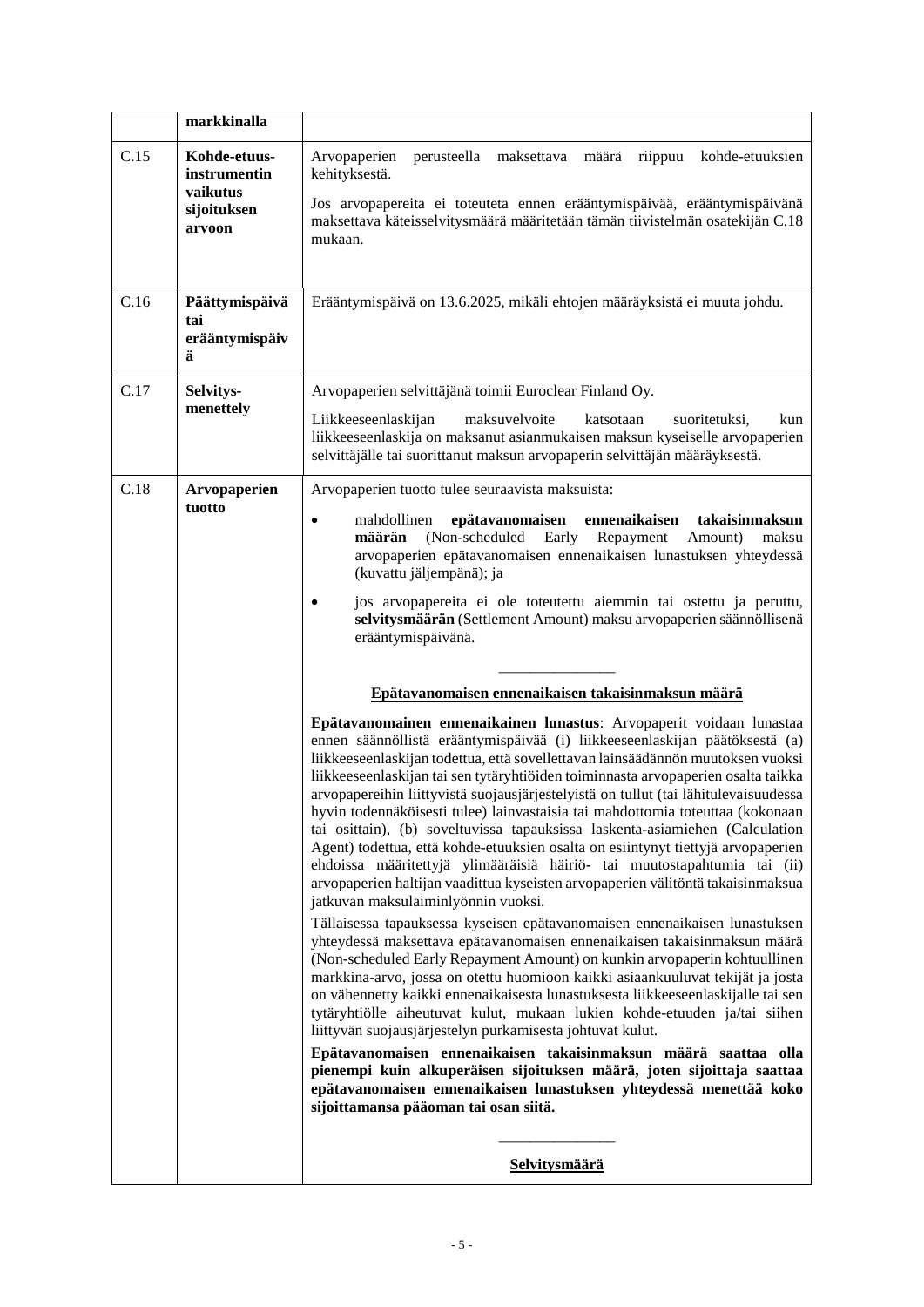| Jos arvopapereita ei ole toteutettu ennenaikaisesti aiemmin tai ostettu ja peruttu,<br>kunkin arvopaperin osalta erääntymispäivänä maksettava selvitysmäärä<br>(Settlement Amount) on:                                                                                                                                                                                                                                                                                                                                                                                                                                                                                                                                                                                                                                                                                                                                                                                                                                                                                                                                                                                                                                                                                                                                                                                                                                                                                                                                                                                                        |
|-----------------------------------------------------------------------------------------------------------------------------------------------------------------------------------------------------------------------------------------------------------------------------------------------------------------------------------------------------------------------------------------------------------------------------------------------------------------------------------------------------------------------------------------------------------------------------------------------------------------------------------------------------------------------------------------------------------------------------------------------------------------------------------------------------------------------------------------------------------------------------------------------------------------------------------------------------------------------------------------------------------------------------------------------------------------------------------------------------------------------------------------------------------------------------------------------------------------------------------------------------------------------------------------------------------------------------------------------------------------------------------------------------------------------------------------------------------------------------------------------------------------------------------------------------------------------------------------------|
| Jos trigger-tapahtumaa (Trigger Event) ei ole esiintynyt, maksettava<br>selvitysmäärä kunkin arvopaperin osalta lasketaan seuraavan kaavan mukaan:                                                                                                                                                                                                                                                                                                                                                                                                                                                                                                                                                                                                                                                                                                                                                                                                                                                                                                                                                                                                                                                                                                                                                                                                                                                                                                                                                                                                                                            |
| $CA \times Trigger Percentage$                                                                                                                                                                                                                                                                                                                                                                                                                                                                                                                                                                                                                                                                                                                                                                                                                                                                                                                                                                                                                                                                                                                                                                                                                                                                                                                                                                                                                                                                                                                                                                |
| Jos rajatapahtumaa (Barrier Event) ei ole esiintynyt, mutta trigger-tapahtuma on<br>esiintynyt, maksettava selvitysmäärä kunkin arvopaperin osalta lasketaan<br>seuraavan kaavan mukaan:                                                                                                                                                                                                                                                                                                                                                                                                                                                                                                                                                                                                                                                                                                                                                                                                                                                                                                                                                                                                                                                                                                                                                                                                                                                                                                                                                                                                      |
| $CA \times [PL + P \times Max(Perf - Strike; 0)]$                                                                                                                                                                                                                                                                                                                                                                                                                                                                                                                                                                                                                                                                                                                                                                                                                                                                                                                                                                                                                                                                                                                                                                                                                                                                                                                                                                                                                                                                                                                                             |
| Jos rajatapahtuma (Barrier Event) ja trigger-tapahtuma on esiintynyt,<br>maksettava selvitysmäärä kunkin arvopaperin osalta lasketaan seuraavan<br>kaavan mukaan:                                                                                                                                                                                                                                                                                                                                                                                                                                                                                                                                                                                                                                                                                                                                                                                                                                                                                                                                                                                                                                                                                                                                                                                                                                                                                                                                                                                                                             |
| $CA \times$ Basket Value                                                                                                                                                                                                                                                                                                                                                                                                                                                                                                                                                                                                                                                                                                                                                                                                                                                                                                                                                                                                                                                                                                                                                                                                                                                                                                                                                                                                                                                                                                                                                                      |
| Termien määritelmät:                                                                                                                                                                                                                                                                                                                                                                                                                                                                                                                                                                                                                                                                                                                                                                                                                                                                                                                                                                                                                                                                                                                                                                                                                                                                                                                                                                                                                                                                                                                                                                          |
| Basket (kori): jokaisesta kohde-etuudesta koostuva kori.<br>$\bullet$<br>Basket Performance (korin kehitys): korissa olevien kohde-etuuksien<br>$\bullet$<br>painotettujen kehityksien summa.<br>Basket Value (korin arvo): korissa olevien kohde-etuuksien<br>$\bullet$<br>painotettujen kehityksien summa.<br>CA (Calculation Amount, laskentamäärä): 1 000 euroa.<br>٠<br>Final Closing Price (lopullinen päätöshinta): kohde-etuuden osalta<br>$\bullet$<br>kyseisen kohde-etuuden viitehinta viimeisenä arvostuspäivänä (Final<br>Reference Date), mikäli ehtojen määräyksistä ei muuta johdu.<br>Final Reference Date (viimeinen arvostuspäivä): 30.5.2025.<br>$\bullet$<br>Initial Closing Price (alustava päätöshinta): kohde-etuuden osalta,<br>$\bullet$<br>kyseisen<br>kohde-etuuden<br>viitehinta<br>29.5.2020,<br>mikäli<br>ehtojen<br>määräyksistä ei muuta johdu.<br>"Max", jota seuraa sarja lukuja sulkeiden sisällä, tarkoittaa suurempaa<br>niistä luvuista, jotka ovat kyseisten sulkeiden sisällä erotettuina<br>puolipisteellä toisistaan. Esimerkiksi "Max(x;y)" tarkoittaa suurempaa<br>osatekijästä x ja osatekijästä y.<br>P: Osallistumisaste (Participation): joka on laskenta-asiamiehen<br>٠<br>29.5.2020 tai sen tienoilla määrittelemä määrä, joka perustuu<br>markkinatilanteeseen ja joka on määritelty liikkeeseenlaskijan<br>liikkeeseenlaskupäivänä tai sen tienoilla julkaisemassa ilmoituksessa.<br>Näiden lopullisten ehtojen päivämääränä osallistumisaste on alustavasti<br>3,50, mutta se voi olla myös pienempi tai suurempi määrä, ei kuitenkaan |
| vähemmän kuin 2,50.<br>Perf: Korin kehitys (Basket Performance).<br>٠<br>PL: Suojaustaso (Protection Level), joka on 1,00.                                                                                                                                                                                                                                                                                                                                                                                                                                                                                                                                                                                                                                                                                                                                                                                                                                                                                                                                                                                                                                                                                                                                                                                                                                                                                                                                                                                                                                                                    |
| $\bullet$<br>Reference Price (viitehinta): osakkeen (Share) kyseisen päivän<br>$\bullet$<br>päätöshinta.                                                                                                                                                                                                                                                                                                                                                                                                                                                                                                                                                                                                                                                                                                                                                                                                                                                                                                                                                                                                                                                                                                                                                                                                                                                                                                                                                                                                                                                                                      |
| Reference<br>(viitehinta<br><b>Price</b><br>(Final)<br>$\qquad$ (lopullinen)):<br>lopullinen<br>$\bullet$<br>päätöshinta.                                                                                                                                                                                                                                                                                                                                                                                                                                                                                                                                                                                                                                                                                                                                                                                                                                                                                                                                                                                                                                                                                                                                                                                                                                                                                                                                                                                                                                                                     |
| Reference Price (Initial) (viitehinta (alustava)): alustava päätöshinta.<br>$\bullet$                                                                                                                                                                                                                                                                                                                                                                                                                                                                                                                                                                                                                                                                                                                                                                                                                                                                                                                                                                                                                                                                                                                                                                                                                                                                                                                                                                                                                                                                                                         |
| Reference Value (Final Value) (viitearvo (lopullinen arvo)):<br>$\bullet$                                                                                                                                                                                                                                                                                                                                                                                                                                                                                                                                                                                                                                                                                                                                                                                                                                                                                                                                                                                                                                                                                                                                                                                                                                                                                                                                                                                                                                                                                                                     |
| asiaankuuluvan kohde-etuuden lopullinen päätöshinta.<br>Reference Value (Initial Value) (viitearvo (alustava arvo)): 100<br>$\bullet$                                                                                                                                                                                                                                                                                                                                                                                                                                                                                                                                                                                                                                                                                                                                                                                                                                                                                                                                                                                                                                                                                                                                                                                                                                                                                                                                                                                                                                                         |
| prosenttia (100 %) kohde-etuuden alustavasta päätöshinnasta.                                                                                                                                                                                                                                                                                                                                                                                                                                                                                                                                                                                                                                                                                                                                                                                                                                                                                                                                                                                                                                                                                                                                                                                                                                                                                                                                                                                                                                                                                                                                  |
| Strike (toteutushinta): 1,00.                                                                                                                                                                                                                                                                                                                                                                                                                                                                                                                                                                                                                                                                                                                                                                                                                                                                                                                                                                                                                                                                                                                                                                                                                                                                                                                                                                                                                                                                                                                                                                 |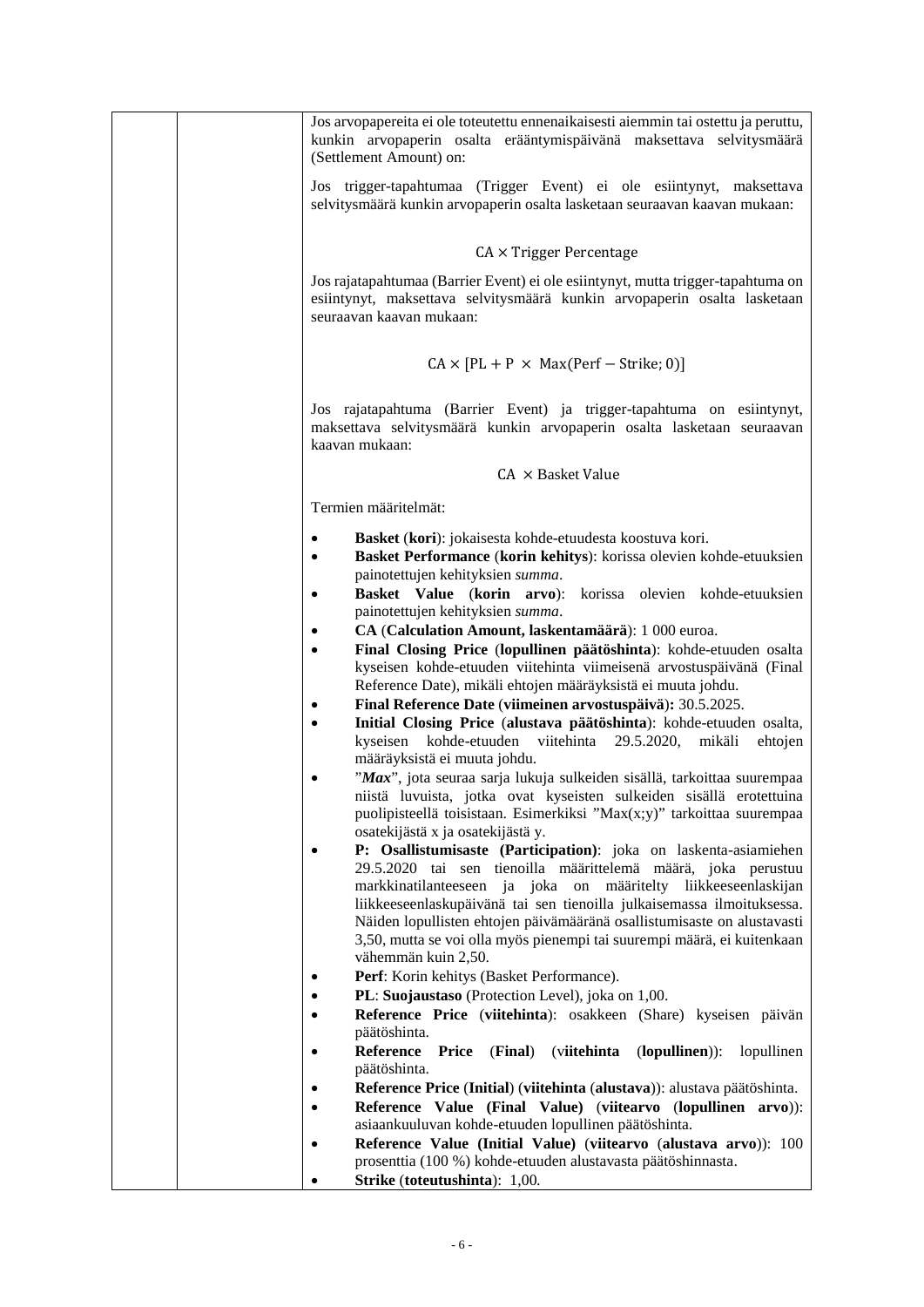| Trigger Percentage: laskenta-asiamiehen 29.5.2020 tai sen tienoilla<br>$\bullet$<br>määrittämä prosentti, joka perustuu markkinaolosuhteisiin ja jonka<br>liikkeeseenlaskija ilmoittaa liikkeeseenlaskupäivänä (5.6.2020) tai sen<br>tienoilla, ja joka näiden lopullisten ehtojen päivämääränä on alustavasti<br>asetettu 275 prosenttiin (275 %), mutta joka voi olla matalampi tai<br>korkeampi, olematta kuitenkaan pienempi kuin 225 prosenttia (225 %).<br>Weighted Performance (painotettu kehitys): kunkin korissa olevan<br>kohde-etuuden osalta määrä, joka lasketaan seuraavan kaavan mukaan: |
|----------------------------------------------------------------------------------------------------------------------------------------------------------------------------------------------------------------------------------------------------------------------------------------------------------------------------------------------------------------------------------------------------------------------------------------------------------------------------------------------------------------------------------------------------------------------------------------------------------|
| $Weighting \times \frac{Reference \, Price \, (Final)}{Reference \, Price \, (Initial)}$                                                                                                                                                                                                                                                                                                                                                                                                                                                                                                                 |
| Weighted Performance (Basket Value) (painotettu kehitys (korin<br>arvo)): kunkin korissa olevan kohde-etuuden osalta määrä, joka<br>lasketaan seuraavan kaavan mukaan:                                                                                                                                                                                                                                                                                                                                                                                                                                   |
| $Weighting \times \frac{Reference Value (Final Value)}{Reference Value (Initial Value)}$                                                                                                                                                                                                                                                                                                                                                                                                                                                                                                                 |
| Weighting (painotus): kunkin kohde-etuuden osalta asiaankuuluvan<br>kohde-etuuden painotus alla olevassa taulukossa.                                                                                                                                                                                                                                                                                                                                                                                                                                                                                     |
| Trigger-tapahtuma (Trigger Event)                                                                                                                                                                                                                                                                                                                                                                                                                                                                                                                                                                        |
| "Trigger-tapahtuma" (Trigger Event) esiintyy, jos trigger-viitearvo (Trigger<br>Reference Value) on pienempi tai yhtä suuri kuin trigger-taso (Trigger Level).                                                                                                                                                                                                                                                                                                                                                                                                                                           |
| Termien määritelmät:                                                                                                                                                                                                                                                                                                                                                                                                                                                                                                                                                                                     |
| Asset Initial Price (kohde-etuusvaran alustava hinta): kohde-<br>etuuden (Underlying Asset) osalta kyseisen kohde-etuuden alustava<br>päätöshinta.                                                                                                                                                                                                                                                                                                                                                                                                                                                       |
| Trigger Asset Performance (trigger-kohde-etuusvaran kehitys):<br>kohde-etuuden osalta määrä, joka lasketaan seuraavan kaavan mukaan:<br><b>Trigger Asset Price</b><br><b>Asset Initial Price</b>                                                                                                                                                                                                                                                                                                                                                                                                         |
| Trigger Asset Price (trigger-kohde-etuusvaran hinta): kohde-etuuden<br>٠<br>osalta lopullinen päätöshinta.                                                                                                                                                                                                                                                                                                                                                                                                                                                                                               |
| Trigger Level (trigger-taso): 1,50.<br>٠                                                                                                                                                                                                                                                                                                                                                                                                                                                                                                                                                                 |
| Trigger Reference Value (trigger-viitearvo): korin kunkin kohde-<br>etuuden painotetun kehityksen summa, joka saadaan kullekin kohde-<br>etuudelle laskemalla seuraavien tulo: (a) kohde-etuuden painotus<br>kerrottuna (b) kyseisen kohde-etuuden kyseisen trigger-kohde-<br>etuusvaran kehityksellä.                                                                                                                                                                                                                                                                                                   |
| Rajatapahtuma (Barrier Event)                                                                                                                                                                                                                                                                                                                                                                                                                                                                                                                                                                            |
| "Rajatapahtuma" (Barrier Event) esiintyy, jos rajaviitearvo (Barrier Reference<br>Value) on pienempi kuin rajataso (Barrier Level).                                                                                                                                                                                                                                                                                                                                                                                                                                                                      |
| Termien määritelmät:                                                                                                                                                                                                                                                                                                                                                                                                                                                                                                                                                                                     |
| Barrier Asset Performance (barrier-kohde-etuusvaran kehitys):<br>$\bullet$<br>kohde-etuuden osalta määrä, joka lasketaan seuraavan kaavan mukaan:                                                                                                                                                                                                                                                                                                                                                                                                                                                        |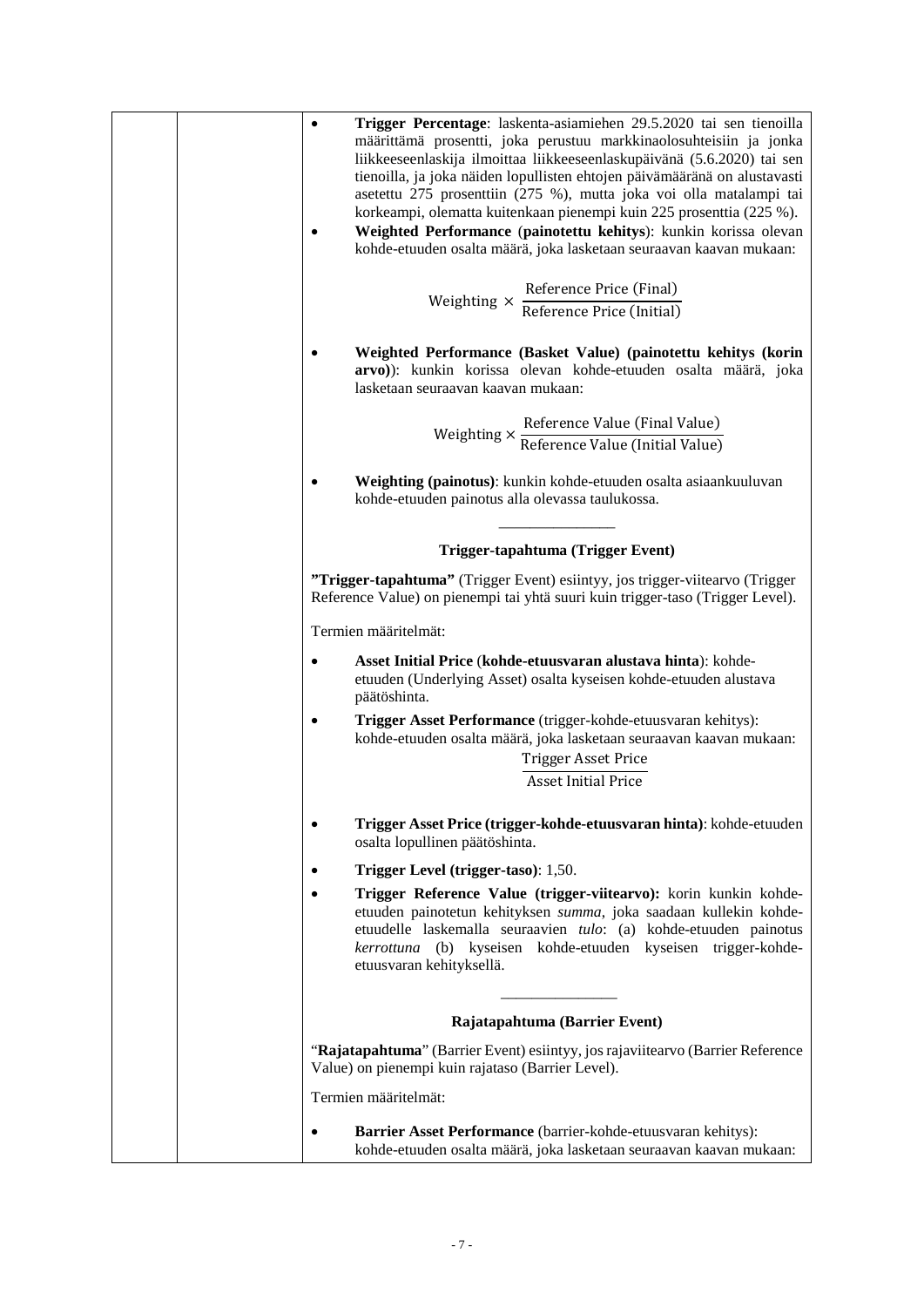|      |                                                             | <b>Barrier Asset Price</b>                                                                                                                                                                                                                                                                                                                                                                                                                                                                                                                                                                                                                                                                                                                                                                                                                                                                                                                                                                                                                                                                                                                                                                                                                                                                                                                                                                                                                                                                                |                                                                    |                  |                                                                                                                                                                                                                                                                                              |
|------|-------------------------------------------------------------|-----------------------------------------------------------------------------------------------------------------------------------------------------------------------------------------------------------------------------------------------------------------------------------------------------------------------------------------------------------------------------------------------------------------------------------------------------------------------------------------------------------------------------------------------------------------------------------------------------------------------------------------------------------------------------------------------------------------------------------------------------------------------------------------------------------------------------------------------------------------------------------------------------------------------------------------------------------------------------------------------------------------------------------------------------------------------------------------------------------------------------------------------------------------------------------------------------------------------------------------------------------------------------------------------------------------------------------------------------------------------------------------------------------------------------------------------------------------------------------------------------------|--------------------------------------------------------------------|------------------|----------------------------------------------------------------------------------------------------------------------------------------------------------------------------------------------------------------------------------------------------------------------------------------------|
|      |                                                             | <b>Asset Initial Price</b>                                                                                                                                                                                                                                                                                                                                                                                                                                                                                                                                                                                                                                                                                                                                                                                                                                                                                                                                                                                                                                                                                                                                                                                                                                                                                                                                                                                                                                                                                |                                                                    |                  |                                                                                                                                                                                                                                                                                              |
|      |                                                             | $\bullet$                                                                                                                                                                                                                                                                                                                                                                                                                                                                                                                                                                                                                                                                                                                                                                                                                                                                                                                                                                                                                                                                                                                                                                                                                                                                                                                                                                                                                                                                                                 | etuuden osalta lopullinen päätöshinta.                             |                  | Barrier Asset Price (barrier-kohde-etuusvaran hinta): kohde-                                                                                                                                                                                                                                 |
|      |                                                             |                                                                                                                                                                                                                                                                                                                                                                                                                                                                                                                                                                                                                                                                                                                                                                                                                                                                                                                                                                                                                                                                                                                                                                                                                                                                                                                                                                                                                                                                                                           | Barrier Level (rajataso): 0,70.                                    |                  |                                                                                                                                                                                                                                                                                              |
|      |                                                             |                                                                                                                                                                                                                                                                                                                                                                                                                                                                                                                                                                                                                                                                                                                                                                                                                                                                                                                                                                                                                                                                                                                                                                                                                                                                                                                                                                                                                                                                                                           |                                                                    |                  | Barrier Reference Value (rajaviitearvo): korin kunkin kohde-etuuden<br>painotetun kehityksen summa, joka saadaan kullekin kohde-etuudelle<br>laskemalla seuraavien tulo: (a) kohde-etuuden painotus kerrottuna (b)<br>kyseisen kohde-etuuden kyseisen barrier-kohde-etuusvaran kehityksellä. |
| C.19 | Kohde-etuuden<br>toteutushinta/<br>lopullinen<br>viitehinta | ehtojen määräyksistä ei muuta johdu.                                                                                                                                                                                                                                                                                                                                                                                                                                                                                                                                                                                                                                                                                                                                                                                                                                                                                                                                                                                                                                                                                                                                                                                                                                                                                                                                                                                                                                                                      |                                                                    |                  | Kunkin osakkeen päätöshinta määritetään viimeisenä arvostuspäivänä, mikäli                                                                                                                                                                                                                   |
| C.20 | Kohde-etuudet                                               | Kohde-etuudet on määritetty seuraavan taulukon "Kohde-etuus"-sarakkeessa<br>(kukin "kohde-etuus", Underlying Asset).                                                                                                                                                                                                                                                                                                                                                                                                                                                                                                                                                                                                                                                                                                                                                                                                                                                                                                                                                                                                                                                                                                                                                                                                                                                                                                                                                                                      |                                                                    |                  |                                                                                                                                                                                                                                                                                              |
|      |                                                             | Kohde-etuus                                                                                                                                                                                                                                                                                                                                                                                                                                                                                                                                                                                                                                                                                                                                                                                                                                                                                                                                                                                                                                                                                                                                                                                                                                                                                                                                                                                                                                                                                               | <b>Bloomberg / Reuters</b><br>/ ISIN-koodi                         | Pörssi           | <b>Painotus</b>                                                                                                                                                                                                                                                                              |
|      |                                                             | Telia Company AB:n<br>kantaosakkeet                                                                                                                                                                                                                                                                                                                                                                                                                                                                                                                                                                                                                                                                                                                                                                                                                                                                                                                                                                                                                                                                                                                                                                                                                                                                                                                                                                                                                                                                       | TELIA SS <equity>/<br/>TELIA.ST/<br/>SE0000667925</equity>         | Nasdaq Stockholm | 1/5                                                                                                                                                                                                                                                                                          |
|      |                                                             | Stora Enso Oyj-R<br>SHS:n kantaosakkeet                                                                                                                                                                                                                                                                                                                                                                                                                                                                                                                                                                                                                                                                                                                                                                                                                                                                                                                                                                                                                                                                                                                                                                                                                                                                                                                                                                                                                                                                   | STERV FH <equity><br/>/ STERV.HE /<br/>FI0009005961</equity>       | Nasdaq Helsinki  | 1/5                                                                                                                                                                                                                                                                                          |
|      |                                                             | Fortum OYJ:n<br>kantaosakkeet                                                                                                                                                                                                                                                                                                                                                                                                                                                                                                                                                                                                                                                                                                                                                                                                                                                                                                                                                                                                                                                                                                                                                                                                                                                                                                                                                                                                                                                                             | <b>FORTUM FH</b><br>$<$ Equity $>$ /<br>FORTUM.HE/<br>FI0009007132 | Nasdaq Helsinki  | 1/5                                                                                                                                                                                                                                                                                          |
|      |                                                             | Sampo Oyj:n<br>kantaosakkeet                                                                                                                                                                                                                                                                                                                                                                                                                                                                                                                                                                                                                                                                                                                                                                                                                                                                                                                                                                                                                                                                                                                                                                                                                                                                                                                                                                                                                                                                              | SAMPO FH <equity><br/>/ SAMPO.HE /<br/>FI0009003305</equity>       | Nasdaq Helsinki  | 1/5                                                                                                                                                                                                                                                                                          |
|      |                                                             | Metso OYJ:n<br>kantaosakkeet                                                                                                                                                                                                                                                                                                                                                                                                                                                                                                                                                                                                                                                                                                                                                                                                                                                                                                                                                                                                                                                                                                                                                                                                                                                                                                                                                                                                                                                                              | METSO FH <equity><br/>/ METSO.HE /<br/>FI0009007835</equity>       | Nasdaq Helsinki  | 1/5                                                                                                                                                                                                                                                                                          |
|      |                                                             | lueteltu kantaosakkeet                                                                                                                                                                                                                                                                                                                                                                                                                                                                                                                                                                                                                                                                                                                                                                                                                                                                                                                                                                                                                                                                                                                                                                                                                                                                                                                                                                                                                                                                                    |                                                                    |                  | Osake (Share): yllä olevassa taulukossa "Kohde-etuus"-sarakkeessa                                                                                                                                                                                                                            |
|      | <b>OSA D - RISKIT</b>                                       |                                                                                                                                                                                                                                                                                                                                                                                                                                                                                                                                                                                                                                                                                                                                                                                                                                                                                                                                                                                                                                                                                                                                                                                                                                                                                                                                                                                                                                                                                                           |                                                                    |                  |                                                                                                                                                                                                                                                                                              |
| D.2  | Liikkeeseen-<br>laskijaanliittyvä<br>t keskeiset riskit     | suoritettaviin<br>Kaikkiin<br>arvopaperien perusteella<br>maksuihin<br>kohdistuu<br>luottoriski.<br>liikkeeseenlaskijan<br>Arvopaperit<br>ovat<br>liikkeeseenlaskijan<br>vakuudettomia maksuvelvoitteita. Arvopaperit eivät ole pankkitalletuksia, joten<br>niitä ei koske Ison-Britannian rahoituspalvelujen korvausjärjestely (UK<br>Compensation<br>Scheme).<br>Financial<br>Services<br>Jerseyn<br>tallettajien<br>korvausjärjestely (Jersey Depositors Compensation Scheme), Yhdysvaltain<br>liittovaltion talletussuojarahasto (U.S. Federal Deposit Insurance Corporation),<br>Yhdysvaltain talletusvakuusrahasto (U.S. Deposit Insurance Fund) tai niillä ei<br>ole muuta valtion taikka valtiollisen tai yksityisen laitoksen järjestämä<br>vakuutusta tai takuuta eivätkä ne kuulu minkään oikeudenkäyttöalueen<br>talletussuojan piiriin. Sijoittajan omistamien arvopaperien arvoon ja tuottoon<br>liikkeeseenlaskijan<br>luottoriski,<br>kohdistuu<br>ja<br>siihen<br>vaikuttavat<br>liikkeeseenlaskijan luottokelpoisuudesta vallitsevan käsityksen muutokset.<br>Aiemmin<br>esitetyt<br>viittaukset<br>osatekijässä<br><b>B.12</b><br>liikkeeseenlaskijan<br>"tulevaisuudennäkymiin" ja "taloudelliseen tai liiketoiminnalliseen asemaan"<br>liittyvät nimenomaan sen kykyyn suorittaa arvopapereista (GSI:n tapauksessa)<br>johtuvat maksuvelvoitteensa täysimääräisesti ja oikea-aikaisesti. Olennaiset<br>tiedot liikkeeseenlaskijan taloudellisesta asemasta ja tulevaisuudennäkymistä |                                                                    |                  |                                                                                                                                                                                                                                                                                              |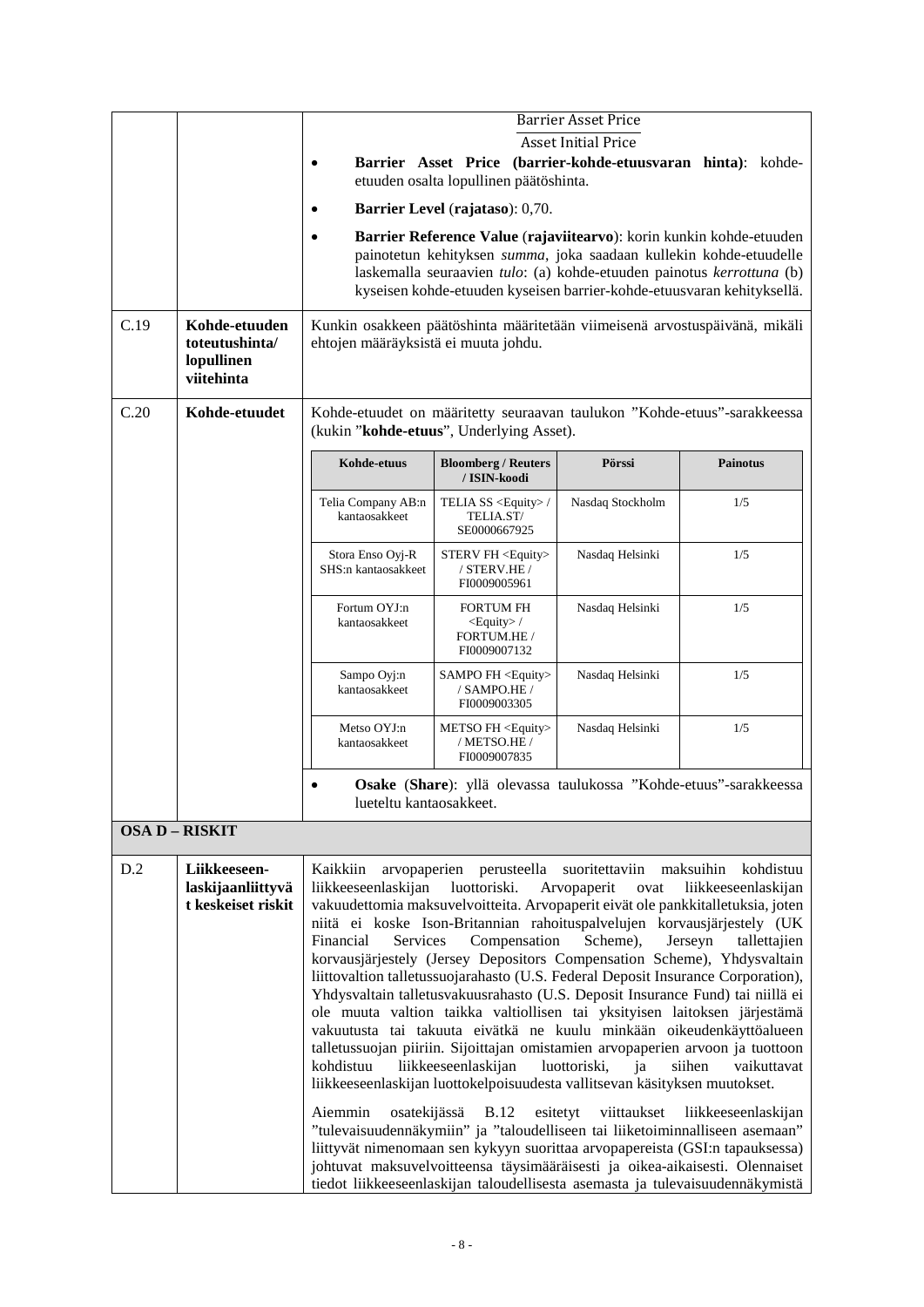| sisältyvät liikkeeseenlaskijanvuosikertomukseen ja osavuosikatsaukseen.<br>Sijoittajan on kuitenkin syytä huomata, että kullakin jäljempänä kuvatuista<br>keskeisistä<br>riskeistä<br>saattaa<br>olla<br>olennainen<br>haitallinen<br>vaikutus<br>liikkeeseenlaskijan<br>liiketoimintaan,<br>toimintoihin,<br>taloudelliseen<br>ja<br>liiketoiminnalliseen asemaan ja tulevaisuudennäkymiin, joilla puolestaan voi<br>olla olennainen haitallinen vaikutus sijoittajien arvopapereista saamaan<br>tuottoon. |  |
|-------------------------------------------------------------------------------------------------------------------------------------------------------------------------------------------------------------------------------------------------------------------------------------------------------------------------------------------------------------------------------------------------------------------------------------------------------------------------------------------------------------|--|
| Liikkeeseenlaskijaan kohdistuu useita konsernin keskeisiä riskejä.                                                                                                                                                                                                                                                                                                                                                                                                                                          |  |
| Maailman rahoitusmarkkinatilanne ja yleinen taloustilanne ovat<br>vaikuttaneet ja saattavat jatkossakin vaikuttaa haitallisesti konsernin<br>liiketoimintaan.                                                                                                                                                                                                                                                                                                                                               |  |
| Konsernin<br>ja<br>asiakkaiden<br>sovelletaan<br>liiketoimintaan<br>sen<br>maailmanlaajuisesti kattavaa ja perusteellista sääntelyä.                                                                                                                                                                                                                                                                                                                                                                        |  |
| Varojen arvon laskeminen on vaikuttanut ja saattaa jatkossakin vaikuttaa<br>haitallisesti konsernin liiketoimintaan. Tämä pätee erityisesti<br>liiketoimintaan, jossa konsernilla on enemmän pitkiä kuin lyhyitä<br>positioita, sen saamat maksut perustuvat hallinnassa olevien varojen<br>arvoon tai se joko vastaanottaa tai myöntää vakuuksia.                                                                                                                                                          |  |
| Lainamarkkinoiden häiriöt, mukaan lukien lainanannon supistuminen ja<br>lainakulujen lisääntyminen ovat vaikuttaneet ja saattavat jatkossakin<br>vaikuttaa haitallisesti konsernin liiketoimintaan.                                                                                                                                                                                                                                                                                                         |  |
| Muutokset markkinoiden volatiliteetissa ovat vaikuttaneet ja saattavat<br>jatkossakin vaikuttaa konsernin markkinatakaustoimintoihin.                                                                                                                                                                                                                                                                                                                                                                       |  |
| hidastumisesta<br>Talouden<br>yleisestä<br>ja<br>muista<br>epäsuotuisista<br>$\bullet$<br>taloudellisista, geopoliittisista tai markkinaolosuhteista johtuva<br>markkinoiden epävarmuus tai sijoittajien ja yritysjohdon luottamuksen<br>puute ovat vaikuttaneet ja saattavat tulevaisuudessa vaikuttaa<br>haitallisesti konsernin investointipankki-, kaupankäyntipalvelun sekä<br>omaisuuden- ja varainhoidon liiketoimintoihin                                                                           |  |
| Konsernin sijoitustuotteiden heikko kehitys tai asiakkaiden mieltymys<br>muihin kuin konsernin tarjoamiin tuotteisiin tai tuotteisiin, jotka<br>kerryttävät alhaisempia palkkioita saattavat vaikuttaa haitallisesti<br>konsernin omaisuuden- ja varainhoidon liiketoimintoihin.                                                                                                                                                                                                                            |  |
| Konsernille saattaa aiheutua tappioita tehottomista<br>riskienhallintaprosesseista ja -strategioista.                                                                                                                                                                                                                                                                                                                                                                                                       |  |
| Konsernin kykenemättömyys saada rahoitusta vieraan<br>pääoman<br>markkinoilta tai myydä varoja taikka<br>luottoluokituksen<br>sen<br>tai<br>luottoriskimarginaalin<br>heikkeneminen<br>kasvaminen<br>saattavat<br>vaikuttaa haitallisesti konsernin likviditeettiin, kannattavuuteen ja<br>liiketoimintoihin.                                                                                                                                                                                               |  |
| Konserniin kohdistuu entistä suurempia riskejä, kun se liiketoimintojen<br>laajentamisen vuoksi tekee transaktioita entistä laajemman asiakas- ja<br>vastapuolikunnan kanssa sekä joutuu alttiiksi uusiin omaisuuslajeihin ja<br>uusiin markkinoihin liittyville riskeille.                                                                                                                                                                                                                                 |  |
| Konsernin tai kolmansien osapuolten operatiivisten järjestelmien tai<br>infrastruktuurin toimintahäiriöt sekä inhimilliset virheet, virkavirheet tai<br>rikkomukset<br>vaikuttaa<br>haitallisesti<br>saattavat<br>konsernin<br>muut<br>likviditeettiin, häiritä konsernin liiketoimintaa, johtaa luottamuksellisten<br>tietojen paljastamiseen, vahingoittaa konsernin mainetta ja aiheuttaa<br>tappioita.                                                                                                  |  |
| Epäonnistuminen konsernin tietokonejärjestelmien, tietoverkkojen ja<br>sekä<br>konsernin<br>asiakkaiden<br>tietojen<br>tietojen<br>suojaamisessa                                                                                                                                                                                                                                                                                                                                                            |  |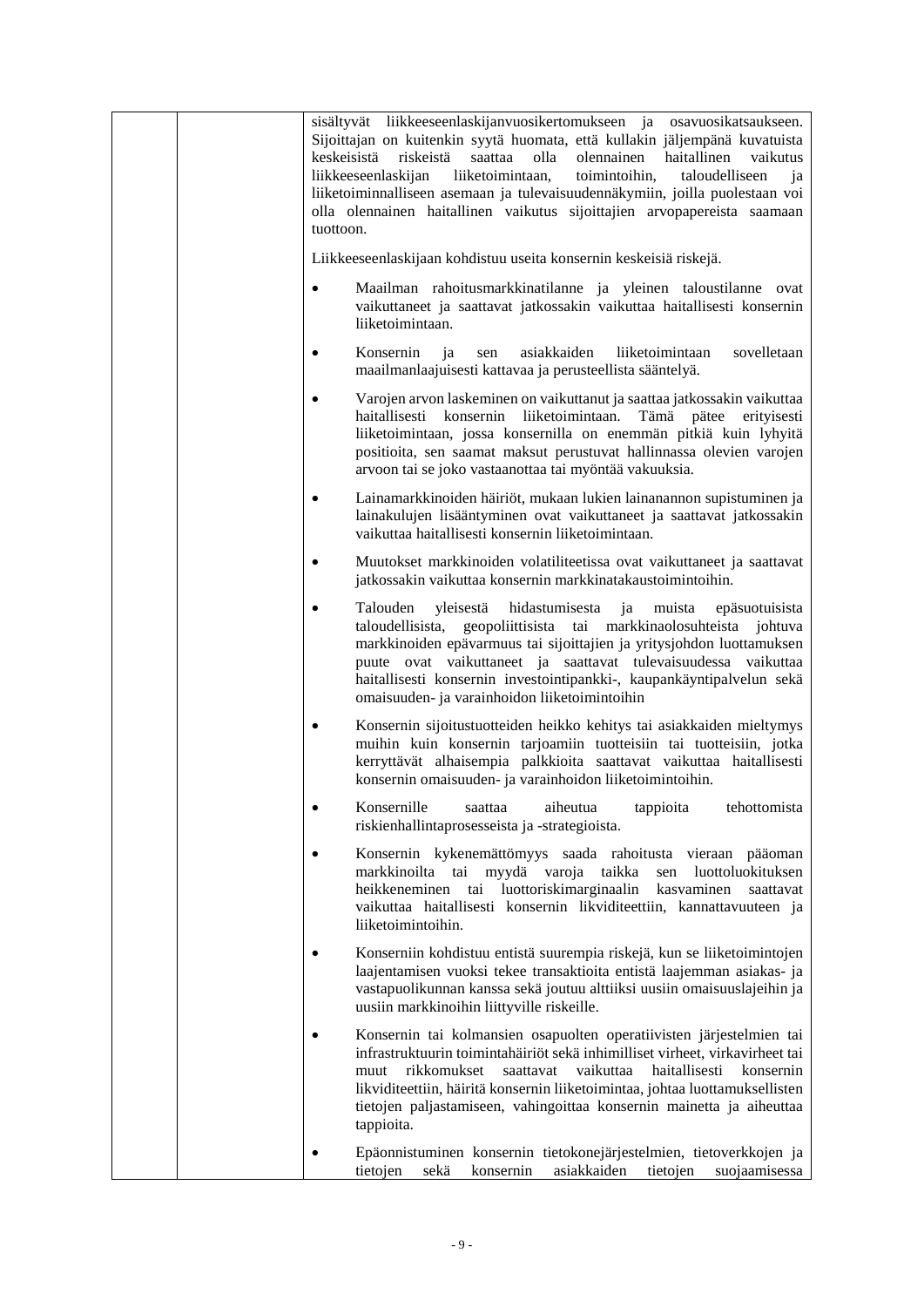|  |           | kyberhyökkäyksiltä ja vastaavilta uhilta saattavat vaikuttaa haitallisesti<br>kykyyn<br>harjoittaa<br>konsernin<br>konsernin<br>liiketoimintaa,<br>johtaa<br>luottamuksellisten<br>tietojen<br>paljastumiseen,<br>varkauteen<br>tai<br>tuhoutumiseen, vahingoittaa konsernin mainetta ja aiheuttaa tappioita.                                  |
|--|-----------|------------------------------------------------------------------------------------------------------------------------------------------------------------------------------------------------------------------------------------------------------------------------------------------------------------------------------------------------|
|  |           | Brexit saattaa vaikuttaa haitallisesti konsernin liiketoimintoihin,<br>kannattavuuteen ja likviditeettiin.                                                                                                                                                                                                                                     |
|  |           | Sellaisten kolmansien osapuolten luottokelpoisuuden heikkeneminen tai<br>maksulaiminlyönnit, joille konserni on lainannut rahaa, arvopapereita tai<br>muita varoja tai joiden arvopapereita tai maksuvelvoitteita konserni<br>hallinnoi, saattavat vaikuttaa haitallisesti konsernin liiketoimintoihin,<br>kannattavuuteen ja likviditeettiin. |
|  |           | Riskien keskittyminen lisää merkittävien tappioiden mahdollisuutta<br>konsernin markkinatakaus-, transaktioiden järjestely-, sijoitus- ja<br>rahoitustoiminnoissa.                                                                                                                                                                             |
|  | ٠         | Rahoituspalvelualalla on voimakasta kilpailua ja runsaasti keskinäisiä<br>sidonnaisuuksia.                                                                                                                                                                                                                                                     |
|  |           | Kykenemättömyys tunnistaa ja ratkaista mahdollisia eturistiriitoja<br>saattaa vaikuttaa haitallisesti konsernin liiketoimintoihin.                                                                                                                                                                                                             |
|  | $\bullet$ | Konsernin tulokseen on vaikuttanut ja saattaa tulevaisuudessa vaikuttaa<br>haitallisesti sen asiakaskunnan rakenne.                                                                                                                                                                                                                            |
|  | $\bullet$ | Johdannaistransaktiot ja viivästyneet selvitykset saattavat altistaa<br>konsernin odottamattomille riskeille ja mahdollisille tappioille.                                                                                                                                                                                                      |
|  | $\bullet$ | Interbank Offered Rates -korkojen (IBOR) ja etenkin LIBOR:n<br>muutokset tai näistä luopuminen saattavat vaikuttaa haitallisesti<br>konsernin joihinkin liiketoimintoihin, rahoitukseen ja rahoitustuotteisiin.                                                                                                                                |
|  | $\bullet$ | Muutokset muihin viitekorkoihin, valuuttoihin, indekseihin, koreihin tai<br>ETF:in joihin konsernin tarjoamat tuotteet ovat sidoksissa tai joihin<br>konsernin keräämät varat ovat sidoksissa saattavat vaikuttaa haitallisesti<br>konsernin joihinkin liiketoimintoihin ja rahoitukseen.                                                      |
|  |           | Konsernin liiketoiminnalle saattaa vaikuttaa haitallisesti se, että se ei<br>mahdollisesti kykene rekrytoimaan ja pitämään palveluksessaan pätevää<br>henkilökuntaa.                                                                                                                                                                           |
|  | ٠         | Valtion tai valvontaviranomaisten sääntelyyn liittyvien tarkastusten<br>lisääntyminen tai negatiivinen julkisuus voi vaikuttaa haitallisesti<br>konserniin.                                                                                                                                                                                    |
|  |           | Konserniin kohdistuva merkittävä siviili- tai rikosoikeudellinen vastuu<br>tai sääntelytoimi saattaa aiheuttaa olennaisia taloudellisia vaikutuksia tai<br>huomattavasti vahingoittaa konsernin mainetta, mikä puolestaan saattaa<br>vakavasti haitata konsernin liiketoimintanäkymiä.                                                         |
|  |           | Elektronisen kaupankäynnin kasvu ja uuden kaupankäyntitekniikan<br>käyttöönotto saattaa vaikuttaa haitallisesti konsernin liiketoimintaan ja<br>lisätä kilpailua.                                                                                                                                                                              |
|  |           | Maailmanlaajuisen toiminnan vuoksi konserniin kohdistuu poliittisia,<br>taloudellisia, laillisia, operationaalisia ja muita riskejä, jotka liittyvät<br>liiketoimintojen harjoittamiseen useissa eri maissa.                                                                                                                                   |
|  |           | Konsernin hyödykkeisiin liittyvistä toiminnoista – erityisesti fyysisiin<br>hyödykkeisiin liittyvistä toimista – johtuen konserniin kohdistuu laajaa<br>sääntelyä ja toiminnot sisältävät tiettyjä mahdollisia riskejä mukaan<br>lukien ympäristö-, maine- ja muita riskejä, joista saattaa aiheutua<br>merkittäviä velvoitteita ja kuluja.    |
|  |           | Konsernille saattaa aiheutua tappioita ennakoimattomien tapahtumien tai                                                                                                                                                                                                                                                                        |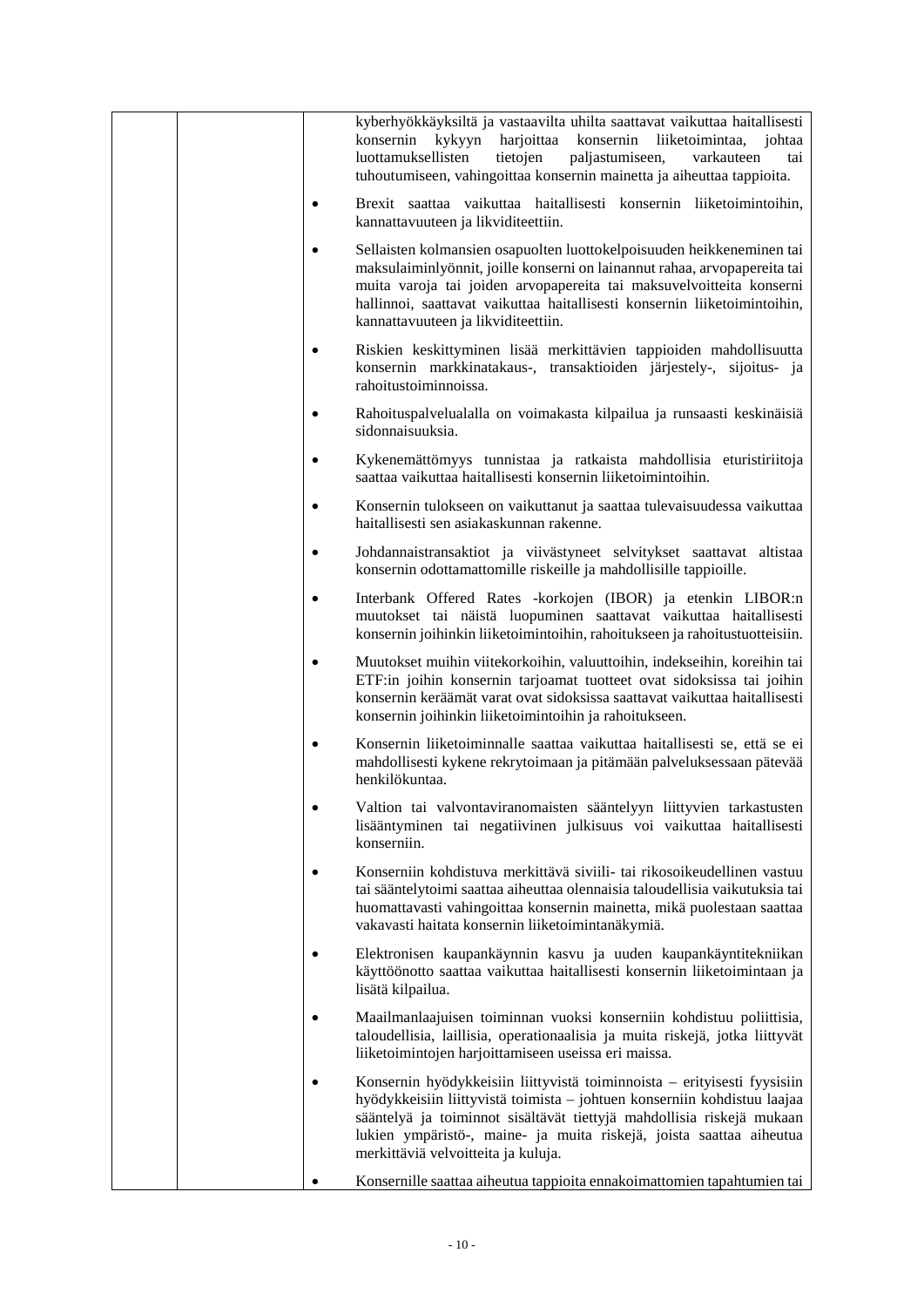|     |                                                     | ٠         | katastrofien vuoksi. Tällaisia ovat esimerkiksi pandemia, terrori-iskut,<br>äärimmäiset sääolosuhteet tai muut luonnonmullistukset.<br>Ilmastonmuutokseen liittyvät näkökohdat voivat häiritä liiketoimintaa,<br>vaikuttaa asiakkaiden aktiivisuuteen ja luottokelpoisuuteen sekä<br>vahingoittaa konsernin mainetta.                                                         |
|-----|-----------------------------------------------------|-----------|-------------------------------------------------------------------------------------------------------------------------------------------------------------------------------------------------------------------------------------------------------------------------------------------------------------------------------------------------------------------------------|
| D.6 | Arvopapereihin<br>liittyvät                         | $\bullet$ | Sijoittajan pääomaan kohdistuu riski. Kohde-etuuden kehityksestä<br>riippuen sijoittaja saattaa menettää koko sijoituksensa tai osan siitä.                                                                                                                                                                                                                                   |
|     | keskeiset riskit                                    | $\bullet$ | Lisäksi sijoittaja saattaa menettää arvopapereihin tekemänsä sijoituksen<br>kokonaan tai osittain seuraavissa tapauksissa:                                                                                                                                                                                                                                                    |
|     |                                                     |           | $\circ$<br>Me<br>(liikkeeseenlaskija)<br>epäonnistumme<br>tai<br>menemme<br>konkurssiin<br>tai<br>kykene<br>emme<br>muutoin<br>täyttämään<br>maksuvelvoitteitamme.                                                                                                                                                                                                            |
|     |                                                     |           | $\circ$<br>Sijoittaja lunastaa arvopaperit ennenaikaisesti, ja niistä<br>jälkimarkkinoilla saatava hinta on pienempi kuin alkuperäinen<br>ostohinta.                                                                                                                                                                                                                          |
|     |                                                     |           | $\circ$<br>ennenaikaisesti<br>Sijoittajan<br>lunastetaan<br>arvopaperit<br>odottamattoman tapahtuman vuoksi, ja sijoittajalle maksettava<br>määrä on pienempi kuin alkuperäinen ostohinta.                                                                                                                                                                                    |
|     |                                                     |           | Arvopaperien arvo, joka on arvioitu (liikkeeseenlaskijan käyttämien<br>hinnoittelumallien perusteella) arvopaperien ehtojen määrittämisen<br>yhteydessä kaupantekopäivänä, on pienempi kuin arvopaperien<br>alkuperäinen liikkeeseenlaskuhinta.                                                                                                                               |
|     |                                                     |           | Arvopapereille ei välttämättä muodostu aktiivisia markkinoita, eikä<br>sijoittaja välttämättä pysty myymään niitä.                                                                                                                                                                                                                                                            |
|     | sovelletaan liikkeeseenlaskettuihin arvopapereihin. |           | Sijoittaja joutuu perustamaan sijoituspäätöksensä viitteellisiin määriin<br>tai vaihteluväleihin eikä todellisiin määriin, tasoihin, prosenttiosuuksiin,<br>hintoihin, kursseihin tai arvoihin (tapauskohtaisesti), jotka määritetään<br>vasta tarjousajan päätteeksi, kun sijoituspäätös on tehty, mutta joita                                                               |
|     |                                                     |           | Liikkeeseenlaskija ei anna mitään takeita siitä, että arvopaperien<br>listaushakemus hyväksytään ja arvopaperien kaupankäynnin kohteeksi<br>ottaminen toteutuu (tai että se toteutuu liikkeeseenlaskupäivään<br>mennessä) tai että arvopapereille muodostuu aktiiviset markkinat.<br>Liikkeeseenlaskija voi keskeyttää arvopaperien listaamisen pörssissä<br>milloin tahansa. |
|     |                                                     |           | Maksupäivää<br>liikkeeseenlaskijan<br>lykätään,<br>jos<br>arvopaperien<br>maksuvelvoitteisiin kohdistuu merkittäviä valuuttahäiriöitä. Häiriön<br>jatkuessa soveltuvana cut-off päivämääränä, liikkeeseenlaskija maksaa<br>vastaavan määrän Yhdysvaltain dollareina.                                                                                                          |
|     |                                                     |           | Kohde-etuuteen tai -etuuksiin sidonnaisiin arvopapereihin liittyvät riskit:                                                                                                                                                                                                                                                                                                   |
|     |                                                     | ٠         | Arvopaperien arvo sekä tuotto riippuvat kyseisen kohde-etuuden tai<br>kohde-etuuksien kehityksestä, joka voi muuttua ennakoimattomasti ajan<br>mittaan.                                                                                                                                                                                                                       |
|     |                                                     |           | Kohde-etuuden aiempi tuotto ei ole tae tulevasta tuotosta.                                                                                                                                                                                                                                                                                                                    |
|     |                                                     | ٠         | Sijoittajalla ei ole omistusoikeutta kohde-etuuteen tai -etuuksiin, eikä<br>liikkeeseenlaskijan arvopapereista johtuvia velvoitteita ole suojattu<br>millään varoilla.                                                                                                                                                                                                        |
|     |                                                     |           | Häiriötapahtuman jälkeen kohde-etuuden tai -etuuksien arvostus saattaa<br>viivästyä ja/tai laskenta-asiamies saattaa määrittää sen oman harkintansa<br>mukaan.                                                                                                                                                                                                                |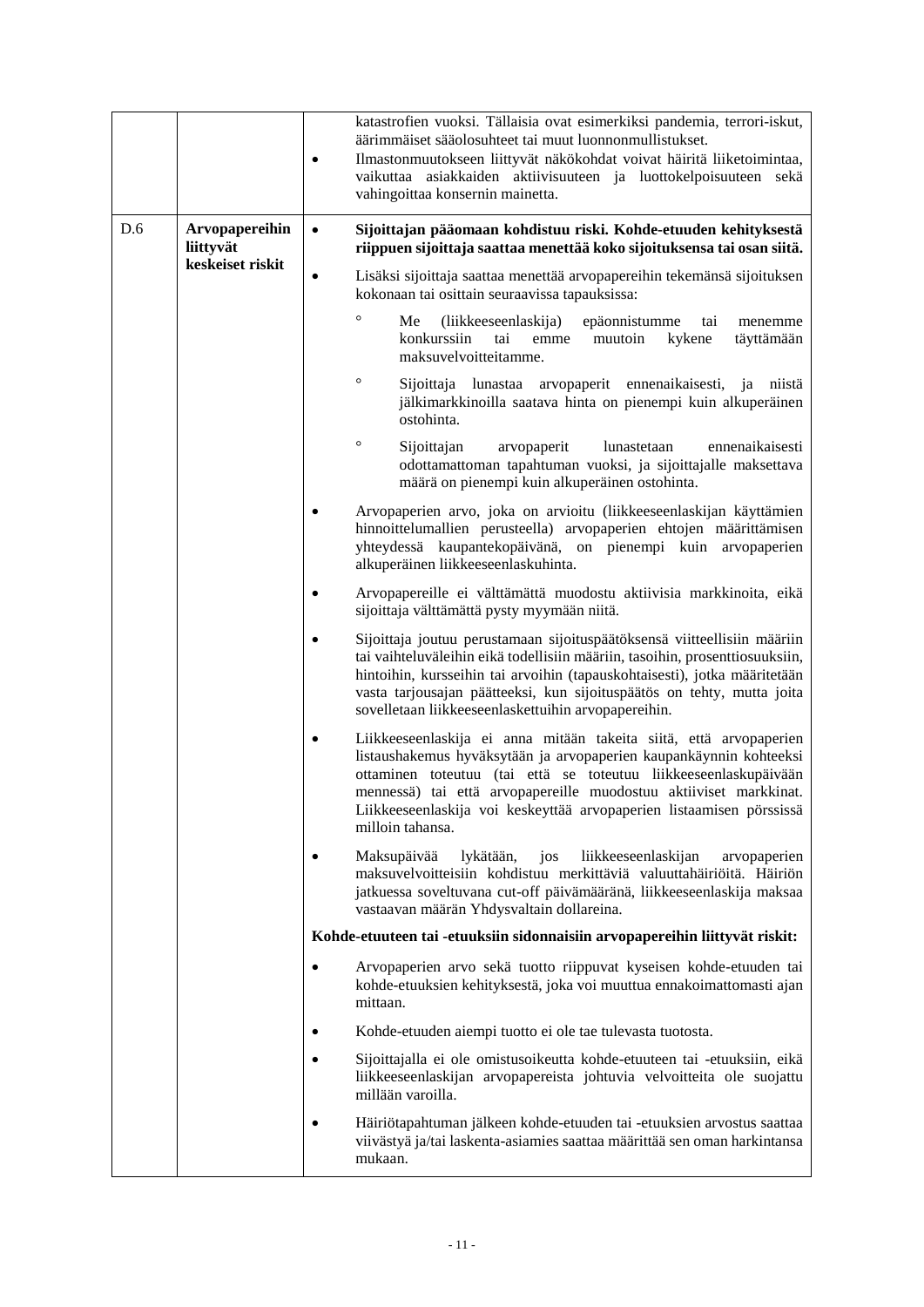|      |                                                      | Tiettyjen kohde-etuuteen tai -etuuksiin tai indeksisidonnaisiin<br>$\bullet$<br>arvopapereihin<br>liittyvien<br>poikkeustapahtumien<br>seurauksena,<br>indeksintarkistustapahtuman<br>esiintymisen<br>seurauksena,<br>riippuen<br>kyseisten arvopaperien<br>ehdoista,<br>mahdollisista<br>muun muassa<br>seurauksista, sijoittajan omistamien arvopaperien ehtoja saatetaan<br>muuttaa, kohde-etuus saatetaan korvata tai arvopaperit saatetaan lunastaa<br>ennenaikaisesti<br>epätavanomaisen<br>ennenaikaisen<br>takaisinmaksun<br>määrästä. Kyseinen määrä voi olla pienempi kuin alkuperäinen sijoitus,<br>ja sijoittaja saattaa menettää koko sijoittamansa määrän tai osan siitä.<br>Osakkeiden kehitys riippuu monista ennakoimattomista tekijöistä.<br>Sijoittajan arvopapereista saama tuotto voi olla pienempi kuin suorasta<br>٠<br>osakesijoituksesta saatava tuotto, koska sijoittaja ei saa osinkojen arvoa.<br>Yksittäisen osakkeen liikkeeseenlaskija ei osakkeeseen liittyviä toimia<br>toteuttaessaan välttämättä ota huomioon arvopaperien haltijoiden etuja,<br>ja kyseiset toimet saattavat vaikuttaa negatiivisesti arvopaperien arvoon<br>ja tuottoon.<br>Suppea kori on yleisesti ottaen alttiimpi kohde-etuuksien arvon<br>٠<br>muutoksille, ja korin koostumuksen muutos saattaa vaikuttaa haitallisesti |  |
|------|------------------------------------------------------|------------------------------------------------------------------------------------------------------------------------------------------------------------------------------------------------------------------------------------------------------------------------------------------------------------------------------------------------------------------------------------------------------------------------------------------------------------------------------------------------------------------------------------------------------------------------------------------------------------------------------------------------------------------------------------------------------------------------------------------------------------------------------------------------------------------------------------------------------------------------------------------------------------------------------------------------------------------------------------------------------------------------------------------------------------------------------------------------------------------------------------------------------------------------------------------------------------------------------------------------------------------------------------------------------------------------------------|--|
|      |                                                      | korin kehitykseen.<br>Kori voi tasoittaa yhden kohde-etuuden positiivista kehitystä toisen<br>kohde-etuuden negatiivisella kehityksellä ja sen vuoksi tuottaa tuloksen,<br>joka ei ole yhtä suotuisa kuin sijoitus, joka on sidoksissa yhteen tai<br>useampaan positiivisesti kehittyvään kohde-etuuteen.                                                                                                                                                                                                                                                                                                                                                                                                                                                                                                                                                                                                                                                                                                                                                                                                                                                                                                                                                                                                                          |  |
|      |                                                      | Korin osatekijöiden voimakas korrelaatio voi vaikuttaa huomattavasti<br>arvopaperien perusteella maksettaviin määriin. Lisäksi yhden korin<br>osatekijän negatiivinen kehitys saattaa kumota yhden tai useamman<br>osatekijän positiivisen kehityksen vaikutuksen ja vaikuttaa arvopaperien<br>tuottoon.                                                                                                                                                                                                                                                                                                                                                                                                                                                                                                                                                                                                                                                                                                                                                                                                                                                                                                                                                                                                                           |  |
|      |                                                      | Sijoittajan omistamiin arvopapereihin saatetaan tehdä muutoksia tai ne<br>lunastaa<br>ennenaikaisesti<br>saatetaan<br>erääntymispäivää<br>ennen<br>lainsäädännön muutoksen vuoksi. Tällainen muutos saattaa pienentää<br>sijoittajan omistamien arvopaperien arvoa ja tuottoa: ennenaikaisen<br>lunastuksen jälkeen maksettava määrä saattaa olla pienempi kuin<br>alkuperäisen sijoituksen määrä, ja sijoittaja saattaa menettää koko<br>sijoittamansa määrän tai osan siitä.                                                                                                                                                                                                                                                                                                                                                                                                                                                                                                                                                                                                                                                                                                                                                                                                                                                     |  |
|      |                                                      | erityisten<br>Arvopaperien<br>liikkeeseenlaskijaksi<br>ehtojen<br>saattaa,<br>mukaisesti, tulla jokin toinen yhtiö.                                                                                                                                                                                                                                                                                                                                                                                                                                                                                                                                                                                                                                                                                                                                                                                                                                                                                                                                                                                                                                                                                                                                                                                                                |  |
|      |                                                      | Liikkeeseenlaskija voi tietyissä olosuhteissa muuttaa arvopaperien<br>ehtoja ilman arvopaperien haltijoiden suostumusta.                                                                                                                                                                                                                                                                                                                                                                                                                                                                                                                                                                                                                                                                                                                                                                                                                                                                                                                                                                                                                                                                                                                                                                                                           |  |
|      | <b>OSA E - TARJOUS</b>                               |                                                                                                                                                                                                                                                                                                                                                                                                                                                                                                                                                                                                                                                                                                                                                                                                                                                                                                                                                                                                                                                                                                                                                                                                                                                                                                                                    |  |
| E.2b | Syyt tarjouksen<br>tekemiseen ja<br>tuottojen käyttö | Liikkeeseenlaskija käyttää tarjouksen nettotuotot tarjotakseen lisärahoitusta sen<br>toiminnoille ja muuhun yleiseen yhtiölliseen tarkoitukseen.                                                                                                                                                                                                                                                                                                                                                                                                                                                                                                                                                                                                                                                                                                                                                                                                                                                                                                                                                                                                                                                                                                                                                                                   |  |
| E.3  | <b>Tarjouksen</b><br>ehdot                           | Valtuutettu tarjoaja/valtuutetut tarjoajat (näiden ehtojen päivämääränä<br>Alexandria Markets Oy ja Alexandria Pankkiiriliike Oy, Eteläesplanadi 22A, 4.<br>kerros, 00130 Helsinki, Suomi) ovat valtuutettuja tarjoamaan arvopapereita<br>Suomen tasavallassa ("julkisen tarjouksen oikeudenkäyttöalue", the Public<br>Offer Jurisdictions) muutoin kuin esitedirektiivin artiklan 3(2) alla alkaen<br>30.4.2020 (se mukaan lukien) ja päättyen 22.5.2020 (se mukaan lukien)<br>("tarjousaika", Offer Period).<br>Tarjoushinta on 100 prosenttia (100 %) kokonaisnimellisarvosta (Aggregate                                                                                                                                                                                                                                                                                                                                                                                                                                                                                                                                                                                                                                                                                                                                        |  |